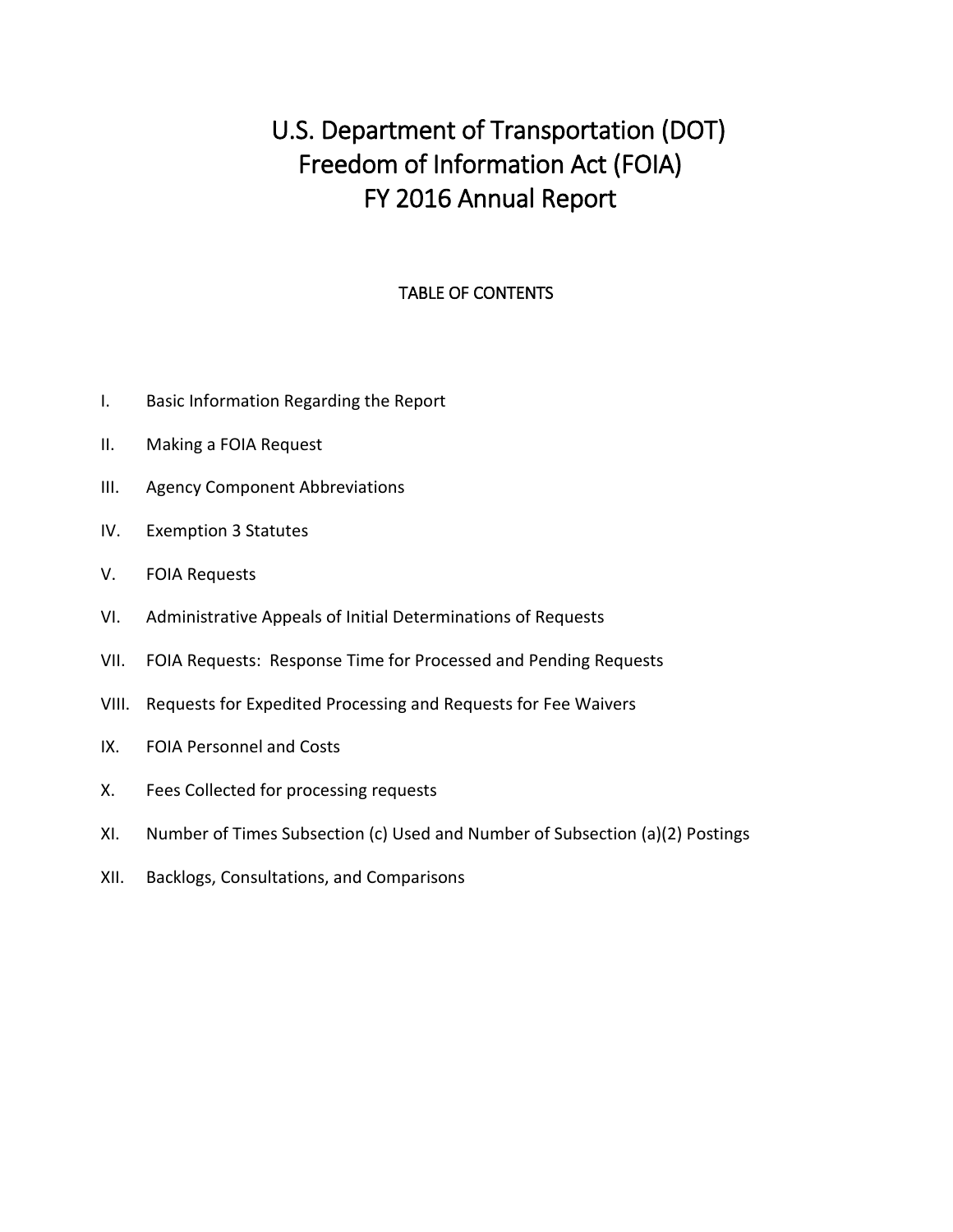### <span id="page-1-0"></span>I. Basic Information Regarding the Report

A. *Person to be contacted with questions about the report*

Kathy Ray, Departmental FOIA Officer U.S. Department of Transportation Office of General Counsel (Suite W94-122) 1200 New Jersey Avenue, SE Washington, DC 20590 (202) 366-5546 [kathy.ray@dot.gov](mailto:kathy.ray@dot.gov)

B. *Electronic address for report on the World Wide Web*

www.transportation.gov/foia

C. *Person to be contacted for a copy of the report in paper form*

Darlene Wallace, FOIA Program Assistant U.S. Department of Transportation Office of General Counsel (Suite W94-122) 1200 New Jersey Avenue, SE Washington, DC 20590 (202) 366-4245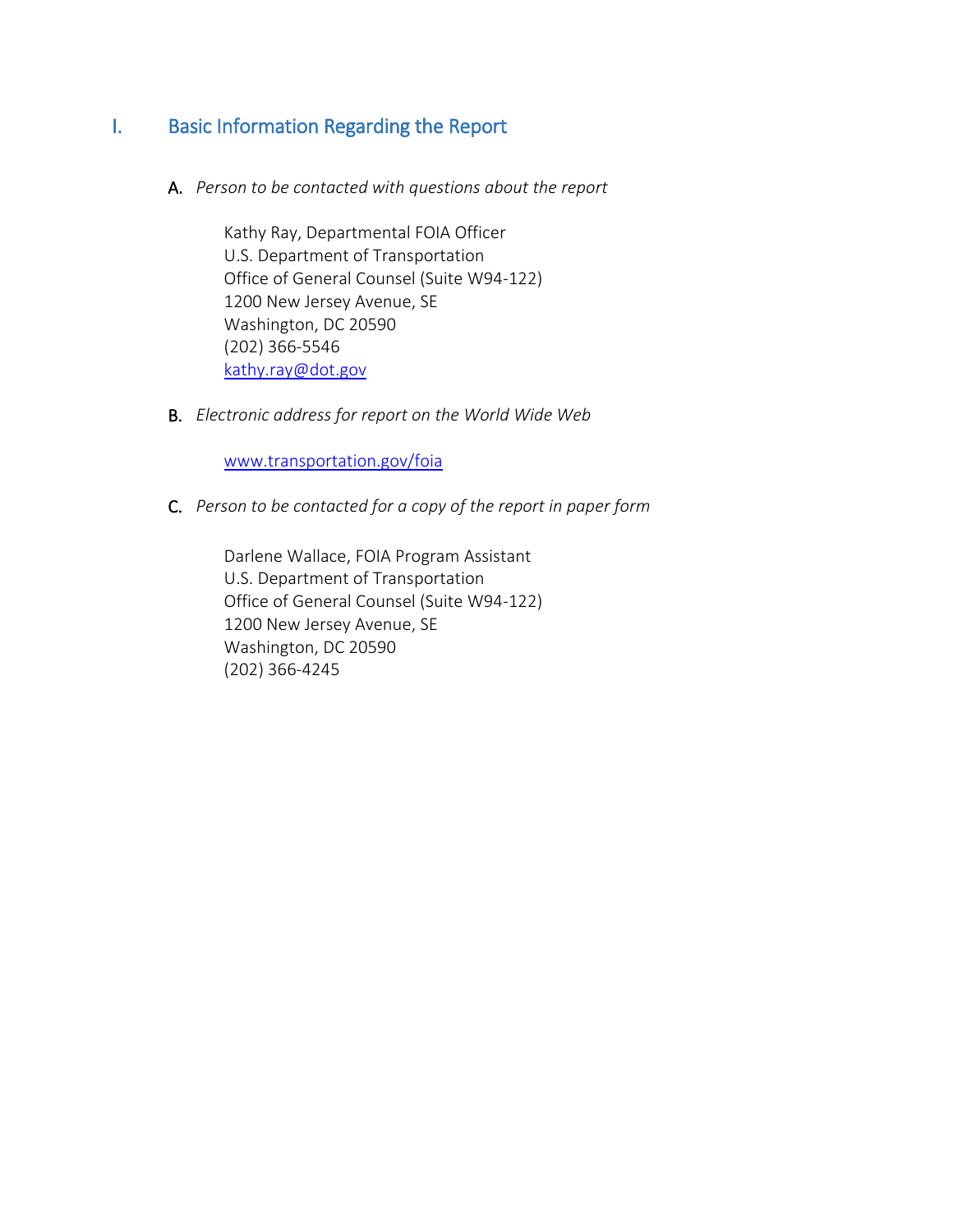# <span id="page-2-0"></span>II. Making a FOIA Request

## A. *Agency components that receive FOIA requests*

| Kathy Ray, Departmental FOIA Officer                                                                                                                                                                                       | Vacant, FOIA Officer                                                                                                                                                                                                                              |
|----------------------------------------------------------------------------------------------------------------------------------------------------------------------------------------------------------------------------|---------------------------------------------------------------------------------------------------------------------------------------------------------------------------------------------------------------------------------------------------|
| Office of the Secretary (Suite W94-122)                                                                                                                                                                                    | Office of Inspector General (J-3)                                                                                                                                                                                                                 |
| 1200 New Jersey Avenue, SE                                                                                                                                                                                                 | 1200 New Jersey Avenue, SE, Room W73-425                                                                                                                                                                                                          |
| Washington, DC 20590                                                                                                                                                                                                       | Washington, DC 20590                                                                                                                                                                                                                              |
| Tel (202) 366-5546                                                                                                                                                                                                         | Tel (202) 366-6131                                                                                                                                                                                                                                |
| Fax (202) 366-8536                                                                                                                                                                                                         | Fax (202) 366-1975                                                                                                                                                                                                                                |
| ost.foia@dot.gov                                                                                                                                                                                                           | See www.oig.dot.gov/foia                                                                                                                                                                                                                          |
| Andrea Griswold, Volpe FOIA Officer                                                                                                                                                                                        | Stanza Ludgood, FOIA Officer                                                                                                                                                                                                                      |
| Office of the Secretary (OST-R)                                                                                                                                                                                            | Federal Motor Carrier Safety Administration                                                                                                                                                                                                       |
| 55 Broadway, Room 1274, RTV-1B                                                                                                                                                                                             | 1200 New Jersey Avenue, SE, W64-304                                                                                                                                                                                                               |
| Cambridge, MA 02142                                                                                                                                                                                                        | Washington, DC 20590                                                                                                                                                                                                                              |
| Tel (617) 494-2718                                                                                                                                                                                                         | Tel (202) 366-2960                                                                                                                                                                                                                                |
| Fax (617) 494-3005                                                                                                                                                                                                         | Fax (202) 366-3518                                                                                                                                                                                                                                |
| andrea.griswold@dot.gov                                                                                                                                                                                                    | foia2@dot.gov                                                                                                                                                                                                                                     |
| Denise Kollehlon, FOIA Officer (RCC-20)                                                                                                                                                                                    | Nancy Sipes (TAD-10)                                                                                                                                                                                                                              |
| <b>Federal Railroad Administration</b>                                                                                                                                                                                     | <b>Federal Transit Administration</b>                                                                                                                                                                                                             |
| 1200 New Jersey Avenue, SE, Room W33-437                                                                                                                                                                                   | 1200 New Jersey Avenue, SE, Room E42-315                                                                                                                                                                                                          |
| Washington, DC 20590                                                                                                                                                                                                       | Washington, DC 20590                                                                                                                                                                                                                              |
| Tel (202) 493-6039                                                                                                                                                                                                         | Tel (202) 366-2496                                                                                                                                                                                                                                |
| Fax (202) 493-6068                                                                                                                                                                                                         | Fax (202) 366-7164                                                                                                                                                                                                                                |
| frafoia@dot.gov                                                                                                                                                                                                            | foia@fta.dot.gov                                                                                                                                                                                                                                  |
| Manizheh Boehm, Office of Chief Counsel                                                                                                                                                                                    | T. Mitchell Hudson, FOIA Officer (MAR-225)                                                                                                                                                                                                        |
| Federal Highway Administration                                                                                                                                                                                             | <b>Maritime Administration</b>                                                                                                                                                                                                                    |
| 1200 New Jersey Avenue, SE, Room E84-107B                                                                                                                                                                                  | 1200 New Jersey Avenue, SE, Room W24-220                                                                                                                                                                                                          |
| Washington, DC 20590                                                                                                                                                                                                       | Washington, DC 20590                                                                                                                                                                                                                              |
| Tel (202) 366-0948                                                                                                                                                                                                         | Tel (202) 366-5320                                                                                                                                                                                                                                |
| Fax (202) 366-1380                                                                                                                                                                                                         | Fax (202) 366-7485                                                                                                                                                                                                                                |
| foia.officer@fhwa.dot.gov                                                                                                                                                                                                  | foia@marad.dot.gov                                                                                                                                                                                                                                |
| Madeline Van Nostrand, FOIA Program Manager (PHC-30)                                                                                                                                                                       | <b>Executive Secretariat</b>                                                                                                                                                                                                                      |
| Pipeline & Hazardous Materials Safety Admin.                                                                                                                                                                               | National Highway Traffic Safety Administration                                                                                                                                                                                                    |
| 1200 New Jersey Avenue, SE, Room E23-306                                                                                                                                                                                   | 1200 New Jersey Avenue, SE, Room W41-304                                                                                                                                                                                                          |
| Washington, DC 20590                                                                                                                                                                                                       | Washington, DC 20590                                                                                                                                                                                                                              |
| Tel (202) 366-0273                                                                                                                                                                                                         | Tel (202) 366-1834                                                                                                                                                                                                                                |
| Fax (202) 366-7041                                                                                                                                                                                                         | Fax (202) 493-2929                                                                                                                                                                                                                                |
| PHMSA.FOIA@dot.gov                                                                                                                                                                                                         | webmaster@nhtsa.dot.gov                                                                                                                                                                                                                           |
| Chelsea Champlin, FOIA/Privacy Act Contact<br>Saint Lawrence Seaway Development Corporation<br>1200 New Jersey Avenue, SE<br>Washington, DC 20590<br>Tel (202) 366-6510<br>Fax (202) 366-6448<br>foia.request@sls.dot/.gov | Susan McLean, FOIA Coordinator<br>FOIA Program Management Branch (AFN-140)<br><b>Federal Aviation Administration</b><br>800 Independence Avenue, SW<br>Washington, DC 20591<br>Tel (202) 267-0983<br>Fax (202) 267-6514<br>7-AWA-ARC-FOIA@faa.gov |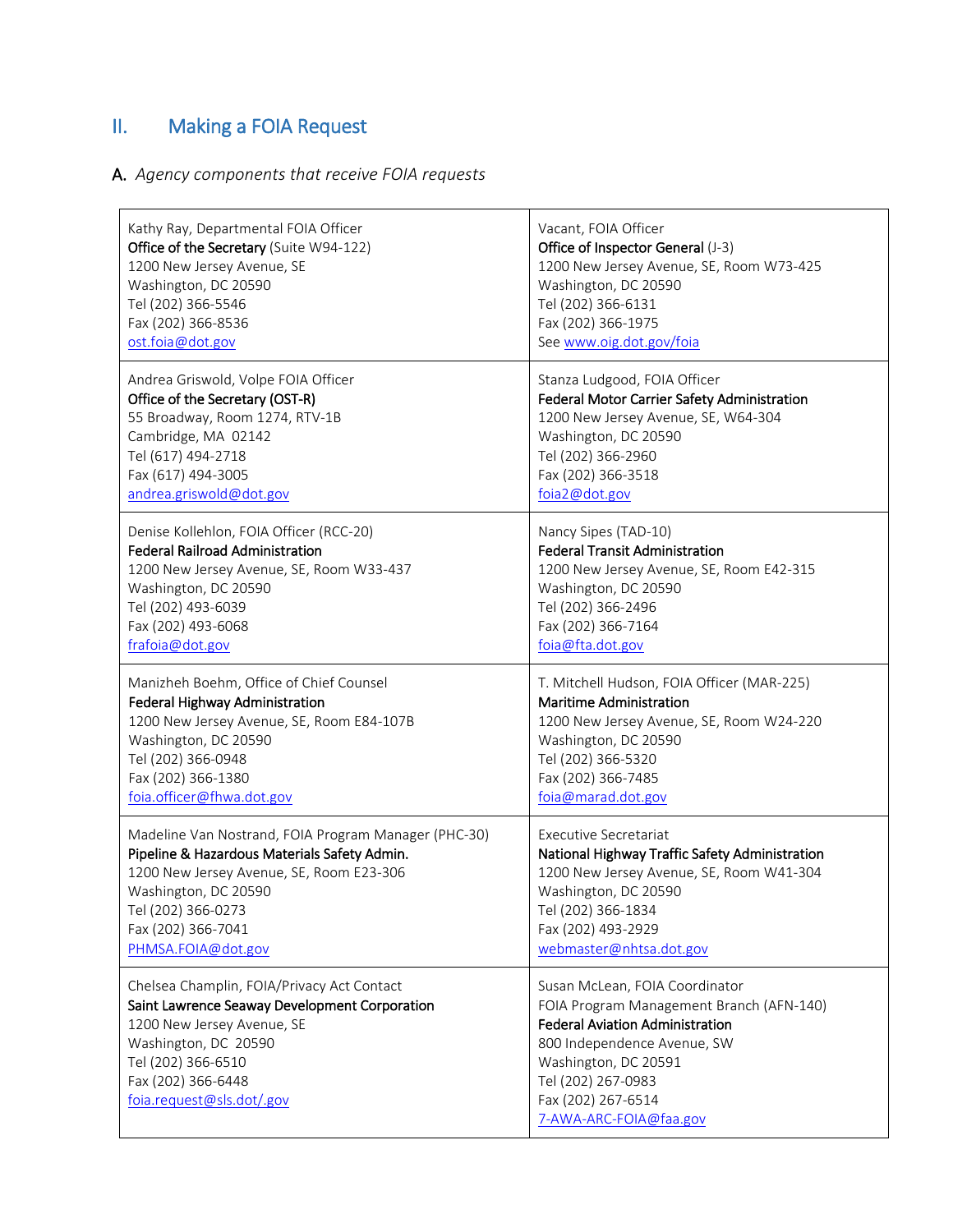| Federal Aviation Administration (FAA) Field Offices:                                                                                                                                                                                                                                    |                                                                                                                                                                                                                      |
|-----------------------------------------------------------------------------------------------------------------------------------------------------------------------------------------------------------------------------------------------------------------------------------------|----------------------------------------------------------------------------------------------------------------------------------------------------------------------------------------------------------------------|
| Annjanette Cummins, FOIA Coordinator, AFN-140W                                                                                                                                                                                                                                          | Stacy Thomas, FOIA Coordinator, AJV-E52                                                                                                                                                                              |
| FAA Northwest Mountain Region, 9-ANM-FOIA@faa.gov                                                                                                                                                                                                                                       | FAA Air Traffic Organization - Eastern Service Area                                                                                                                                                                  |
| FAA Alaskan Region, 9-AAL-FOIA@faa.gov                                                                                                                                                                                                                                                  | 1701 Columbia Avenue                                                                                                                                                                                                 |
| <b>FAA</b> Western Pacific Region, 9-AWP-FOIA@faa.gov                                                                                                                                                                                                                                   | PO Box 20636                                                                                                                                                                                                         |
| 1601 Lind Avenue SW                                                                                                                                                                                                                                                                     | Atlanta, GA 30337                                                                                                                                                                                                    |
| Renton, WA 98057                                                                                                                                                                                                                                                                        | Tel (404) 305-5549                                                                                                                                                                                                   |
| Tel (425) 227-2929                                                                                                                                                                                                                                                                      | Fax (404) 305-6626                                                                                                                                                                                                   |
| Fax (425) 227-1041                                                                                                                                                                                                                                                                      | 9-ATOE-ESA-FOIA@faa.gov                                                                                                                                                                                              |
| Judy A. Shipp, FOIA Coordinator, AFN-140C                                                                                                                                                                                                                                               | Douglas Burdette, FOIA Coordinator                                                                                                                                                                                   |
| FAA Southwest Region (9-ASW-FOIA@faa.gov)                                                                                                                                                                                                                                               | FAA Regulatory Support Division, AFS-600                                                                                                                                                                             |
| FAA Great Lakes Region (9-ASW-FOIA@faa.gov)                                                                                                                                                                                                                                             | 6500 S. MacArthur                                                                                                                                                                                                    |
| FAA Central Region (9-ACE-FOIA@faa.gov)                                                                                                                                                                                                                                                 | PO Box 25082                                                                                                                                                                                                         |
| 2601 Meacham Boulevard                                                                                                                                                                                                                                                                  | Oklahoma City, OK 73125                                                                                                                                                                                              |
| Fort Worth, TX 76137                                                                                                                                                                                                                                                                    | Tel (405) 954-6501                                                                                                                                                                                                   |
| Tel (817) 222-5059                                                                                                                                                                                                                                                                      | Fax (405) 954-4655                                                                                                                                                                                                   |
| Fax (817) 222-5042                                                                                                                                                                                                                                                                      | 9-AMC-AFS620-FOIA@faa.gov                                                                                                                                                                                            |
| Linda Chatman, FOIA Coordinator, AFN-140E<br>FAA Southern Region, 9-ASO-FOIA@faa.gov<br>FAA New England Region, 9-ANE-ARC-FOIA@faa.gov<br>FAA Eastern Region, 9-AEA-FOIA@faa.gov<br>1701 Columbia Avenue, PO Box 20636<br>Atlanta, GA 30320<br>Tel (404) 305-5906<br>Fax (404) 305-5938 | Connie Toby, FOIA Coordinator<br>FAA Civil Aerospace Medical Institute, AAM-6<br>6500 S. MacArthur, PO Box 25082<br>Oklahoma City, OK 73125<br>Tel (405) 954-1004<br>Fax (405) 954-1010<br>9-AMC-AAM003-FOIA@faa.gov |
| Mark Collins, FOIA Coordinator<br>FAA Air Traffic Organization - Western Service Area<br>FAA ATO-WSA, Mailcode: AJV-W5<br>1601 Lind Avenue, SW<br>Renton, WA 98057<br>Tel (425) 203-4199<br>Fax (425) 203-4134<br>9-ATO-WSA-FOIA@faa.gov                                                | Carrie LaFollette, FOIA Coordinator<br>FAA Civil Aviation Registry, AFS-700<br>6500 S. MacArthur, PO Box 25082<br>Oklahoma City, OK 73125<br>Tel (405) 954-4331<br>Fax (405) 954-5759<br>9-AMC-AFS700-FOIA@faa.gov   |
| Fabiola Mendiaz, FOIA Coordinator                                                                                                                                                                                                                                                       | Edward Drake, FOIA Coordinator                                                                                                                                                                                       |
| FAA Air Traffic Organization - Central Service Area                                                                                                                                                                                                                                     | FAA Aeronautical Center, AMC-003                                                                                                                                                                                     |
| 10101 Hillwood Parkway                                                                                                                                                                                                                                                                  | 6500 S. MacArthur, PO Box 25082                                                                                                                                                                                      |
| Fort Worth, TX 76177                                                                                                                                                                                                                                                                    | Oklahoma City, OK 73125                                                                                                                                                                                              |
| Tel (817) 222-5511                                                                                                                                                                                                                                                                      | Tel (405) 954-7327                                                                                                                                                                                                   |
| Fax (817) 222-4963                                                                                                                                                                                                                                                                      | Fax (405) 954-9964                                                                                                                                                                                                   |
| 9-ATO-CSA-AdminSvcs-FOIA@faa.gov                                                                                                                                                                                                                                                        | 9-AMC-FOIA-Request@faa.gov                                                                                                                                                                                           |

Note: *Up-to-date information can be found on each component's FOIA page via <https://www.transportation.gov/foia>*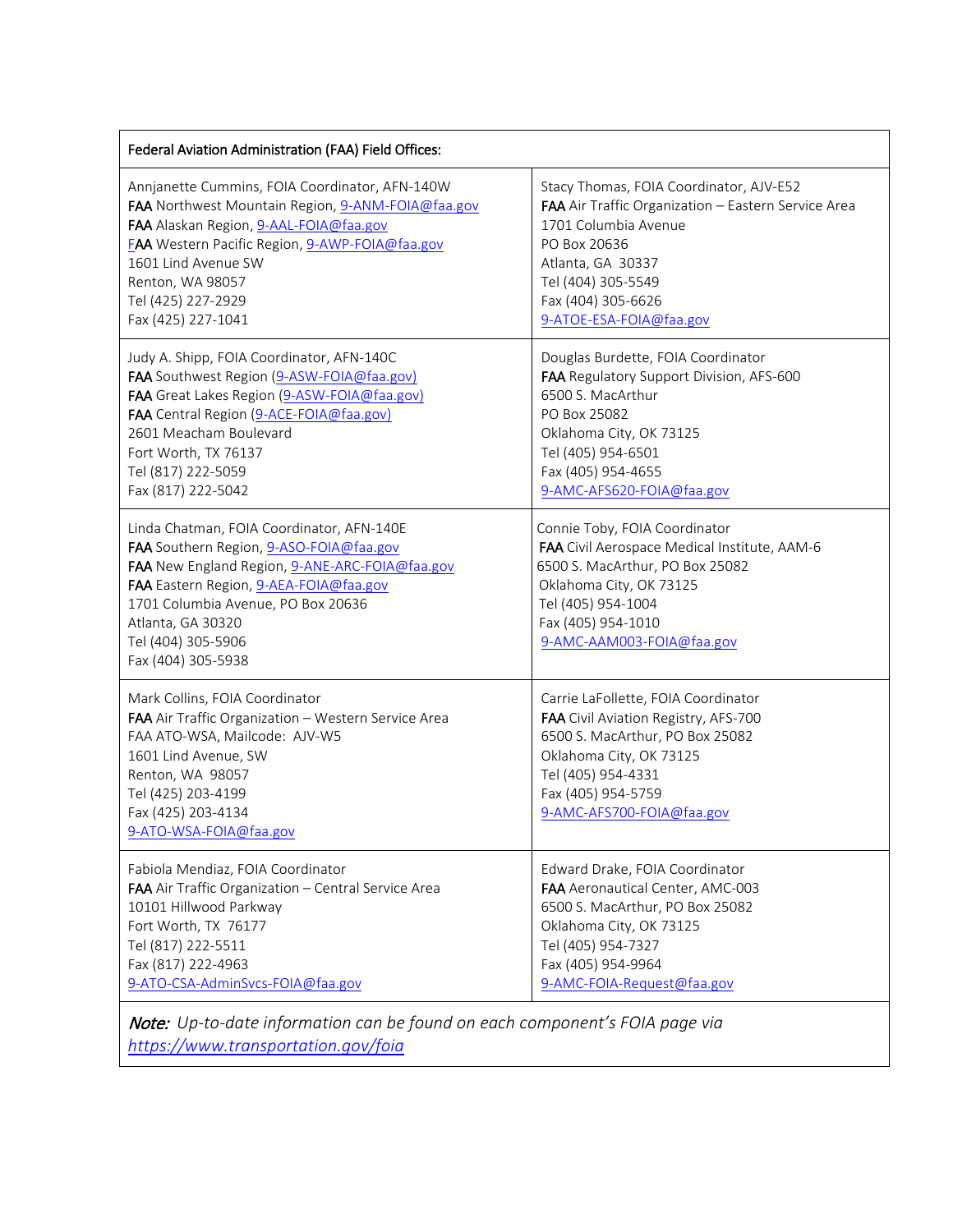B. *A brief description of why some requests are not granted and an overview of certain general categories of the agency's records to which the FOIA exemptions apply*

Some requested records, or portions of records, were withheld pursuant to the FOIA's exemptions. The most frequently used exemption in DOT for FY 2016 was Exemption 6, which protects against a clearly unwarranted invasion of personal privacy. Other reasons for not granting requests included: (a) DOT did not have the records sought; (b) the requester did not seek records; rather, he or she was seeking answers to questions; or (c) the information from the records sought was publicly available. For a detailed breakdown, see Section V. B of this report (Disposition of FOIA Requests).

| Component<br>Abbreviation | <b>Component Name</b>                                  |  |  |  |  |  |  |  |
|---------------------------|--------------------------------------------------------|--|--|--|--|--|--|--|
| IFAA                      | Federal Aviation Administration                        |  |  |  |  |  |  |  |
| <b>FHWA</b>               | Federal Highway Administration                         |  |  |  |  |  |  |  |
| <b>FMCSA</b>              | Federal Motor Carrier Safety Administration            |  |  |  |  |  |  |  |
| <b>FRA</b>                | Federal Railroad Administration                        |  |  |  |  |  |  |  |
| <b>FTA</b>                | Federal Transit Administration                         |  |  |  |  |  |  |  |
| <b>MARAD</b>              | Maritime Administration                                |  |  |  |  |  |  |  |
| <b>NHTSA</b>              | National Highway Traffic Safety Administration         |  |  |  |  |  |  |  |
| OIG                       | Office of the Inspector General                        |  |  |  |  |  |  |  |
| <b>IOST</b>               | Office of the Secretary of Transportation              |  |  |  |  |  |  |  |
| <b>PHMSA</b>              | Pipeline and Hazardous Materials Safety Administration |  |  |  |  |  |  |  |
| <b>SLSDC</b>              | Saint Lawrence Seaway Development Corporation          |  |  |  |  |  |  |  |

#### <span id="page-4-0"></span>III. Agency Component Abbreviations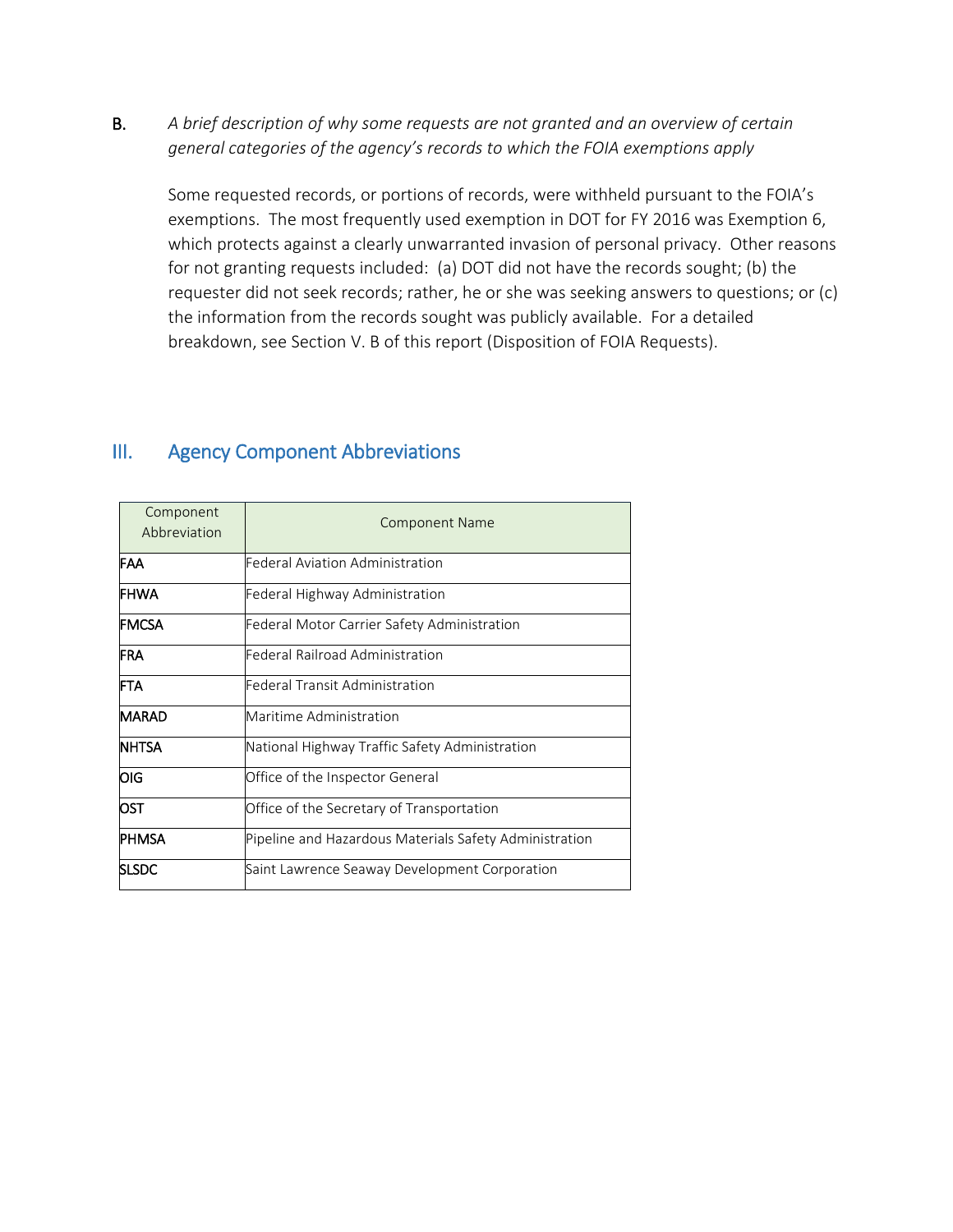## IV. Exemption 3 Statutes

<span id="page-5-0"></span>

| Statute                                                             | Type of Information<br>Withheld                                                                                                                                                      | <b>Case Citation</b>                                                                                                                                                                                                                                                                                                                                                                                                           | Agency /<br>Component | Number of<br>Times<br>Relied upon<br>by Agency /<br>Component | Total Number of<br><b>Times Relied</b><br>upon<br>by Agency<br>Overall |  |
|---------------------------------------------------------------------|--------------------------------------------------------------------------------------------------------------------------------------------------------------------------------------|--------------------------------------------------------------------------------------------------------------------------------------------------------------------------------------------------------------------------------------------------------------------------------------------------------------------------------------------------------------------------------------------------------------------------------|-----------------------|---------------------------------------------------------------|------------------------------------------------------------------------|--|
| 49 U.S.C. § 40115                                                   | Information harmful to US position in<br>international aviation negotiations, or<br>harmful to any US international air carrier                                                      | N/A                                                                                                                                                                                                                                                                                                                                                                                                                            | FAA<br>OST            |                                                               |                                                                        |  |
| 49 U.S.C. § 40119(b)                                                | Certain information obtained or<br>developed in ensuring transportation<br>security if disclosure of that information                                                                | Pub. Citizen, Inc. v. FAA, 988 F.2d 186, 194<br>(D.C. Cir. 1993); Gordon v. FBI, 390 F. Supp. 2d<br>897, 900 (N.D. Cal. 2004).                                                                                                                                                                                                                                                                                                 | FAA<br><b>FMCSA</b>   | 28<br>46                                                      |                                                                        |  |
|                                                                     | would: constitute an invasion of personal<br>privacy, reveal a trade secret or<br>confidential commercial or financial<br>information, or be detrimental to<br>transportation safety |                                                                                                                                                                                                                                                                                                                                                                                                                                | OIG<br><b>FHWA</b>    |                                                               | 76                                                                     |  |
| 5 U.S.C. app. § 107(a)<br>(Ethics in Government<br>Act of 1978)     | Financial disclosure information                                                                                                                                                     | Meyerhoff v. EPA, 958 F.2d 1498, 1500-02<br>pertaining to certain government officials (9th Cir. 1992); Seife v. NIH, 874 F. Supp. 2d<br>248, 254 (S.D.N.Y. 2012); Concepcion v. FBI,<br>606 F. Supp. 2d 14, 33 (D.D.C. 2009), renewed<br>motion for summary judgment granted in part<br>on other grounds, 699 F. Supp. 2d 106 (D.D.C.<br>2010); Glascoe v. DOJ, No. 04-0486, 2005 WL<br>1139269, at *1 (D.D.C. May 15, 2005). | FAA                   |                                                               |                                                                        |  |
| 49 U.S.C. § 40110(e)                                                | Contract bid or proposal information<br>submitted to the FAA that are not<br>incorporated into the contract                                                                          | N/A                                                                                                                                                                                                                                                                                                                                                                                                                            | FAA                   |                                                               |                                                                        |  |
| 49 U.S.C. § 40123(a)                                                | Aviation Safety Action Program voluntarily N/A<br>submitted information                                                                                                              |                                                                                                                                                                                                                                                                                                                                                                                                                                | FAA                   | 14                                                            | 14                                                                     |  |
| 41 U.S.C. § 2102<br>(amending 41 U.S.C.<br>423(a)(1))* (Procurement | Contract bid or proposal information;<br>source selection information                                                                                                                | Legal & Safety Employer Research, Inc., v. U.S.<br>Dep't of the Army, No. Civ. S001748, 2001 WL<br>34098652, at *3-4 (E.D. Cal. May 2, 2001)                                                                                                                                                                                                                                                                                   | <b>MARAD</b>          |                                                               |                                                                        |  |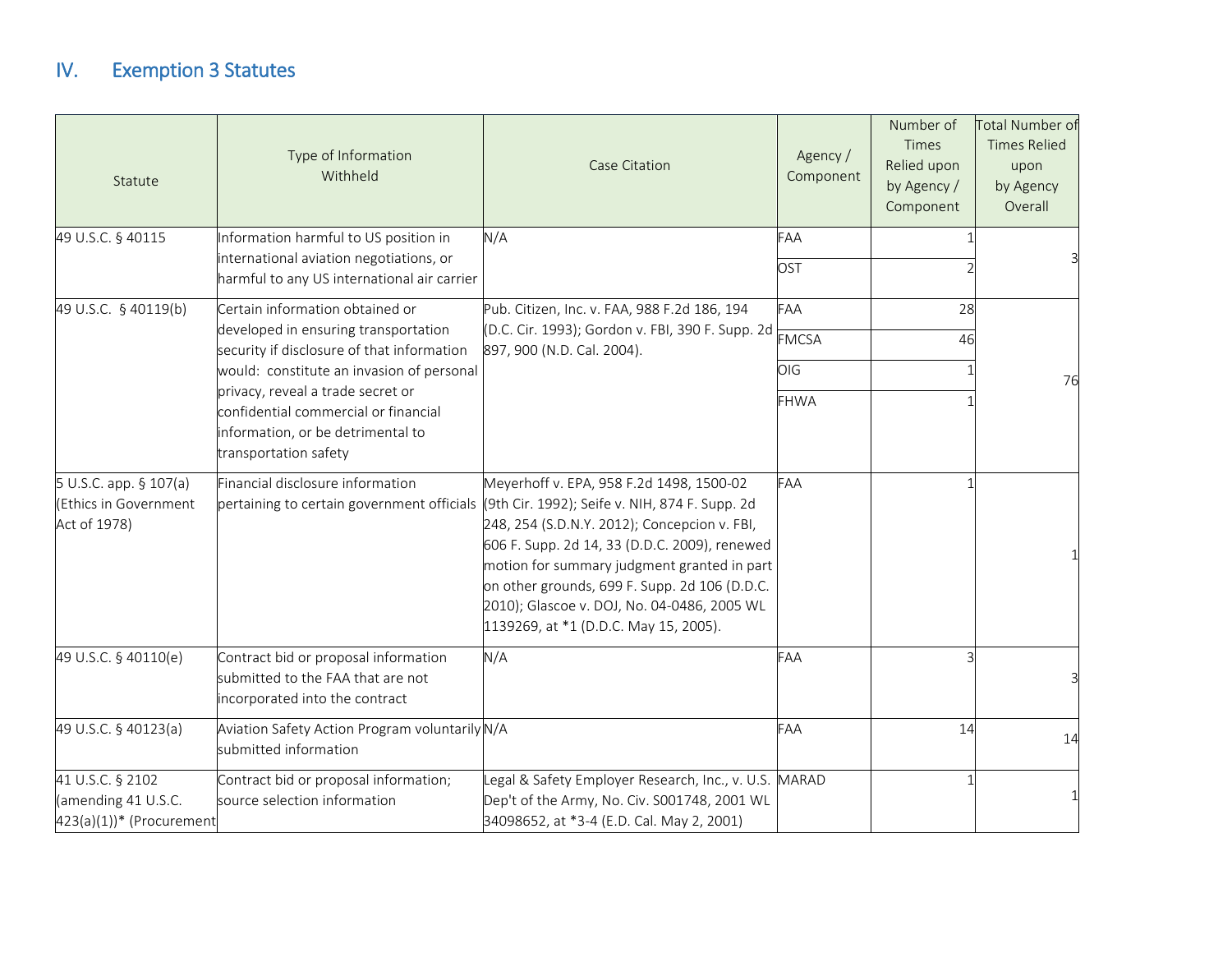| Integrity Act)                   |                                                                                   | (dictum).                                                                                                                                                                                |              |    |    |
|----------------------------------|-----------------------------------------------------------------------------------|------------------------------------------------------------------------------------------------------------------------------------------------------------------------------------------|--------------|----|----|
| 49 U.S.C. § 31143(b)             | Identities of motor carrier safety<br>complainants                                | N/A                                                                                                                                                                                      | <b>FMCSA</b> | 19 | 19 |
| 49 U.S.C. § 31105(h)(1)          | Names of certain motor carrier<br>employees                                       | N/A                                                                                                                                                                                      | <b>FMCSA</b> | 49 | 49 |
| 41 U.S.C. $\S$ 253b(m)(1)        | Contract proposals that are in the                                                | Sinkfield v. HUD, No. 10-855, 2012 U.S. Dist.                                                                                                                                            | <b>MARAD</b> |    |    |
| (currently at 41 U.S.C.<br>4702) | possession or control of an executive<br>agency and that have not been set forth  | LEXIS 35233, at *13-15 (S.D. Ohio Mar. 15,<br>2012); Margolin v. NASA, No. 09-CV-00421,                                                                                                  | <b>NHTSA</b> |    |    |
|                                  | or incorporated by reference into<br>contracts                                    | 2011 WL 1303221, at *6 (D. Nev. Mar. 31,                                                                                                                                                 | OST          |    |    |
|                                  |                                                                                   | 2011); Hornbostel v. U.S. Dep't of the Interior, FHWA<br>305 F. Supp. 2d 21, 30 (D.D.C. 2003), summary<br>affirmance granted, No. 03-5257, 2004 WL<br>1900562 (D.C. Cir. Aug. 25, 2004). |              |    |    |
| 49 U.S.C. § 30305(c)(1)          | National Driver Register Information on<br>certain individuals                    | N/A                                                                                                                                                                                      | <b>NHTSA</b> |    |    |
| 44 U.S.C. § 3501 (note)          | Confidential respondent data to Bureau of N/A<br>Transportation Statistics Survey |                                                                                                                                                                                          | OST          |    |    |
| 49 U.S.C. § 60138(a)(2)          | Certain information contained in pipeline N/A<br>facility response plans          |                                                                                                                                                                                          | PHMSA        |    |    |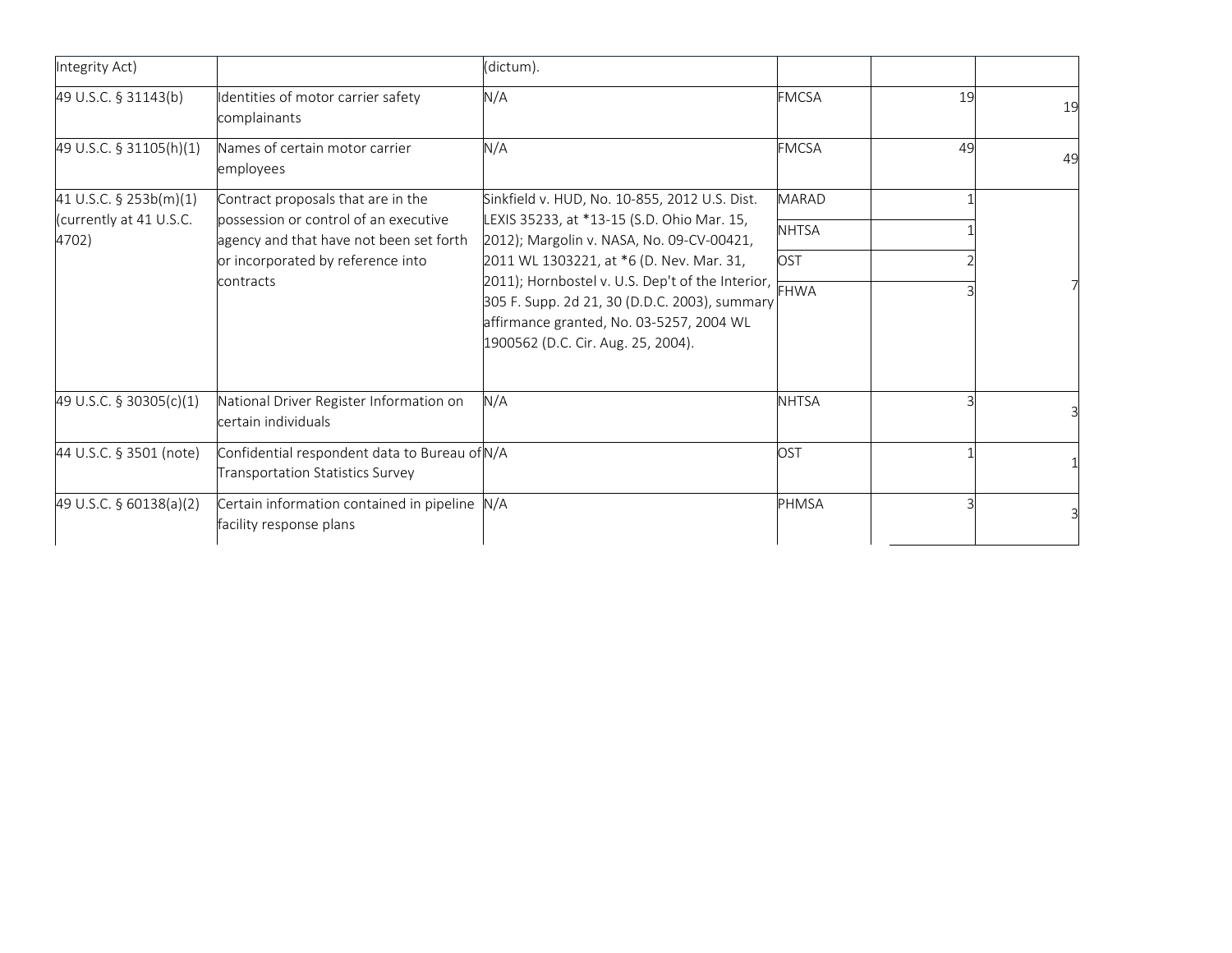### <span id="page-7-0"></span>V. FOIA Requests

#### V.A. FOIA REQUESTS -- RECEIVED, PROCESSED AND PENDING FOIA REQUESTS

|                       | Number of Requests  | Number of         | Number of          | Number of Requests |
|-----------------------|---------------------|-------------------|--------------------|--------------------|
| Agency / Component    | Pending as of Start | Requests Received | Requests Processed | Pending as of End  |
|                       | of Fiscal Year      | in Fiscal Year    | in Fiscal Year     | of Fiscal Year     |
| <b>FAA</b>            | 1,695               | 9,582             | 9,131              | 2,146              |
| <b>FHWA</b>           | 17                  | 356               | 350                | 23                 |
| <b>FMCSA</b>          | 707                 | 2,307             | 1,012              | 2,002              |
| FRA                   | 296                 | 413               | 315                | 394                |
| <b>FTA</b>            | 18                  | 250               | 253                | 15                 |
| MARAD                 | 17                  | 100               | 104                | 13                 |
| <b>NHTSA</b>          | 89                  | 253               | 229                | 113                |
| <b>OIG</b>            | 14                  | 93                | 103                |                    |
| <b>OST</b>            | 91                  | 266               | 287                | 70                 |
| PHMSA                 | 112                 | 176               | 141                | 147                |
| <b>SLSDC</b>          | 0                   | 4                 | 4                  | O                  |
| <b>AGENCY OVERALL</b> | 3,056               | 13,800            | 11,929             | 4,927              |

*The Agency Overall number of requests pending as of the start of the fiscal year is 126 less than reported as pending at the end of the previous fiscal year. The following components completed action on FOIA requests in the previous fiscal year, but did not formally close them out in their tracking systems before the end of the fiscal year: FAA (98), FMCSA (26), FRA (2), FTA (1), and NHTSA (1). In addition, PHMSA received 2 requests during the previous fiscal year that were not logged in until the next fiscal year. This explains the 126 Agency Overall difference.*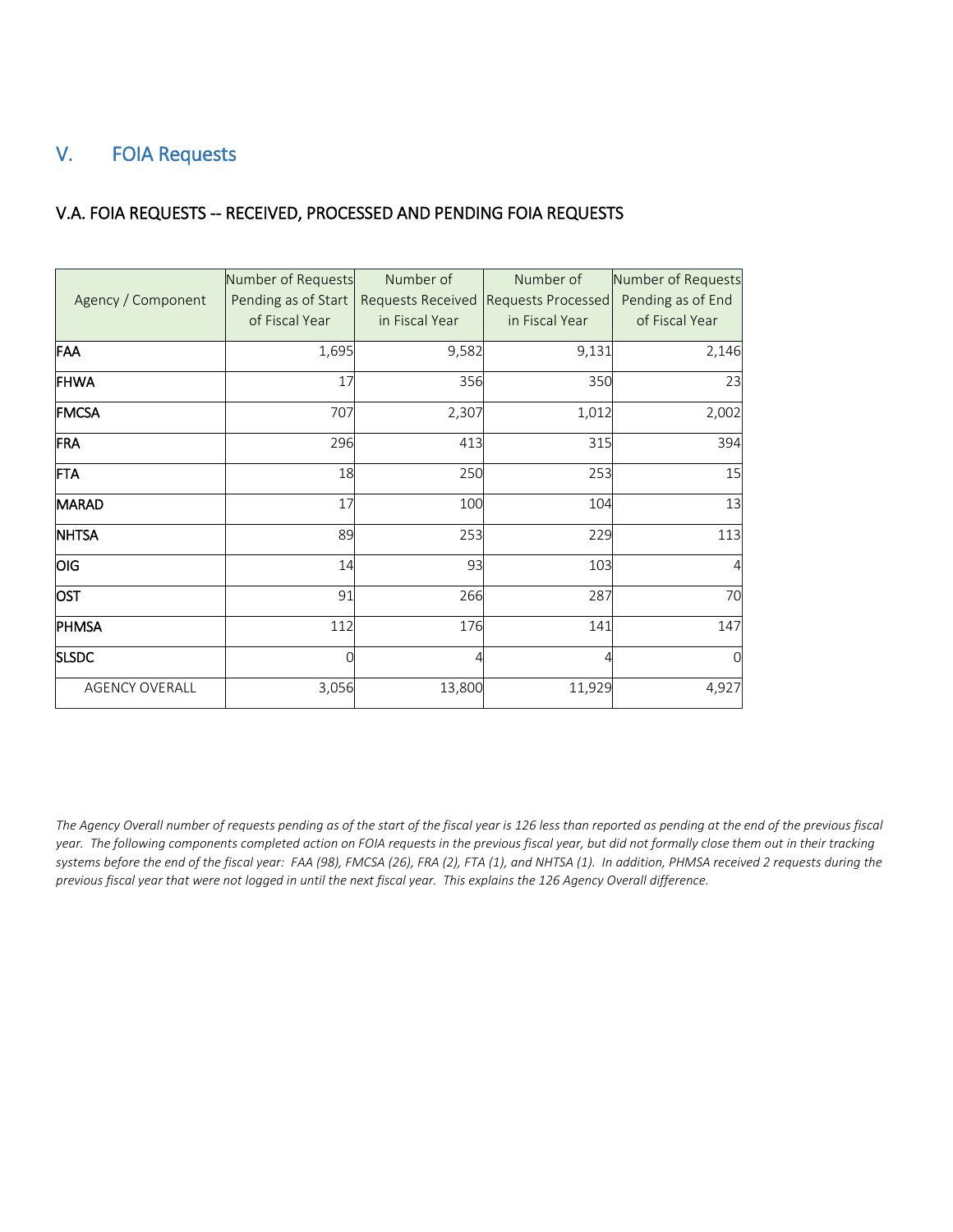## V.B.(1). DISPOSITION OF FOIA REQUESTS -- ALL PROCESSED REQUESTS

|                          |                                 |                                           |                                                                      | Number of Full Denials Based on Reasons Other than Exemptions |                                                                 |                      |                           |                                           |                                                           |                                |                      |                                        |              |
|--------------------------|---------------------------------|-------------------------------------------|----------------------------------------------------------------------|---------------------------------------------------------------|-----------------------------------------------------------------|----------------------|---------------------------|-------------------------------------------|-----------------------------------------------------------|--------------------------------|----------------------|----------------------------------------|--------------|
| Agency /<br>Component    | Number of<br><b>Full Grants</b> | Partial<br>Grants /<br>Partial<br>Denials | Number of Number of<br><b>Full Denials</b><br>Based on<br>Exemptions | <b>No</b><br>Records                                          | All Records<br>Referred to<br>Another<br>Component<br>or Agency | Request<br>Withdrawn | Fee-<br>Related<br>Reason | Records<br>not<br>Reasonably<br>Described | Improper<br><b>FOIA</b><br>Request<br>for Other<br>Reason | <b>Not</b><br>Agency<br>Record | Duplicate<br>Request | Other<br>*Explain in<br>Chart<br>Below | <b>TOTAL</b> |
| FAA                      | 5,435                           | 1,748                                     | 77                                                                   | 1,220                                                         |                                                                 | 566                  | 30                        | 11                                        | 20                                                        | 20                             | $\cap$               |                                        | 9,131        |
| <b>FHWA</b>              | 150                             | 59                                        | 11                                                                   | 74                                                            |                                                                 | 8                    |                           | C                                         |                                                           |                                | 18                   | 11                                     | 350          |
| <b>FMCSA</b>             | 270                             | 437                                       |                                                                      | 81                                                            |                                                                 | 190                  |                           | $\cap$                                    |                                                           |                                | 25                   |                                        | 1,012        |
| FRA                      | 182                             | 46                                        | r                                                                    | 59                                                            |                                                                 |                      |                           |                                           |                                                           |                                | 14                   |                                        | 315          |
| <b>FTA</b>               | 97                              | 74                                        |                                                                      | 78                                                            |                                                                 |                      |                           | $\sqrt{ }$                                |                                                           |                                |                      |                                        | 253          |
| <b>MARAD</b>             | 40                              | 29                                        |                                                                      | 26                                                            |                                                                 |                      |                           |                                           |                                                           |                                |                      |                                        | 104          |
| <b>NHTSA</b>             | 81                              | 27                                        | ₹                                                                    | 45                                                            |                                                                 | 42                   |                           |                                           |                                                           |                                |                      | 12                                     | 229          |
| OIG                      | $\mathsf{q}$                    | 53                                        | 12                                                                   | 19                                                            |                                                                 |                      |                           | $\sqrt{ }$                                |                                                           |                                |                      |                                        | 103          |
| <b>OST</b>               | 103                             | 73                                        | 14                                                                   | 62                                                            |                                                                 | 10                   | ς                         |                                           |                                                           |                                |                      | 10                                     | 287          |
| PHMSA                    | 60                              | 24                                        |                                                                      | 29                                                            |                                                                 | 8                    | Q                         | $\sqrt{ }$                                |                                                           |                                | 5                    |                                        | 141          |
| <b>SLSDC</b>             |                                 | $\cap$                                    | $\sqrt{ }$                                                           |                                                               |                                                                 | ∩                    | U                         | $\sqrt{ }$                                |                                                           |                                | $\Omega$             |                                        | $\Delta$     |
| <b>AGENCY</b><br>OVERALL | 6,429                           | 2,570                                     | 124                                                                  | 1,695                                                         |                                                                 | 839                  | 57                        | 26                                        | 29                                                        | 34                             | 76                   | 42                                     | 11,929       |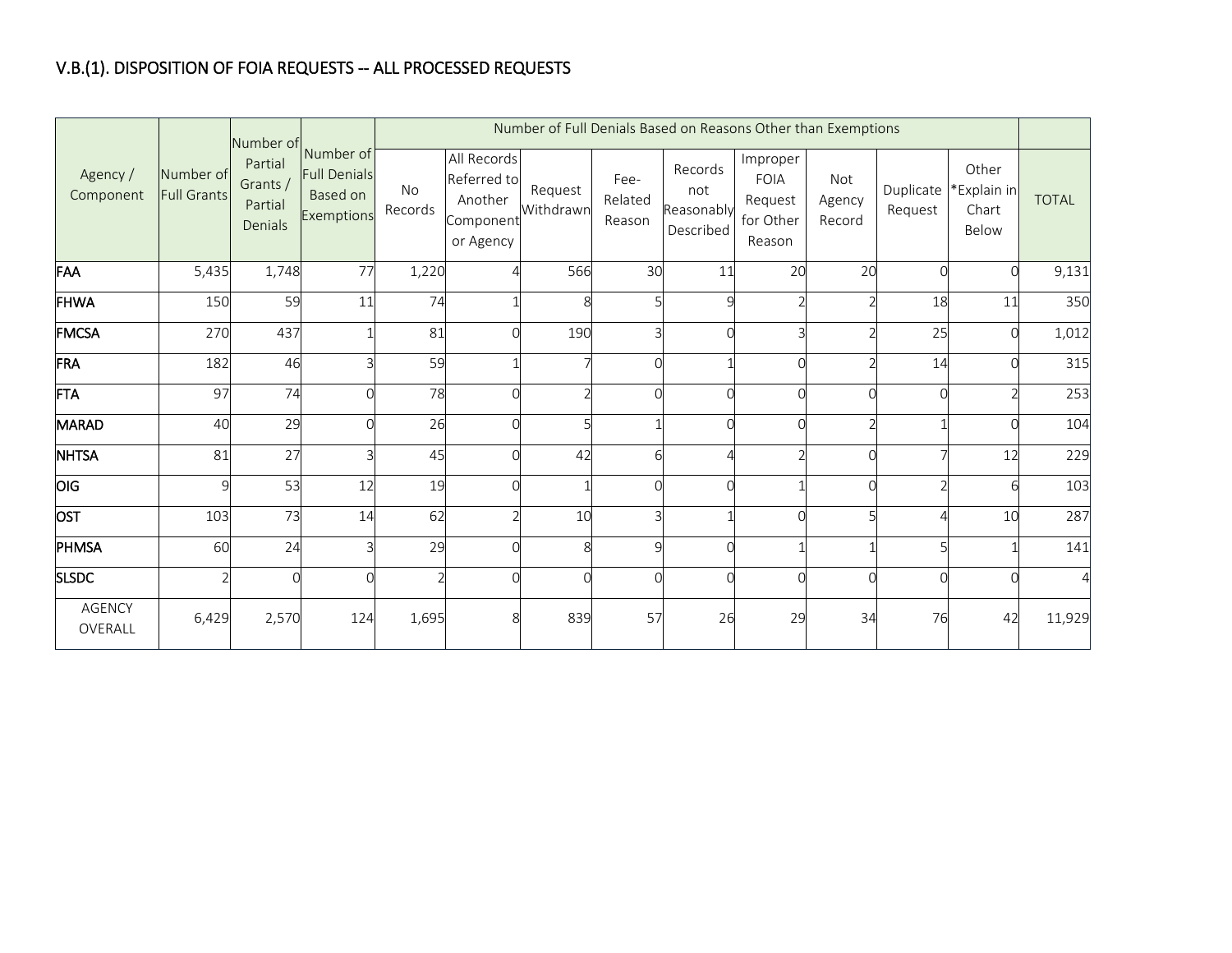### V.B.(2). DISPOSITION OF FOIA REQUESTS -- "OTHER" REASONS FOR "FULL DENIALS BASED ON REASONS OTHER THAN EXEMPTIONS"

| Agency /<br>Component | Description of "Other" Reasons for Denials from Chart B(1) | Number of Times "Other"<br>Reason Was Relied Upon | <b>TOTAL</b> |
|-----------------------|------------------------------------------------------------|---------------------------------------------------|--------------|
| <b>FHWA</b>           | Request Opened in Error                                    | 11                                                | 11           |
| <b>FMCSA</b>          | N/A                                                        | $\Omega$                                          |              |
| FTA                   | Request Opened in Error                                    |                                                   |              |
| <b>NHTSA</b>          | Request Opened in Error                                    | 12                                                | 12           |
| OIG                   | Request Opened in Error                                    | 6                                                 |              |
| OST                   | Request Opened in Error                                    | 10                                                | 10           |
| PHMSA                 | Request Opened in Error                                    |                                                   |              |
| FAA                   | N/A                                                        | ∩                                                 |              |
| <b>SLSDC</b>          | N/A                                                        | በ                                                 |              |
| FRA                   | N/A                                                        | U                                                 |              |
| <b>MARAD</b>          | N/A                                                        | ∩                                                 |              |
| <b>AGENCY OVERALL</b> |                                                            |                                                   | 42           |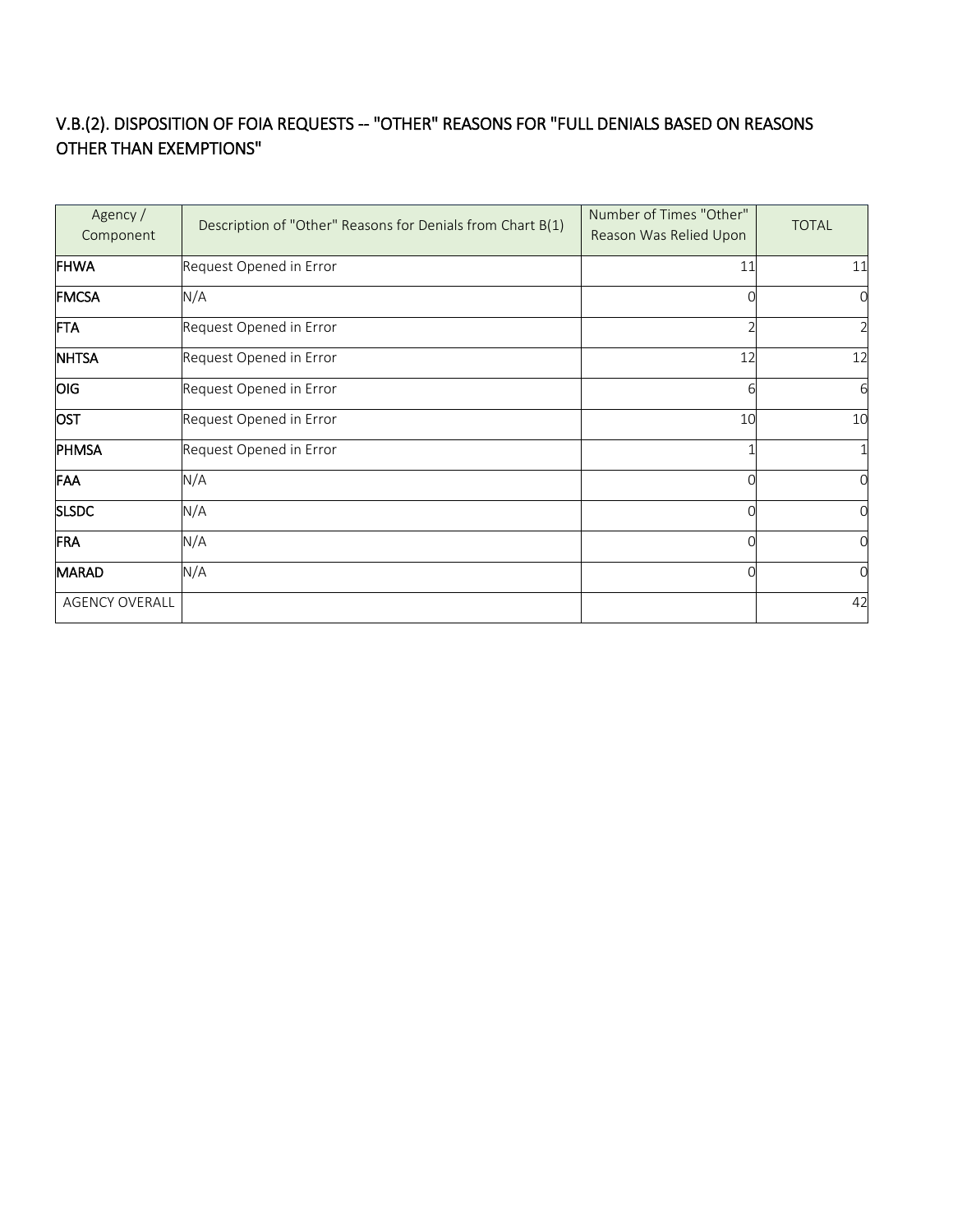## V.B.(3). DISPOSITION OF FOIA REQUESTS -- NUMBER OF TIMES EXEMPTIONS APPLIED

| Agency /<br>Component | Ex. 1 | Ex. 2    | Ex. 3 | Ex. 4 | Ex. 5 | Ex. 6 | Ex. $7(A)$ | Ex. $7(B)$ | Ex. $7(C)$ | Ex. $7(D)$ | Ex. $7(E)$ | Ex. $7(F)$ | Ex. 8 | Ex. 9          |
|-----------------------|-------|----------|-------|-------|-------|-------|------------|------------|------------|------------|------------|------------|-------|----------------|
| FAA                   |       | 9        | 47    | 103   | 394   | 708   | 92         |            | 17         |            | 15         |            |       |                |
| FHWA                  |       |          |       | 21    | 38    | 22    |            |            |            |            |            |            |       | 0              |
| FMCSA                 |       | $\cap$   | 92    | 13    |       | 428   |            | O          | 278        | 68         |            |            |       | 0              |
| FRA                   |       | C        |       | 8     |       | 46    |            |            | 39         |            |            |            |       | 0              |
| FTA                   |       | U        |       | 14    | 10    | 47    |            |            |            |            |            |            |       | $\mathbf 0$    |
| <b>MARAD</b>          |       | C        |       | 15    | 21    | 22    |            |            |            |            |            |            |       | $\mathbf 0$    |
| <b>NHTSA</b>          |       | $\cap$   |       | 8     |       | 22    |            |            |            |            |            |            |       | $\mathbf 0$    |
| OIG                   |       |          |       |       | 19    | 50    | 13         |            | 40         |            |            |            |       | 0              |
| OST                   |       | ∩        |       | 18    | 31    | 56    |            |            |            |            |            |            |       | $\mathbf 0$    |
| PHMSA                 |       | ∩        |       |       |       |       |            |            |            |            |            | 17         |       | $\mathbf 0$    |
| <b>SLSDC</b>          |       | $\Omega$ |       |       | 0     |       |            |            |            |            |            |            |       | $\mathbf 0$    |
| <b>AGENCY OVERALL</b> |       | q        | 158   | 206   | 522   | 1,408 | 116        |            | 375        | 71         | 18         | 22         |       | $\overline{0}$ |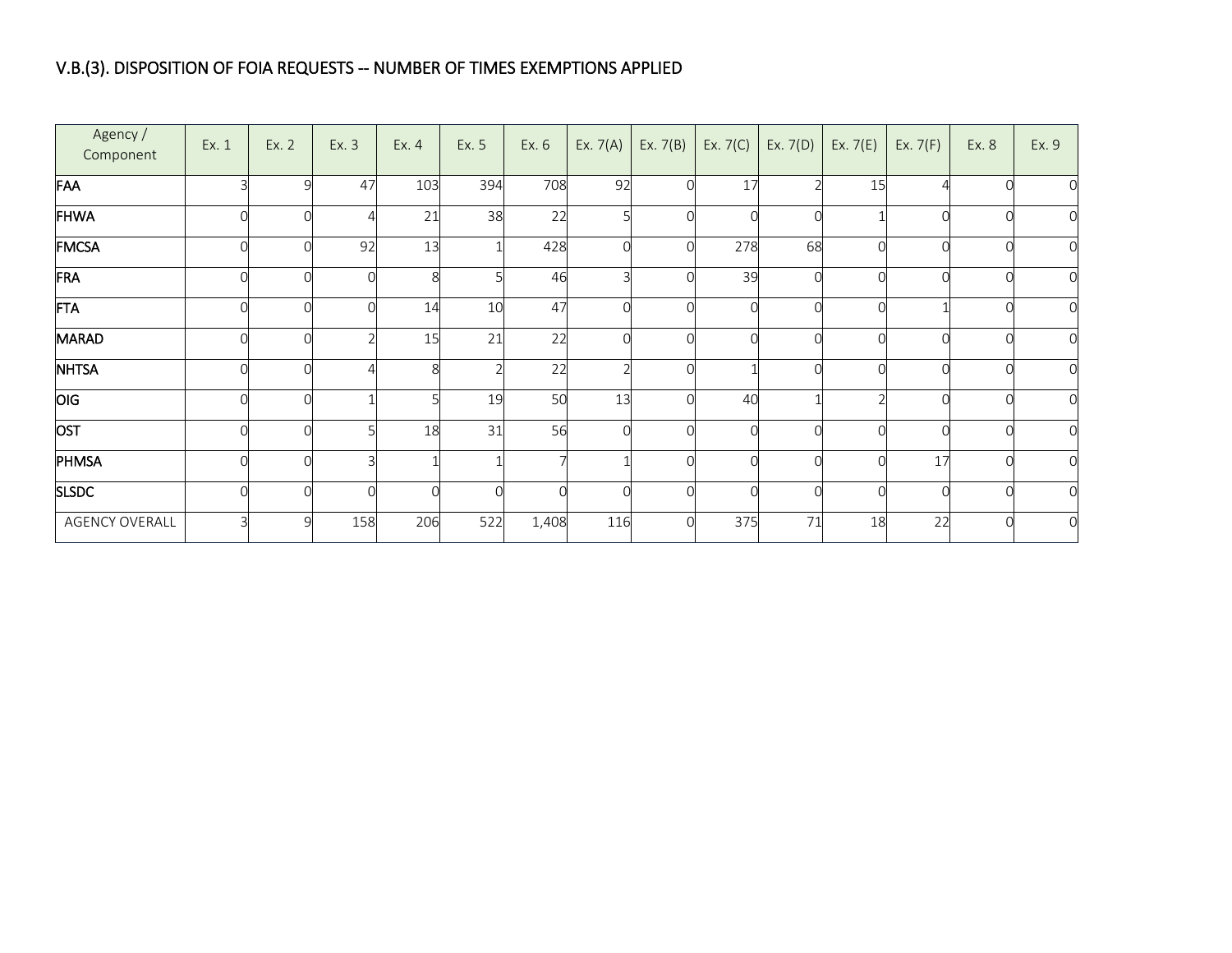## <span id="page-11-0"></span>VI. Administrative Appeals of Initial Determinations of Requests

### VI.A. ADMINISTRATIVE APPEALS OF INITIAL DETERMINATIONS OF FOIA REQUESTS -- RECEIVED, PROCESSED, AND PENDING ADMINISTRATIVE APPEALS

| Agency / Component | Number of Appeals<br>Pending as of Start<br>of Fiscal Year | Number of<br>Appeals Received<br>in Fiscal Year | Number of<br>Appeals Processed<br>in Fiscal Year | Number of Appeals<br>Pending as of End<br>of Fiscal Year |
|--------------------|------------------------------------------------------------|-------------------------------------------------|--------------------------------------------------|----------------------------------------------------------|
| FAA                | 25                                                         | 101                                             | 57                                               | 69                                                       |
| FHWA               |                                                            |                                                 |                                                  |                                                          |
| <b>FMCSA</b>       |                                                            |                                                 |                                                  |                                                          |
| FRA                | 6                                                          |                                                 |                                                  |                                                          |
| <b>FTA</b>         |                                                            |                                                 |                                                  |                                                          |
| MARAD              |                                                            |                                                 |                                                  |                                                          |
| <b>NHTSA</b>       |                                                            | 6                                               |                                                  |                                                          |
| OIG                |                                                            |                                                 |                                                  |                                                          |
| <b>OST</b>         |                                                            | 12                                              | 11                                               |                                                          |
| PHMSA              |                                                            |                                                 |                                                  |                                                          |
| <b>SLSDC</b>       | ⋂                                                          |                                                 |                                                  |                                                          |
| AGENCY OVERALL     | 39                                                         | 146                                             | 107                                              | 78                                                       |

*The Agency Overall number of appeals pending at the start of the fiscal year is one higher than reported as pending at the end of the previous fiscal year. NHTSA completed action on its appeal that was shown pending at the end of FY 2015, but the appeal was not closed out in the FOIA database until FY 2016. FAA and FMCSA each received one appeal during FY 2015 that was not logged into the FOIA database until FY 2016. For these reasons, the number of Agency Overall requests pending at the start of the fiscal year is one higher than reported as pending at the end of the previous fiscal year.*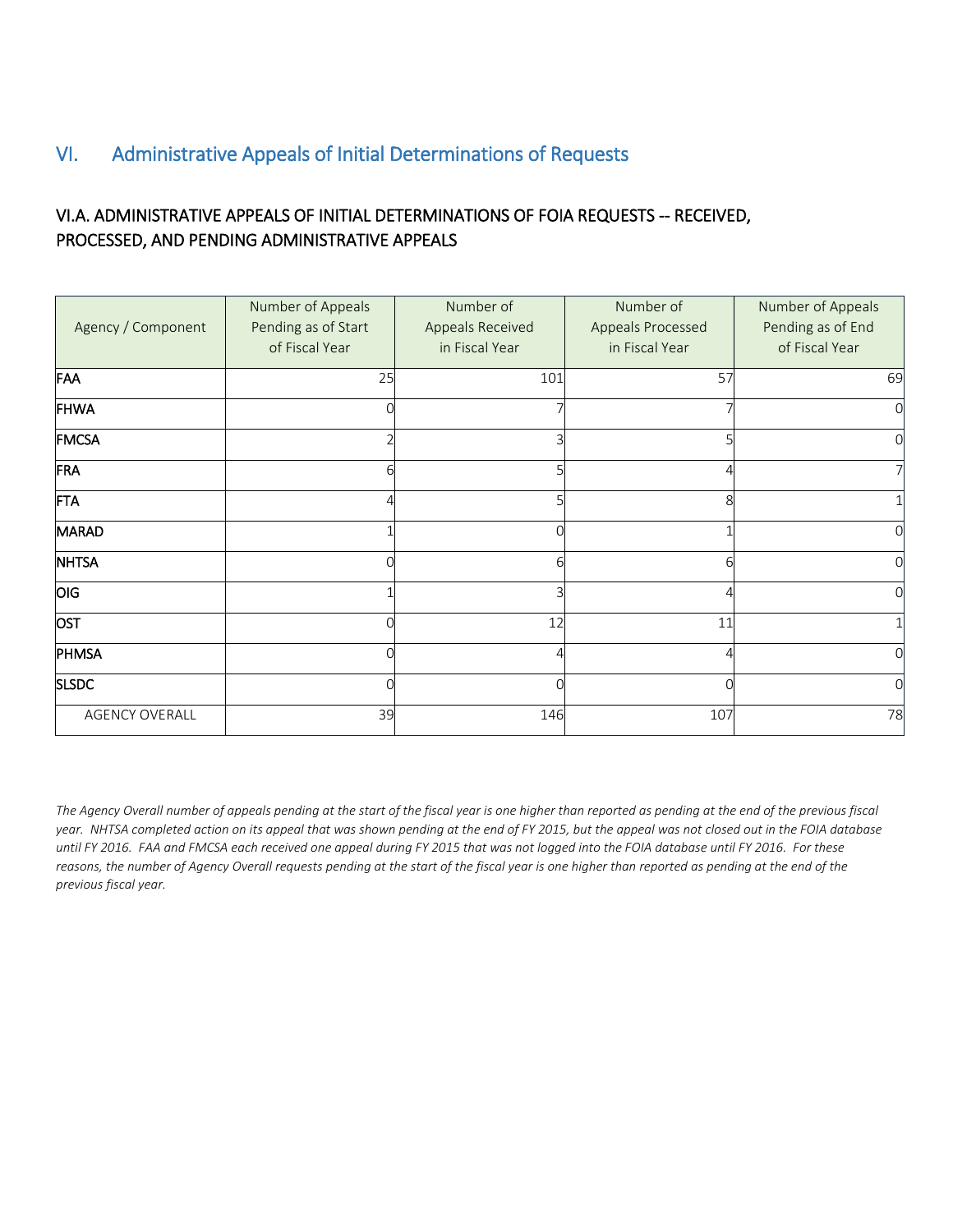#### VI.B. DISPOSITION OF ADMINISTRATIVE APPEALS -- ALL PROCESSED APPEALS

| Agency / Component    | Number Affirmed on<br>Appeal | Number Partially Affirmed<br>& Partially<br>Reversed/Remanded on<br>Appeal | Number Completely<br>Reversed/Remanded on<br>Appeal | Number of Appeals Closed<br>for Other Reasons | <b>TOTAL</b>   |
|-----------------------|------------------------------|----------------------------------------------------------------------------|-----------------------------------------------------|-----------------------------------------------|----------------|
| FAA                   | 23                           |                                                                            | 32                                                  |                                               | 57             |
| <b>FHWA</b>           |                              |                                                                            |                                                     |                                               | 7              |
| <b>FMCSA</b>          |                              |                                                                            |                                                     |                                               | 5              |
| FRA                   |                              |                                                                            |                                                     |                                               |                |
| <b>FTA</b>            |                              |                                                                            |                                                     |                                               | 8              |
| <b>MARAD</b>          |                              |                                                                            |                                                     |                                               |                |
| <b>NHTSA</b>          |                              |                                                                            |                                                     |                                               |                |
| OIG                   |                              |                                                                            |                                                     |                                               |                |
| OST                   |                              |                                                                            |                                                     |                                               | 11             |
| PHMSA                 |                              |                                                                            |                                                     |                                               | $\overline{4}$ |
| <b>SLSDC</b>          |                              |                                                                            |                                                     |                                               |                |
| <b>AGENCY OVERALL</b> | 40                           | 24                                                                         | 38                                                  |                                               | 107            |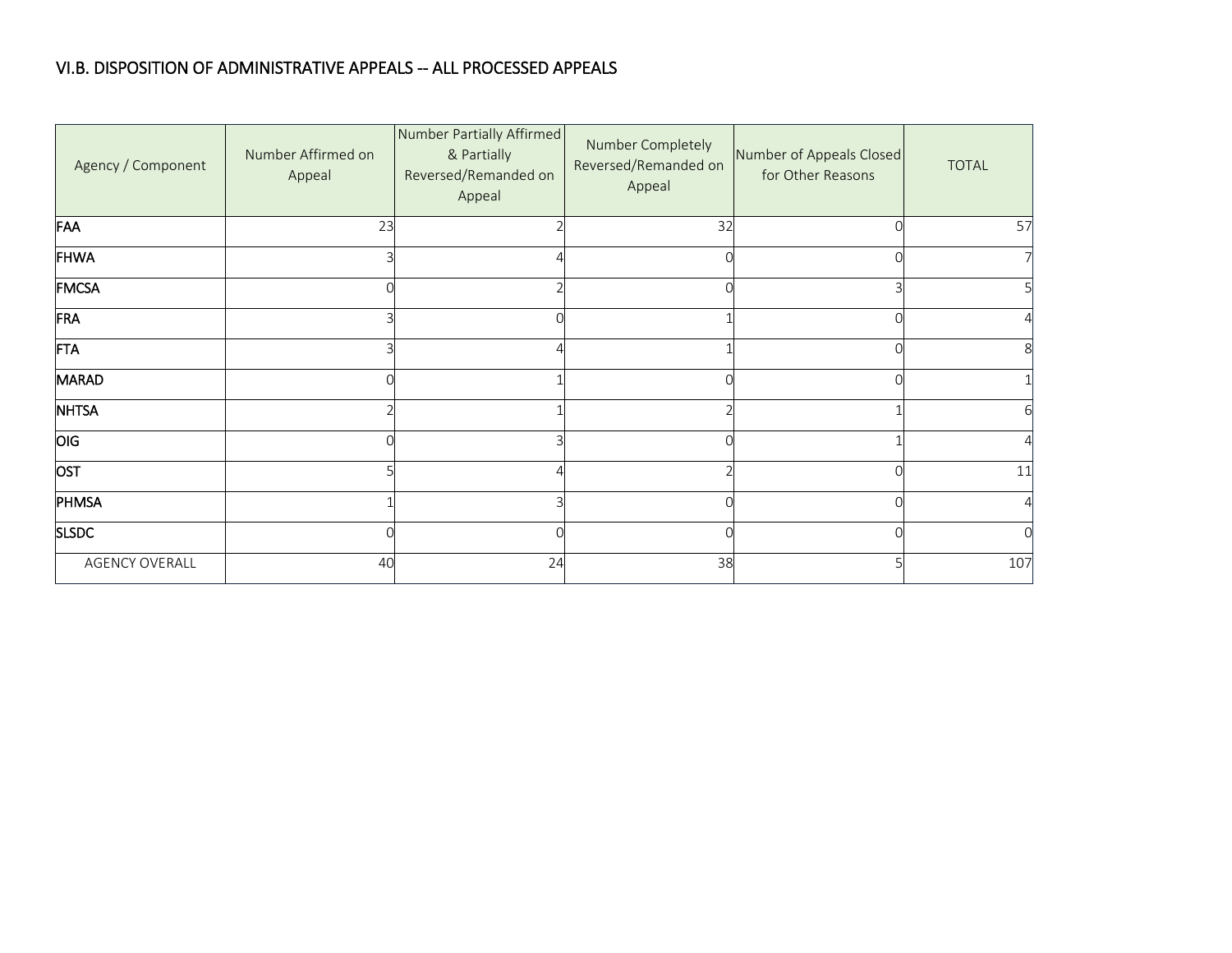## VI.C.(1). REASONS FOR DENIAL ON APPEAL -- NUMBER OF TIMES EXEMPTIONS APPLIED

| Agency /<br>Component | Ex. 1 | Ex. 2    | Ex. 3 | Ex. 4 | Ex. 5 | Ex. 6 | Ex. $7(A)$ | Ex. $7(B)$ | Ex. $7(C)$ | Ex. $7(D)$ | Ex. $7(E)$ | Ex. $7(F)$ | Ex. 8 | Ex. 9            |
|-----------------------|-------|----------|-------|-------|-------|-------|------------|------------|------------|------------|------------|------------|-------|------------------|
| FAA                   |       |          |       |       |       |       |            |            |            |            |            |            |       | $\mathbf 0$      |
| FHWA                  |       | $\Omega$ |       |       |       |       |            |            |            |            | Ω          |            |       | $\mathbf 0$      |
| FMCSA                 |       | $\Omega$ |       |       |       |       |            |            |            |            | Ω          |            |       | $\mathbf 0$      |
| FRA                   |       | U        |       |       |       |       |            |            |            |            | Ω          |            |       | $\mathbf 0$      |
| <b>FTA</b>            |       | U        |       |       |       |       |            |            |            |            | Ω          |            | ∩     | $\mathbf 0$      |
| <b>MARAD</b>          |       | $\Omega$ |       |       |       |       |            |            |            |            | $\Omega$   |            |       | $\overline{0}$   |
| <b>NHTSA</b>          |       | $\Omega$ |       |       |       |       |            |            |            |            | Ω          |            |       | $\boldsymbol{0}$ |
| <b>OIG</b>            |       | ∩        |       |       |       |       |            |            |            |            |            |            |       | $\mathbf 0$      |
| OST                   |       | $\cap$   |       |       |       |       |            |            |            |            | ∩          |            |       | $\mathbf 0$      |
| <b>PHMSA</b>          |       | $\Omega$ |       |       | Ω     |       |            |            |            |            | Ω          |            |       | $\mathbf 0$      |
| <b>SLSDC</b>          |       | $\Omega$ |       |       | C     |       |            |            |            |            |            |            |       | $\mathbf 0$      |
| <b>AGENCY OVERALL</b> |       |          |       |       | 11    | 20    |            |            |            |            |            |            |       | $\mathbf 0$      |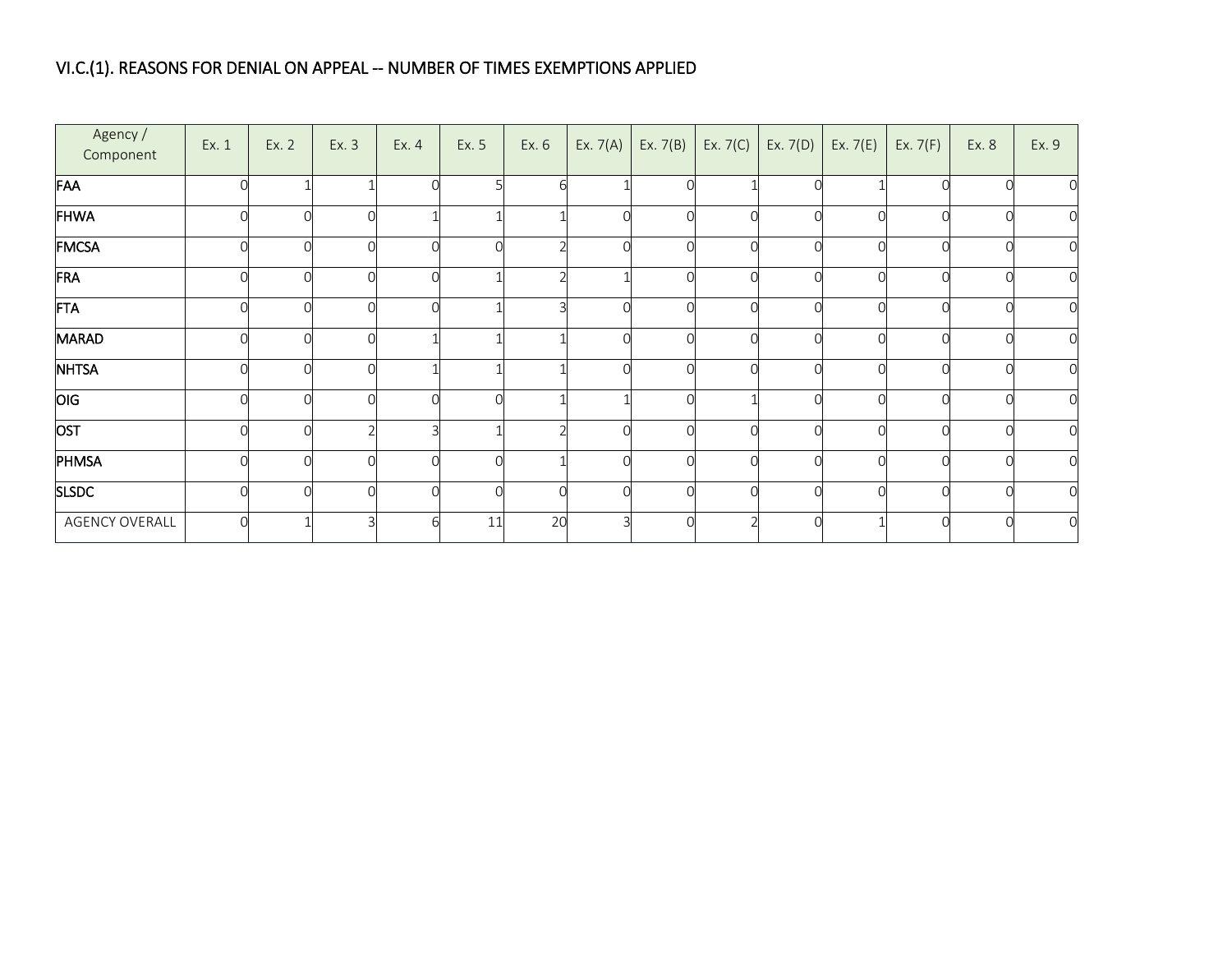### VI.C.(2). REASONS FOR DENIAL ON APPEAL -- REASONS OTHER THAN EXEMPTIONS

| Agency /<br>Component | No Records | Records<br>Referred at<br>Initial<br>Request<br>Level | Request<br>Withdrawn | Fee-Related<br>Reason | Records not<br>Reasonably<br>Described | Improper<br>Other<br>Reasons | Request for Not Agency<br>Record | Duplicate<br>Request or<br>Appeal | Litigation | Appeal<br><b>Based Solely</b><br>Request in on Denial of<br>Request for<br>Expedited<br>Processing | Other<br>*Explain in<br>chart below |
|-----------------------|------------|-------------------------------------------------------|----------------------|-----------------------|----------------------------------------|------------------------------|----------------------------------|-----------------------------------|------------|----------------------------------------------------------------------------------------------------|-------------------------------------|
| FAA                   | 8          |                                                       |                      |                       |                                        |                              |                                  |                                   | U          |                                                                                                    |                                     |
| <b>FHWA</b>           |            |                                                       |                      |                       |                                        |                              |                                  |                                   | ∩          |                                                                                                    |                                     |
| <b>FMCSA</b>          |            | Ⴖ                                                     |                      |                       |                                        |                              |                                  |                                   | 0          |                                                                                                    |                                     |
| FRA                   |            |                                                       |                      |                       |                                        |                              |                                  | $\sqrt{ }$                        | $\Omega$   |                                                                                                    |                                     |
| <b>FTA</b>            |            |                                                       |                      |                       |                                        |                              |                                  |                                   | $\cap$     |                                                                                                    |                                     |
| <b>MARAD</b>          | $\sqrt{ }$ |                                                       |                      |                       |                                        |                              |                                  | $\Omega$                          | $\Omega$   |                                                                                                    |                                     |
| <b>NHTSA</b>          |            |                                                       |                      |                       |                                        |                              |                                  | C                                 | $\Omega$   |                                                                                                    |                                     |
| <b>OIG</b>            |            |                                                       |                      |                       |                                        |                              |                                  |                                   | $\cap$     |                                                                                                    |                                     |
| OST                   |            |                                                       |                      |                       |                                        |                              |                                  |                                   | ∩          |                                                                                                    |                                     |
| PHMSA                 | C          |                                                       |                      |                       |                                        |                              |                                  |                                   | O          |                                                                                                    |                                     |
| <b>SLSDC</b>          |            |                                                       |                      |                       |                                        |                              |                                  |                                   | $\cap$     |                                                                                                    |                                     |
| <b>AGENCY OVERALL</b> | 14         |                                                       | $\mathsf{R}$         |                       |                                        |                              |                                  |                                   | $\Omega$   |                                                                                                    |                                     |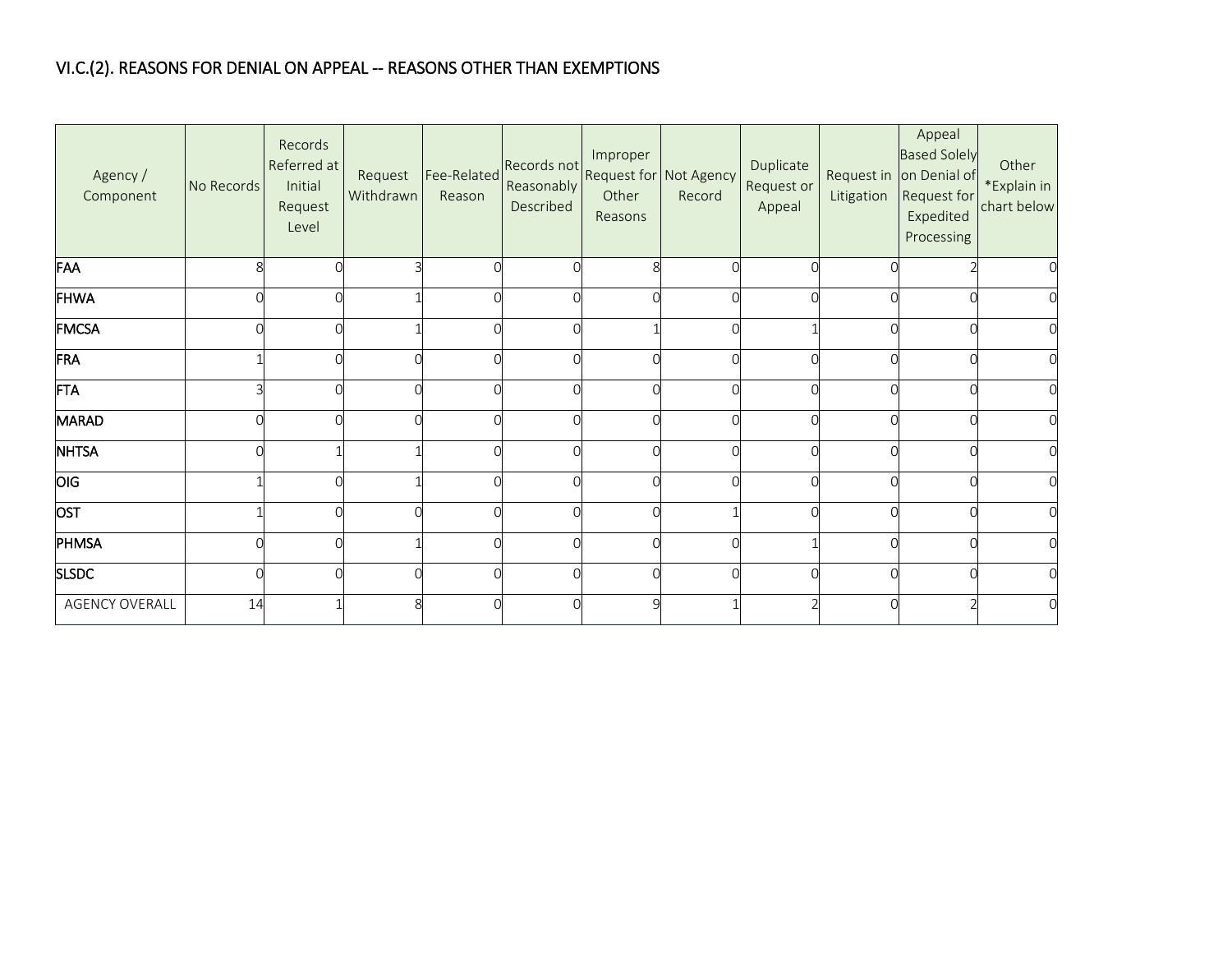## VI.C.(3). REASONS FOR DENIAL ON APPEAL -- "OTHER" REASONS

| Agency / Component    | Description of "Other" Reasons for Denial on<br>Appeal from Chart C(2) | Number of Times "Other" Reason Was Relied Upon | <b>TOTAL</b> |
|-----------------------|------------------------------------------------------------------------|------------------------------------------------|--------------|
| FAA                   | N/A                                                                    |                                                | $\Omega$     |
| FHWA                  | N/A                                                                    |                                                | O            |
| <b>FMCSA</b>          | N/A                                                                    |                                                | O            |
| FRA                   | N/A                                                                    |                                                | 0            |
| <b>FTA</b>            | N/A                                                                    |                                                | $\Omega$     |
| MARAD                 | N/A                                                                    |                                                | $\Omega$     |
| <b>NHTSA</b>          | N/A                                                                    |                                                | O            |
| OIG                   | N/A                                                                    |                                                | $\Omega$     |
| OST                   | N/A                                                                    |                                                | $\Omega$     |
| PHMSA                 | N/A                                                                    |                                                | $\Omega$     |
| <b>SLSDC</b>          | N/A                                                                    |                                                | O            |
| <b>AGENCY OVERALL</b> |                                                                        |                                                | $\Omega$     |

## VI.C.(4). RESPONSE TIME FOR ADMINISTRATIVE APPEALS

| Agency / Component    | Median Number of Days | Average Number of Days | Lowest Number of Days | <b>Highest Number of Days</b> |
|-----------------------|-----------------------|------------------------|-----------------------|-------------------------------|
| FAA                   | 11.00                 | 28.00                  | $<$ 1                 | 197.00                        |
| FHWA                  | 17.00                 | 14.00                  | $<$ 1                 | 19.00                         |
| <b>FMCSA</b>          | 41.00                 | 201.00                 | 8.00                  | 531.00                        |
| FRA                   | 301.00                | 307.00                 | 207.00                | 413.00                        |
| FTA                   | 98.00                 | 118.75                 | 25.00                 | 244.00                        |
| MARAD                 | 211.00                | 211.00                 | 211.00                | 211.00                        |
| <b>NHTSA</b>          | 21.00                 | 43.33                  | 8.00                  | 160.00                        |
| OIG                   | 14.50                 | 44.00                  | 4.00                  | 144.00                        |
| OST                   | 21.00                 | 37.00                  | 15.00                 | 197.00                        |
| PHMSA                 | 7.50                  | 8.00                   | $<$ 1                 | 18.00                         |
| <b>SLSDC</b>          | 0.00                  | 0.00                   | 0.00                  | 0.00                          |
| <b>AGENCY OVERALL</b> | 17.50                 | 53.56                  | $<$ 1                 | 531.00                        |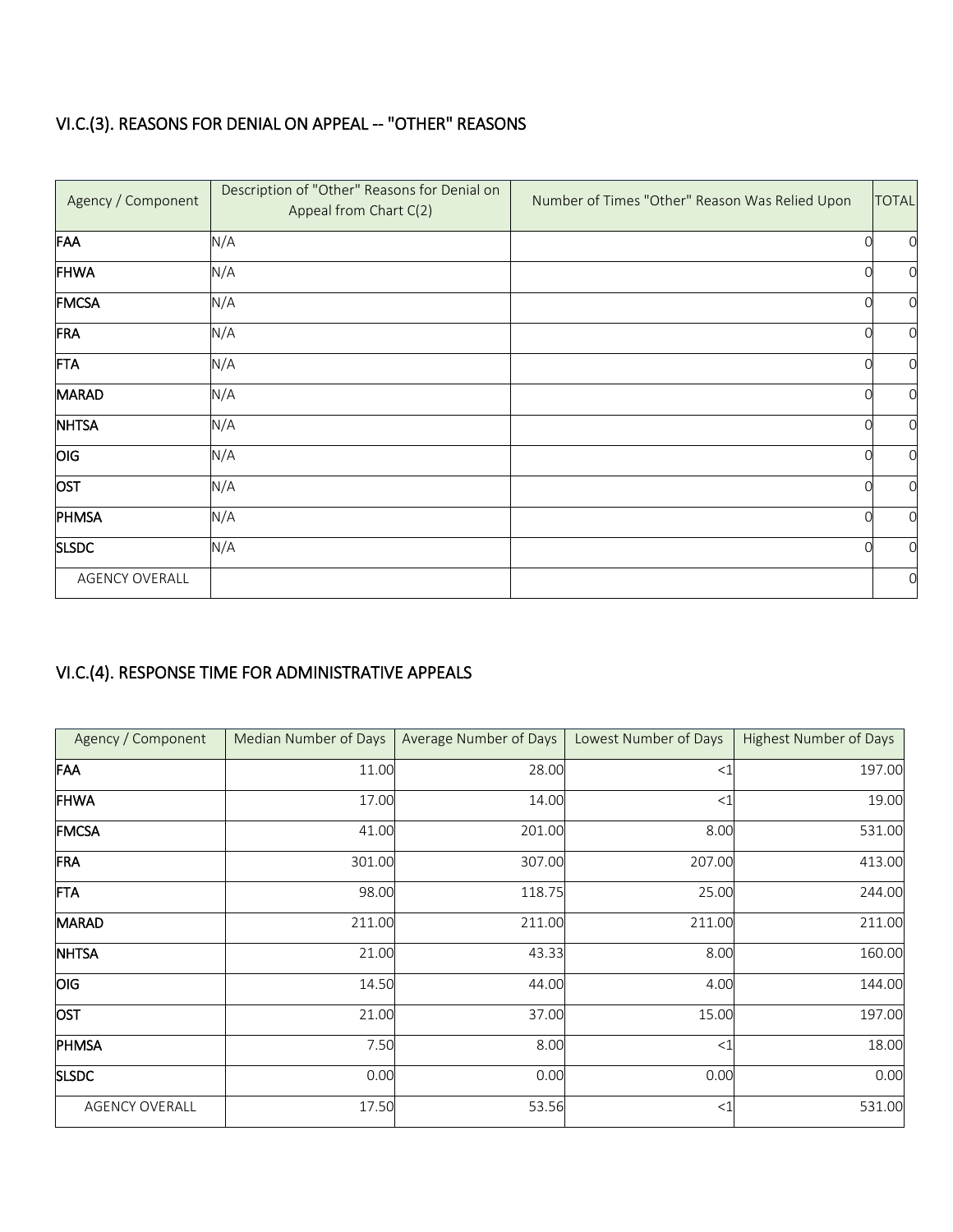## VI.C.(5). TEN OLDEST PENDING ADMINISTRATIVE APPEALS

| Agency /<br>Component |                        | 10th Oldest<br>Appeal | 9th        | 8th        | 7th        | 6th        | 5th                                                    | 4th                   | 3rd        | 2nd                   | Oldest<br>Appeal |
|-----------------------|------------------------|-----------------------|------------|------------|------------|------------|--------------------------------------------------------|-----------------------|------------|-----------------------|------------------|
|                       | Date of Appeal         | 2015-09-28            | 2015-09-21 |            |            |            | 2015-09-18 2015-09-18 2015-07-29 2015-07-17 2015-07-17 |                       | 2015-07-17 | 2014-08-11            | 2014-04-02       |
| <b>FAA</b>            | Number of Days Pending | 254                   | 259        | 260        | 260        | 296        | 304                                                    | 304                   | 304        | 538                   | 629              |
|                       | Date of Appeal         | N/A                   | N/A        | N/A        | N/A        | N/A        | N/A                                                    | N/A                   | N/A        | N/A                   | N/A              |
| <b>FHWA</b>           | Number of Days Pending |                       |            |            |            |            |                                                        |                       |            |                       |                  |
|                       | Date of Appeal         | N/A                   | N/A        | N/A        | N/A        | N/A        | N/A                                                    | N/A                   | N/A        | N/A                   | N/A              |
| <b>IFMCSA</b>         | Number of Days Pending |                       |            |            |            |            |                                                        |                       |            |                       |                  |
|                       | Date of Appeal         | N/A                   | N/A        | N/A        | 2016-09-07 | 2016-03-16 |                                                        | 2016-01-11 2015-07-09 |            | 2015-07-09 2015-07-09 | 2015-07-09       |
| <b>FRA</b>            | Number of Days Pending |                       |            |            | 18         | 140        | 185                                                    | 311                   | 311        | 311                   | 311              |
|                       | Date of Appeal         | N/A                   | N/A        | N/A        | N/A        | N/A        | N/A                                                    | N/A                   | N/A        | N/A                   | 2016-07-29       |
| <b>FTA</b>            | Number of Days Pending |                       |            |            |            |            |                                                        |                       |            |                       | 35               |
|                       | Date of Appeal         | N/A                   | N/A        | N/A        | N/A        | N/A        | N/A                                                    | N/A                   | N/A        | N/A                   | N/A              |
| <b>MARAD</b>          | Number of Days Pending |                       |            |            |            |            |                                                        |                       |            |                       |                  |
|                       | Date of Appeal         | N/A                   | N/A        | N/A        | N/A        | N/A        | N/A                                                    | N/A                   | N/A        | N/A                   | N/A              |
| <b>NHTSA</b>          | Number of Days Pending |                       |            |            |            |            |                                                        |                       |            |                       |                  |
|                       | Date of Appeal         | N/A                   | N/A        | N/A        | N/A        | N/A        | N/A                                                    | N/A                   | N/A        | N/A                   | N/A              |
| <b>OIG</b>            | Number of Days Pending |                       |            |            |            |            |                                                        |                       |            |                       |                  |
|                       | Date of Appeal         | N/A                   | N/A        | N/A        | N/A        | N/A        | N/A                                                    | N/A                   | N/A        |                       | N/A 2016-09-14   |
| <b>OST</b>            | Number of Days Pending |                       |            |            |            |            |                                                        |                       |            |                       | 12               |
|                       | Date of Appeal         | N/A                   | N/A        | N/A        | N/A        | N/A        | N/A                                                    | N/A                   | N/A        | N/A                   | N/A              |
| <b>PHMSA</b>          | Number of Days Pending |                       |            |            |            |            |                                                        |                       |            |                       |                  |
|                       | Date of Appeal         | N/A                   | N/A        | N/A        | N/A        | N/A        | N/A                                                    | N/A                   | N/A        | N/A                   | N/A              |
| <b>SLSDC</b>          | Number of Days Pending |                       |            |            |            |            |                                                        |                       |            |                       |                  |
| <b>AGENCY OVERALL</b> | Date of Appeal         | 2015-07-29            | 2015-07-17 | 2015-07-17 | 2015-07-17 |            | 2015-07-09 2015-07-09 2015-07-09                       |                       | 2015-07-09 | 2014-08-11            | 2014-04-02       |
|                       | Number of Days Pending | 296                   | 304        | 304        | 304        | 311        | 311                                                    | 311                   | 311        | 538                   | 629              |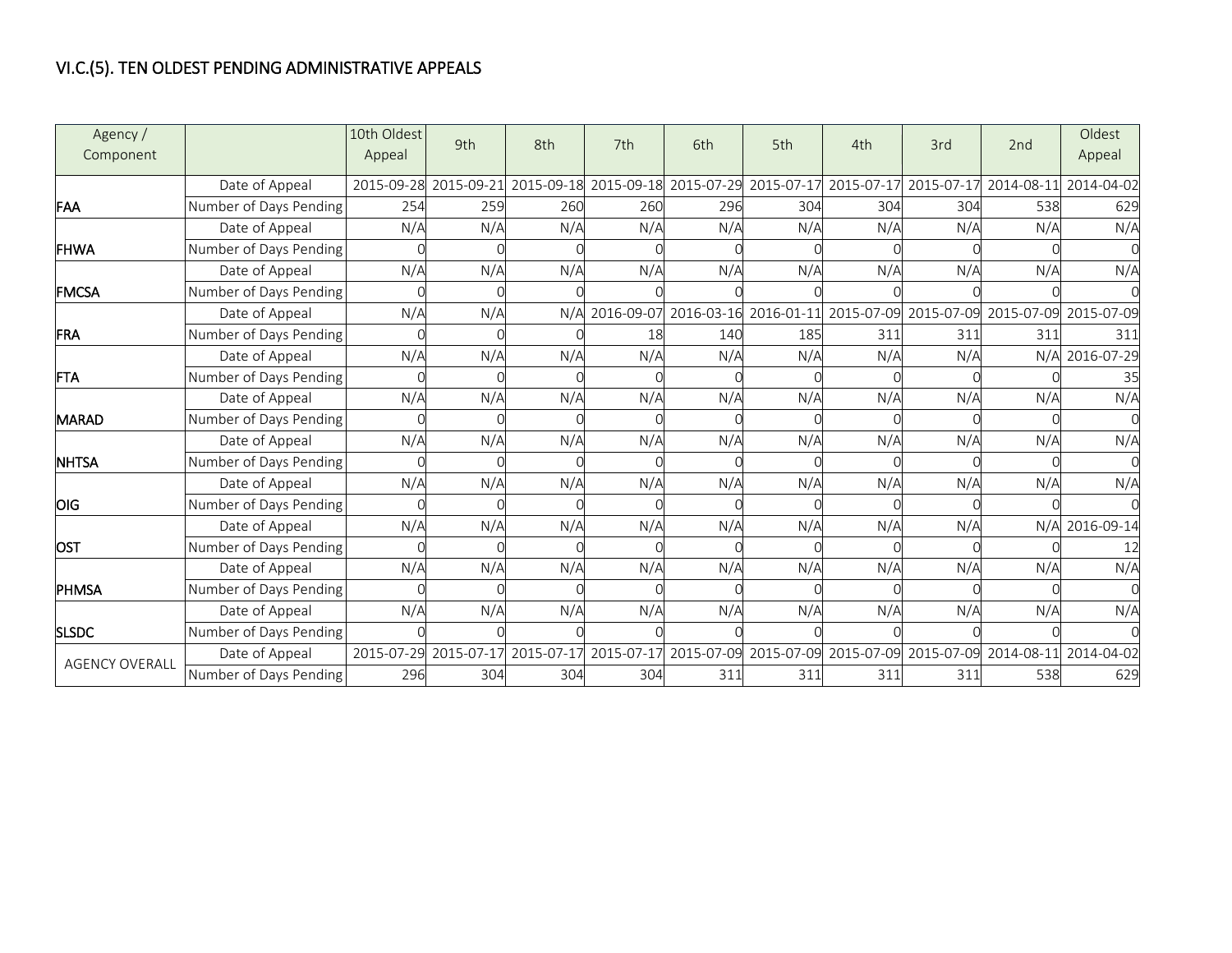## VII. FOIA Requests: Response Time for Processed and Pending Requests

### VII.A. FOIA REQUESTS -- RESPONSE TIME FOR ALL PROCESSED PERFECTED REQUESTS

<span id="page-17-0"></span>

|                       |        |         | SIMPLE |         |        |             | <b>COMPLEX</b> |         | <b>EXPEDITED PROCESSING</b> |         |        |                                                                                                                                        |  |
|-----------------------|--------|---------|--------|---------|--------|-------------|----------------|---------|-----------------------------|---------|--------|----------------------------------------------------------------------------------------------------------------------------------------|--|
| Agency /              | Median | Average | Lowest | Highest | Median | Average     | Lowest         | Highest | Median                      | Average | Lowest | Highest                                                                                                                                |  |
| Component             |        |         |        |         |        |             |                |         |                             |         |        | Number of Number of Number of Number of <mark> Number of Number of Number of Number of</mark>  Number of Number of Number of Number of |  |
|                       | Days   | Days    | Days   | Days    | Days   | <b>Days</b> | <b>Days</b>    | Days    | Days                        | Days    | Days   | Days                                                                                                                                   |  |
| FAA                   | 15     | 26      | <1     | 1056    | 35     | 90          | <1             | 1136    | 18                          | 19      |        | 49                                                                                                                                     |  |
| <b>FHWA</b>           | 14     | 14      | <1     | 98      | 18     | 19          | <1             | 88      |                             |         | $<$ 1  | 21                                                                                                                                     |  |
| FMCSA                 | 107    | 102     |        | 787     | 128.5  | 155         |                | 594     | 26.5                        | 39      |        | 95                                                                                                                                     |  |
| FRA                   | N/A    | N/A     | N/A    | N/A     | 87     | 113         |                | 763     |                             |         |        | $\overline{2}$                                                                                                                         |  |
| <b>FTA</b>            | 19     | 21      | <1     | 407     | N/A    | N/A         | N/A            | N/A     | N/A                         | N/A     | N/A    | N/A                                                                                                                                    |  |
| <b>MARAD</b>          |        | 10.42   |        | 56      | 65     | 93.96       | $\Omega$       | 617     | N/A                         | N/A     | N/A    | N/A                                                                                                                                    |  |
| <b>NHTSA</b>          | 20     | 49.73   | <1     | 297     | 352    | 359.85      | 214            | 633     | $<$ 1                       | <1      | <1     | ${<}1$                                                                                                                                 |  |
| <b>OIG</b>            |        | 17      | <1     | 171     | 42     | 67          |                | 250     | N/A                         | N/A     | N/A    | N/A                                                                                                                                    |  |
| <b>OST</b>            | 9.5    | 86      | <1     | 769     | 50     | 110         | <1             | 905     | N/A                         | N/A     | N/A    | N/A                                                                                                                                    |  |
| PHMSA                 | 16     | 54      | <1     | 723     | 173.5  | 344         |                | 1000    | N/A                         | N/A     | N/A    | N/A                                                                                                                                    |  |
| <b>SLSDC</b>          | 15     | 14.75   | 12     | 17      | N/A    | N/A         | N/A            | N/A     | N/A                         | N/A     | N/A    | N/A                                                                                                                                    |  |
| <b>AGENCY OVERALL</b> | 14     | 39.81   | <1     | 1056    | 22     | 102.104     | $\lt$ 1        | 1136    | 8.5                         | 19.42   | $<$ 1  | 95                                                                                                                                     |  |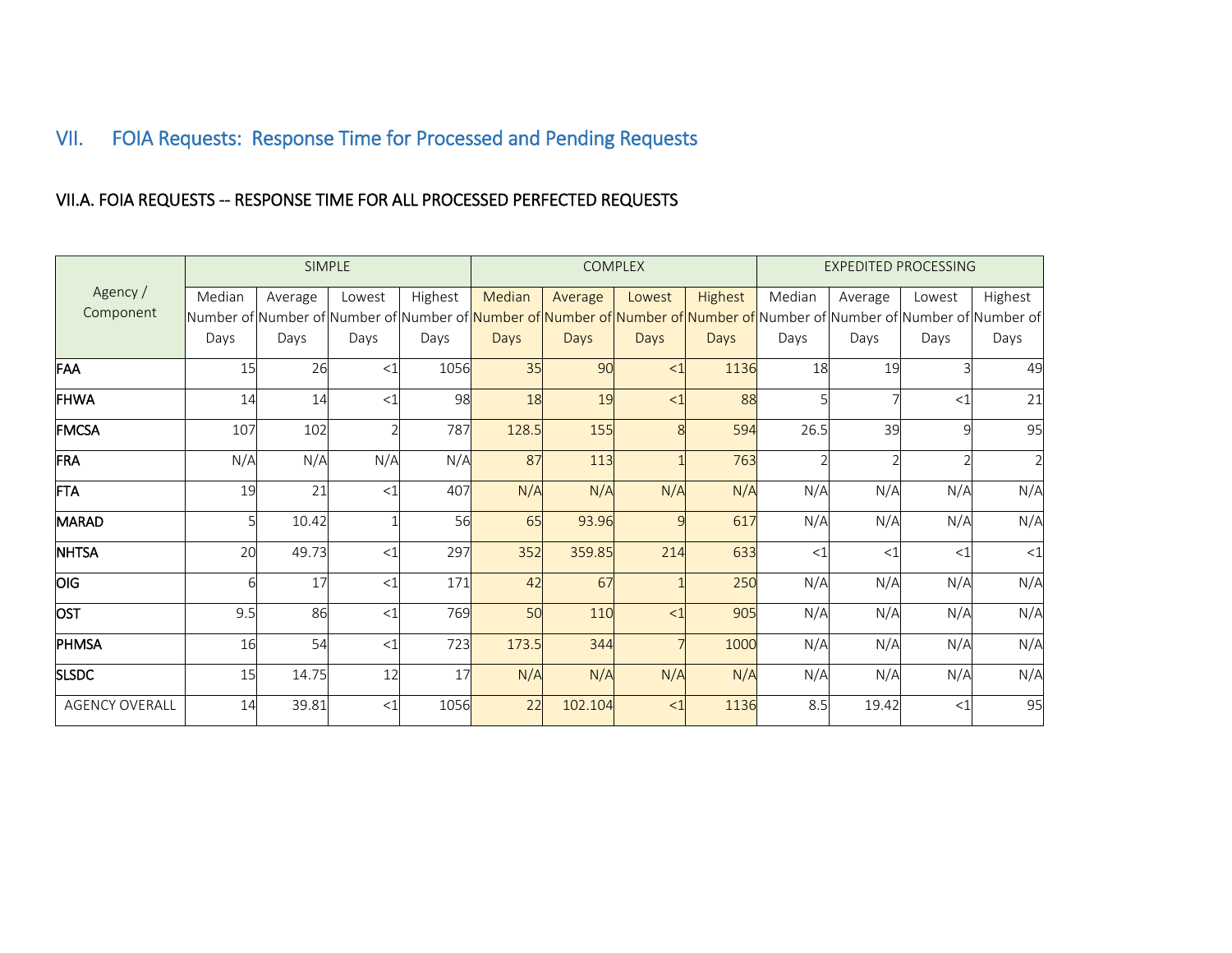#### VII.B. PROCESSED REQUESTS -- RESPONSE TIME FOR PERFECTED REQUESTS IN WHICH INFORMATION WAS GRANTED

|                       |        |         | SIMPLE |         |        |         | <b>COMPLEX</b> |         | <b>EXPEDITED PROCESSING</b> |         |        |                                                                                                                                      |
|-----------------------|--------|---------|--------|---------|--------|---------|----------------|---------|-----------------------------|---------|--------|--------------------------------------------------------------------------------------------------------------------------------------|
| Agency /              | Median | Average | Lowest | Highest | Median | Average | Lowest         | Highest | Median                      | Average | Lowest | Highest                                                                                                                              |
| Component             |        |         |        |         |        |         |                |         |                             |         |        | Number of Number of Number of Number of <mark>Number of Number of Number of Number of</mark> Number of Number of Number of Number of |
|                       | Days   | Days    | Days   | Days    | Days   | Days    | Days           | Days    | Days                        | Days    | Days   | Days                                                                                                                                 |
| FAA                   | 15     | 22      | <1     | 1056    | 34     | 83      | <1             | 1136    | 18                          | 22      |        | 49                                                                                                                                   |
| <b>FHWA</b>           | 17     | 17      | <1     | 74      | 19.5   | 21      | <1             | 88      |                             |         | $<$ 1  | 21                                                                                                                                   |
| <b>FMCSA</b>          | 108    | 102     |        | 787     | 150.5  | 169     | 10             | 594     | 26.5                        | 39      |        | 95                                                                                                                                   |
| FRA                   | N/A    | N/A     | N/A    | N/A     | 97     | 124     |                | 763     |                             |         |        | $\overline{2}$                                                                                                                       |
| <b>FTA</b>            | 19.5   | 23      | <1     | 407     | N/A    | N/A     | N/A            | N/A     | N/A                         | N/A     | N/A    | N/A                                                                                                                                  |
| <b>MARAD</b>          |        | 10.19   |        | 56      | 70     | 106     | 14             | 617     | N/A                         | N/A     | N/A    | N/A                                                                                                                                  |
| <b>NHTSA</b>          | 21     | 45.75   |        | 249     | 386.5  | 398.67  | 215            | 633     | $<$ 1                       | <1      | <1     | <1                                                                                                                                   |
| <b>OIG</b>            | 13.4   | 26      | <1     | 171     | 84     | 97      | 14             | 250     | N/A                         | N/A     | N/A    | N/A                                                                                                                                  |
| OST                   | 32.5   | 105     | <1     | 769     | 62.5   | 127     |                | 905     | N/A                         | N/A     | N/A    | N/A                                                                                                                                  |
| PHMSA                 | 29     | 69      | <1     | 723     | 523    | 447     | 52             | 1000    | N/A                         | N/A     | N/A    | N/A                                                                                                                                  |
| <b>SLSDC</b>          | 17     | 17      | 17     | 17      | N/A    | N/A     | N/A            | N/A     | N/A                         | N/A     | N/A    | N/A                                                                                                                                  |
| <b>AGENCY OVERALL</b> | 15     | 25.03   | <1     | 1056    | 34     | 84.94   | <1             | 1136    | 17                          | 21.14   | <1     | 95                                                                                                                                   |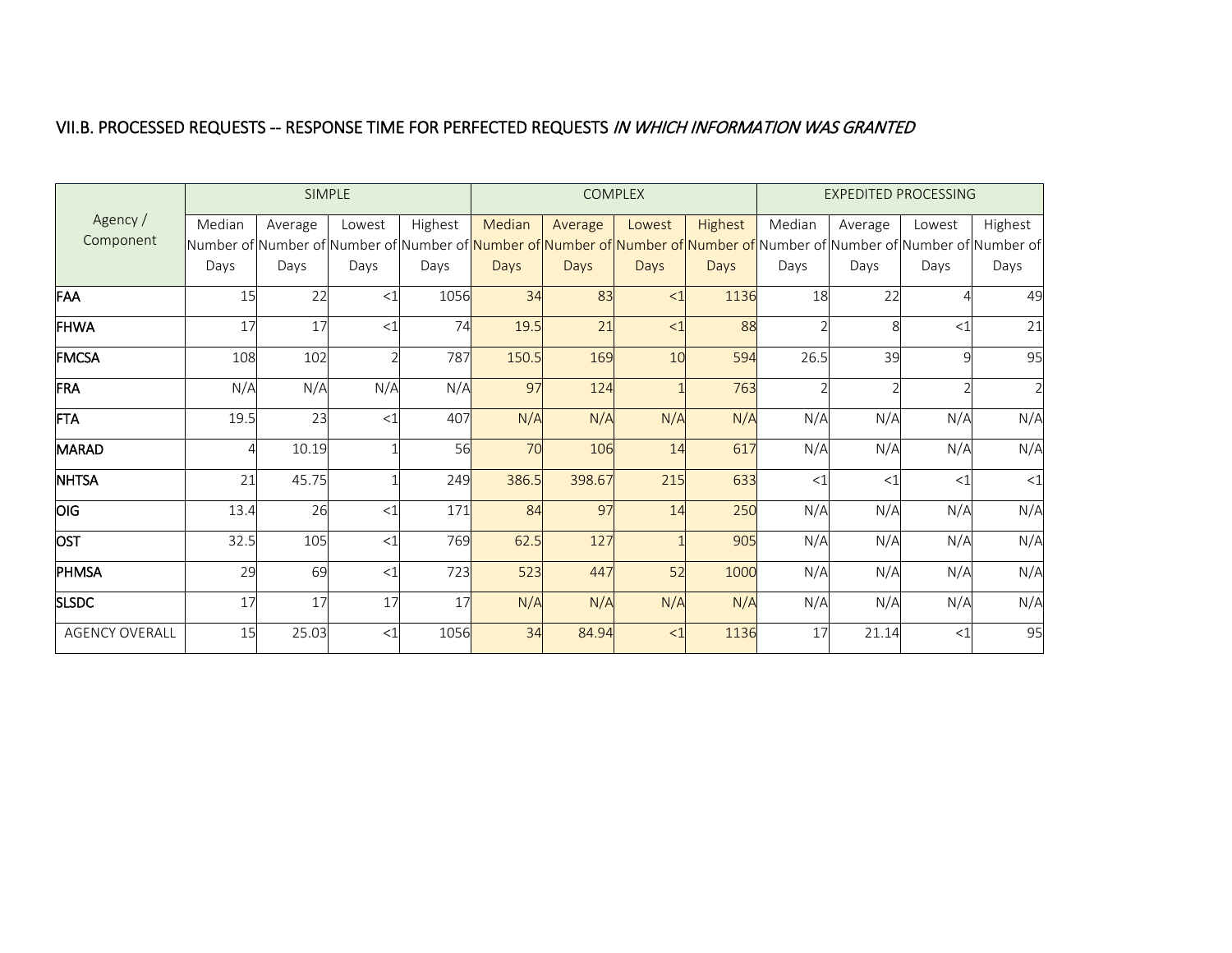## VII.C. (1). PROCESSED SIMPLE REQUESTS -- RESPONSE TIME IN DAY INCREMENTS

| Agency /<br>Component | $1-20$<br>Days | $21 - 40$<br>Days | 41-60<br>Days | 61-80<br>Days | 81-100<br>Days | 101-120<br>Days | 121-140<br>Days | 141-160<br>Days | 161-180<br>Days | 181-200<br>Days | 201-300<br>Days | 301-400<br>Days | $401+$<br>Days | <b>TOTAL</b> |
|-----------------------|----------------|-------------------|---------------|---------------|----------------|-----------------|-----------------|-----------------|-----------------|-----------------|-----------------|-----------------|----------------|--------------|
| FAA                   | 6,789          | 541               | 113           | 62            | 85             | 35              | 27              | 17              |                 | 11              | 33              | 23              | 85             | 7,829        |
| <b>FHWA</b>           | 178            | 34                | 6             |               |                |                 |                 |                 |                 |                 |                 |                 |                | 220          |
| <b>FMCSA</b>          | 114            | 138               | 71            | 10            | 32             | 117             | 81              | 35              | 45              | 49              | 86              |                 |                | 785          |
| FRA                   |                | $\Omega$          |               |               | $\Omega$       |                 |                 |                 |                 |                 |                 |                 |                | $\Omega$     |
| <b>FTA</b>            | 155            | 78                | 11            |               |                |                 |                 |                 |                 |                 |                 |                 |                | 253          |
| <b>MARAD</b>          | 52             | 4                 |               |               | Ω              |                 |                 |                 |                 |                 |                 |                 |                | 59           |
| <b>NHTSA</b>          | 105            | 29                | 17            | ଯ             |                |                 |                 |                 |                 |                 | 18              |                 |                | 196          |
| <b>OIG</b>            |                | 64                |               |               |                |                 |                 |                 |                 |                 |                 |                 |                | 86           |
| <b>OST</b>            | 24             | 6                 |               |               | O              |                 |                 |                 |                 |                 |                 |                 |                | 41           |
| PHMSA                 | 70             | 13                | 13            |               |                |                 |                 |                 |                 |                 |                 |                 |                | 126          |
| <b>SLSDC</b>          |                | $\Omega$          | C             |               | 0              |                 |                 |                 |                 |                 |                 |                 |                | Д            |
| <b>AGENCY OVERALL</b> | 7,495          | 907               | 244           | 97            | 134            | 162             | 114             | 58              | 60              | 62              | 144             | 27              | 95             | 9,599        |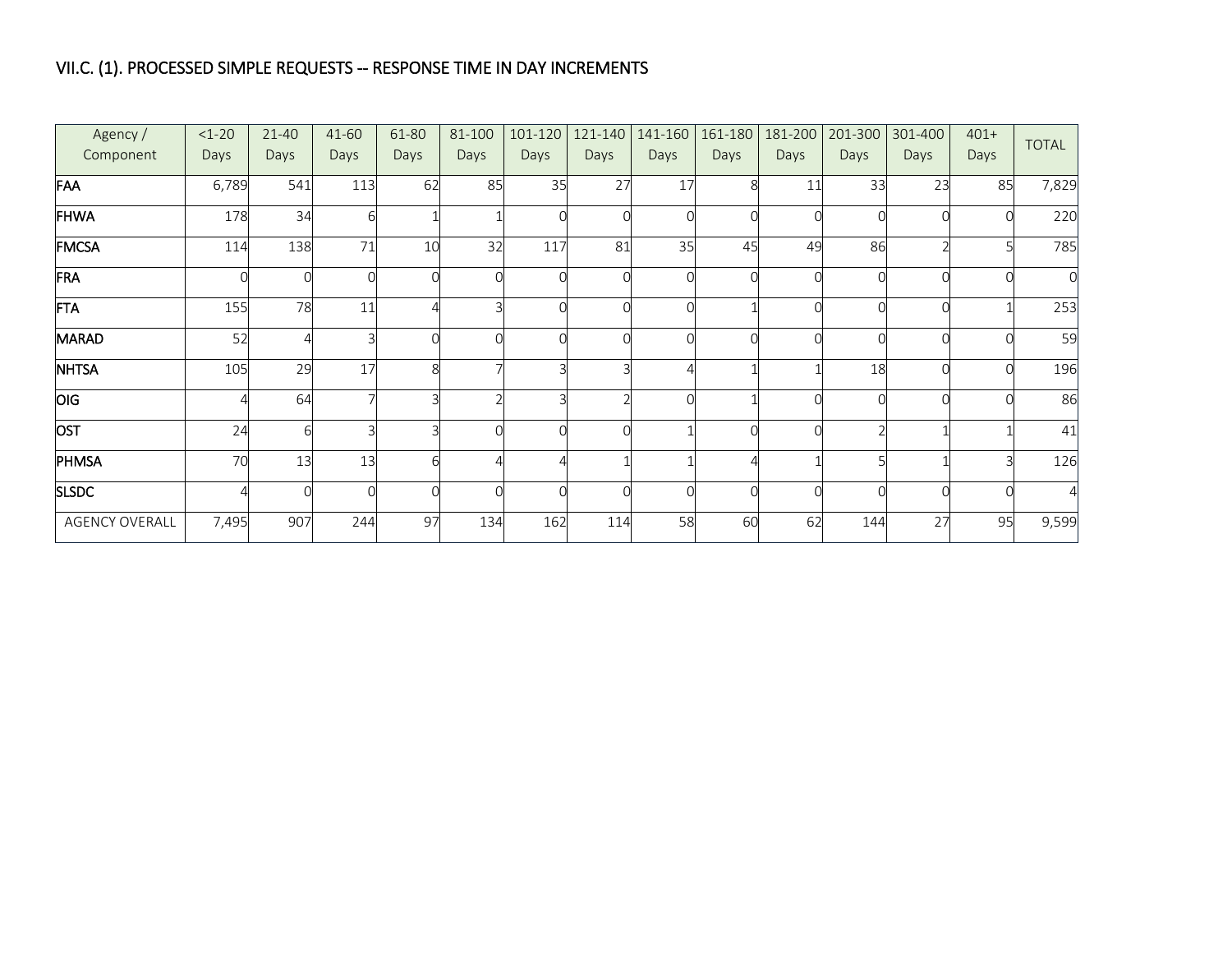## VII.C. (2). PROCESSED COMPLEX REQUESTS -- RESPONSE TIME IN DAY INCREMENTS

| Agency /<br>Component | $1 - 20$<br>Days | $21 - 40$<br>Days | 41-60<br>Days | 61-80<br>Days | 81-100<br>Days | 101-120<br>Days | 121-140<br>Days | 141-160<br>Days       | 161-180<br>Days | 181-200<br>Days | 201-300<br>Days | 301-400<br>Days | $401+$<br>Days | <b>TOTAL</b> |
|-----------------------|------------------|-------------------|---------------|---------------|----------------|-----------------|-----------------|-----------------------|-----------------|-----------------|-----------------|-----------------|----------------|--------------|
| FAA                   | 386              | 395               | 146           | 73            | 51             | 33              | 13              | 13                    | 11              | 11              | 33              | 23              | 60             | 1,248        |
| <b>FHWA</b>           | 78               | 20                | 12            |               |                |                 |                 |                       |                 |                 |                 |                 |                | 111          |
| <b>FMCSA</b>          |                  | 18                |               |               | 14             | 47              | 19              | 17                    | 14              |                 | 44              | 12              |                | 220          |
| FRA                   | 50               | 36                | 28            | 33            | 29             | 29              | 26              | 17                    | 12              |                 | 28              | 13              | 10             | 313          |
| <b>FTA</b>            |                  | Ω                 |               |               | $\Omega$       |                 |                 |                       |                 |                 |                 |                 |                | $\Omega$     |
| <b>MARAD</b>          |                  | 14                |               |               |                |                 |                 |                       |                 |                 |                 |                 |                | 45           |
| <b>NHTSA</b>          |                  | $\Omega$          |               |               | $\Omega$       |                 |                 |                       |                 |                 | Q               |                 | $\mathsf{Q}$   | 27           |
| <b>OIG</b>            |                  | 6                 |               |               |                |                 |                 |                       |                 |                 |                 |                 |                | 16           |
| <b>OST</b>            | 68               | 39                | 27            | 18            | 8              | 11              |                 | $\mathsf{\mathsf{R}}$ | $\Omega$        |                 | 23              |                 | 15             | 245          |
| PHMSA                 |                  |                   |               |               | O              |                 |                 |                       |                 |                 |                 |                 | ĥ              | 14           |
| <b>SLSDC</b>          |                  | $\Omega$          |               |               | 0              |                 |                 |                       |                 |                 |                 |                 |                |              |
| <b>AGENCY OVERALL</b> | 594              | 530               | 227           | 142           | 110            | 123             | 69              | 60                    | 47              | 26              | 140             | 64              | 107            | 2,239        |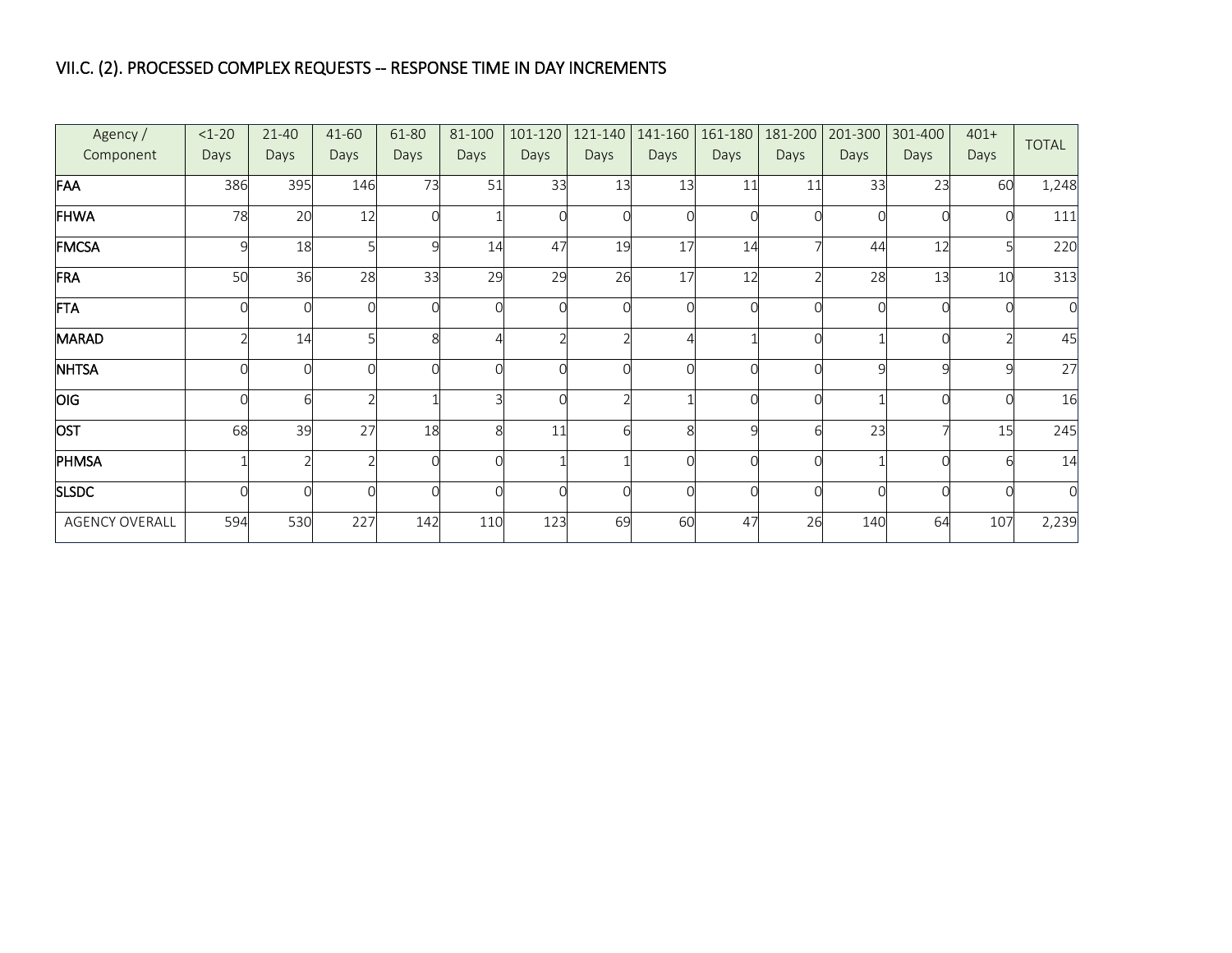#### VII.C.(3). PROCESSED REQUESTS GRANTED EXPEDITED PROCESSING -- RESPONSE TIME IN DAY INCREMENTS

| Agency /<br>Component | $<1-20$<br>Days | 21-40<br>Days | 41-60<br>Days | 61-80<br>Days | 81-100<br>Days | 101-120<br>Days | 121-140<br>Days | Days   | 141-160 161-180<br>Days | 181-200<br>Days | Days | 201-300 301-400<br>Days | $401+$<br>Days | TOTAL |
|-----------------------|-----------------|---------------|---------------|---------------|----------------|-----------------|-----------------|--------|-------------------------|-----------------|------|-------------------------|----------------|-------|
| FAA                   | 22              |               |               |               |                |                 |                 |        |                         |                 |      |                         |                | 23    |
| <b>FHWA</b>           |                 |               |               |               |                |                 |                 |        |                         |                 |      |                         |                | 8     |
| FMCSA                 |                 |               |               |               |                |                 |                 | $\cap$ |                         |                 |      |                         |                |       |
| FRA                   |                 |               |               |               |                |                 |                 |        |                         |                 |      |                         |                |       |
| FTA                   |                 |               |               |               |                |                 |                 | $\cap$ |                         |                 |      |                         | $\cap$         | 0l    |
| <b>MARAD</b>          |                 |               |               |               |                |                 |                 | Ω      |                         |                 |      |                         |                | 0l    |
| <b>NHTSA</b>          |                 |               |               |               |                |                 |                 |        |                         |                 |      |                         |                | 0l    |
| <b>OIG</b>            |                 |               |               |               |                |                 |                 |        |                         |                 |      |                         |                |       |
| OST                   |                 |               |               |               | $\cap$         |                 |                 |        |                         |                 |      |                         |                | 0l    |
| PHMSA                 |                 |               |               |               |                |                 |                 |        |                         |                 |      |                         |                |       |
| <b>SLSDC</b>          |                 | ∩             |               |               |                |                 |                 | Ω      |                         |                 |      |                         |                |       |
| AGENCY OVERALL        | 31              |               |               |               |                |                 |                 |        |                         |                 |      |                         |                | 36    |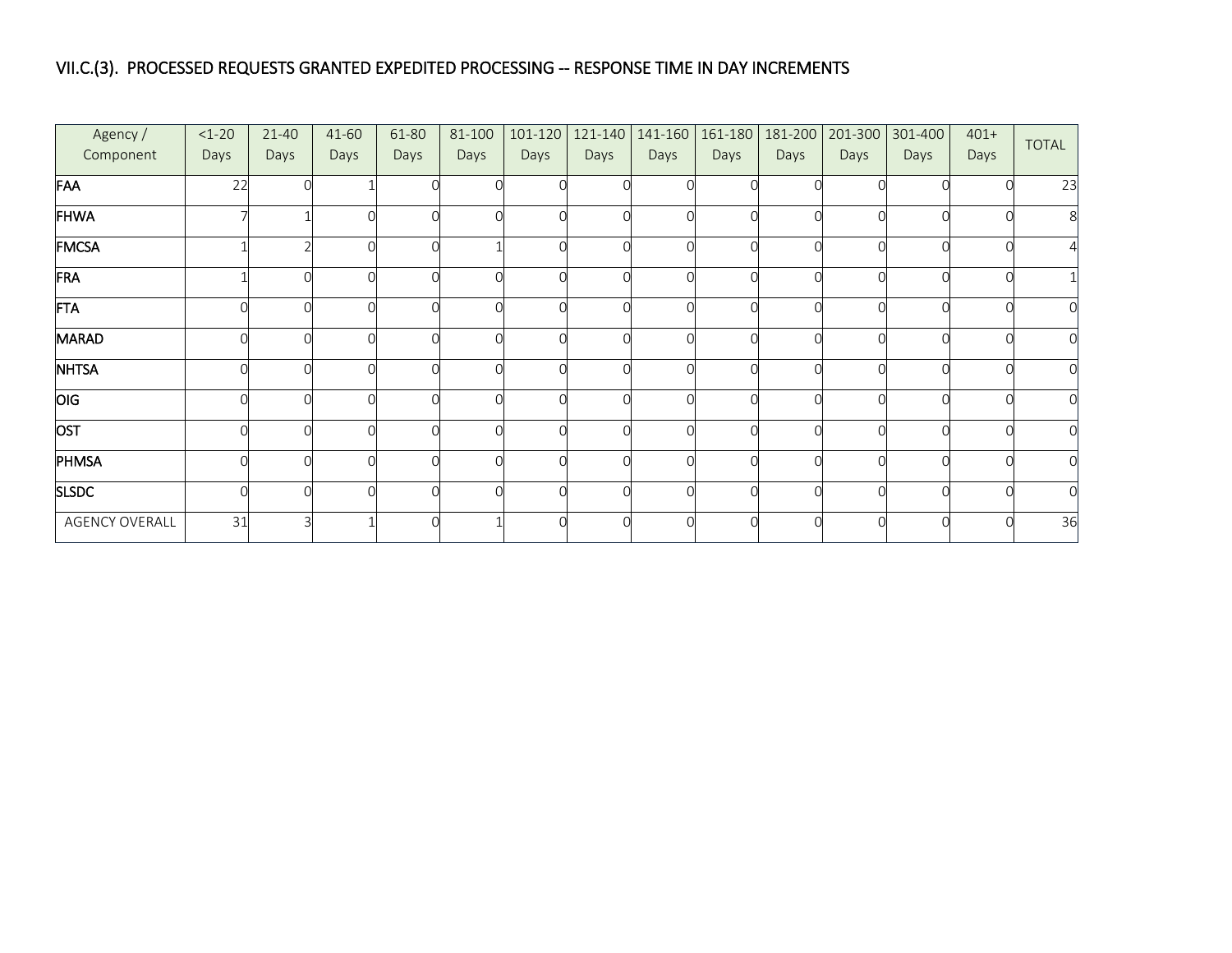### VII.D. PENDING REQUESTS -- ALL PENDING PERFECTED REQUESTS

|                       |                   | <b>SIMPLE</b>               |                              |                   | <b>COMPLEX</b>              |                              |                   | <b>EXPEDITED PROCESSING</b> |                              |
|-----------------------|-------------------|-----------------------------|------------------------------|-------------------|-----------------------------|------------------------------|-------------------|-----------------------------|------------------------------|
| Agency / Component    | Number<br>Pending | Median<br>Number of<br>Days | Average<br>Number of<br>Days | Number<br>Pending | Median<br>Number of<br>Days | Average<br>Number of<br>Days | Number<br>Pending | Median<br>Number of<br>Days | Average<br>Number of<br>Days |
| FAA                   | 1618              | 163                         | 217                          | 523               | 154                         | 265                          |                   | 579                         | 754                          |
| <b>FHWA</b>           | 18                | 10                          | 10                           |                   | 66.5                        | 66                           |                   |                             |                              |
| <b>FMCSA</b>          | 1201              | 155                         | 179                          | 800               | 210                         | 228                          |                   | 751                         | 751                          |
| FRA                   |                   | N/A                         | N/A                          | 394               | 216                         | 239                          |                   | N/A                         | N/A                          |
| <b>FTA</b>            | 15                | 17                          | 101                          |                   | N/A                         | N/A                          |                   | N/A                         | N/A                          |
| <b>MARAD</b>          | $\Omega$          | 15                          | 24                           |                   | 41.5                        | 44                           |                   | N/A                         | N/A                          |
| <b>NHTSA</b>          | 94                | 96.5                        | 131                          | 13                | 552                         | 540                          |                   | N/A                         | N/A                          |
| OIG                   |                   | 7.5                         | Ŕ                            |                   | 54                          | 54                           |                   | N/A                         | N/A                          |
| <b>OST</b>            |                   | 616                         | 616                          | 69                | 154                         | 277                          |                   | N/A                         | N/A                          |
| PHMSA                 | 111               | 288                         | 336                          | 33                | 843                         | 780                          |                   | 1143.5                      | 1144                         |
| <b>SLSDC</b>          |                   | N/A                         | N/A                          |                   | N/A                         | N/A                          |                   | N/A                         | N/A                          |
| <b>AGENCY OVERALL</b> | 3069              | 127                         | 182.033                      | 1840              | 233                         | 279.378                      | 11                | 578                         | 534.181                      |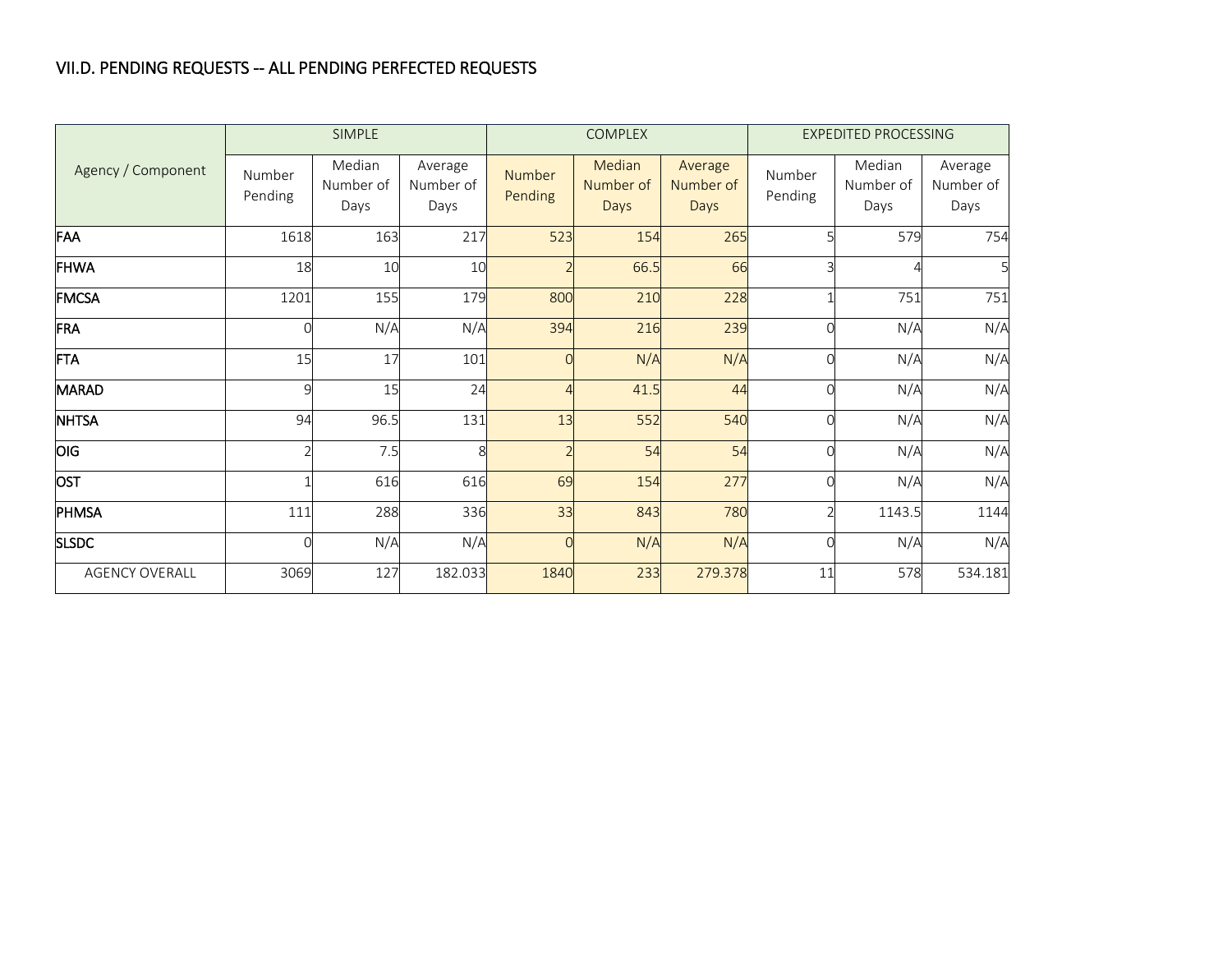### VII.E. PENDING REQUESTS -- TEN OLDEST PENDING PERFECTED REQUESTS

| Agency /<br>Component |                        | 10th Oldest<br>Request | 9th                              | 8th        | 7th        | 6th  | 5th                                                                                     | 4th        | 3rd        | 2nd        | Oldest<br>Request                                                            |
|-----------------------|------------------------|------------------------|----------------------------------|------------|------------|------|-----------------------------------------------------------------------------------------|------------|------------|------------|------------------------------------------------------------------------------|
|                       | Date of Receipt        | 2012-01-11             | 2012-01-11 2012-01-11            |            | 2012-01-11 |      | 2012-01-10 2011-12-30 2011-12-21 2011-12-15                                             |            |            | 2011-10-07 | 2011-09-06                                                                   |
| FAA                   | Number of Days Pending | 1186                   | 1186                             | 1186       | 1186       | 1187 | 1193                                                                                    | 1199       | 1203       | 1249       | 1272                                                                         |
|                       | Date of Receipt        |                        |                                  |            |            |      | 2016-09-20 2016-09-20 2016-09-16 2016-09-16 2016-09-16 2016-09-13 2016-08-24 2016-09-09 |            |            |            | 2016-07-15 2016-08-05                                                        |
| <b>IFHWA</b>          | Number of Days Pending |                        |                                  | 10         | 10         | 10   | 13                                                                                      | 14         | 15         | 18         | 25                                                                           |
|                       | Date of Receipt        |                        | 2014-02-28 2014-02-28            | 2014-02-27 |            |      | 2014-02-14 2014-02-13 2014-01-14 2014-01-14 2014-01-14 2014-01-13                       |            |            |            | 2014-01-09                                                                   |
| <b>FMCSA</b>          | Number of Days Pending | 652                    | 652                              | 653        | 661        | 662  | 683                                                                                     | 683        | 683        | 684        | 686                                                                          |
|                       | Date of Receipt        |                        | 2014-04-24 2014-04-22 2014-04-09 |            |            |      |                                                                                         |            |            |            | 2014-04-09 2014-04-08 2014-04-07 2014-03-10 2014-02-26 2013-12-12 2013-09-09 |
| <b>FRA</b>            | Number of Days Pending | 612                    | 614                              | 623        | 623        | 624  | 625                                                                                     | 644        | 651        | 699        | 764                                                                          |
|                       | Date of Receipt        |                        | 2016-09-14 2016-09-14 2016-09-13 |            |            |      |                                                                                         |            |            |            | 2016-09-08 2016-09-07 2016-08-08 2016-09-06 2016-08-08 2016-08-04 2013-05-22 |
| <b>FTA</b>            | Number of Days Pending | 12                     | 12                               | 13         | 16         | 17   | 17                                                                                      | 18         | 30         |            | 844                                                                          |
|                       | Date of Receipt        |                        | 2016-09-14 2016-09-14 2016-09-09 |            |            |      |                                                                                         |            |            |            | 2016-08-12 2016-08-05 2016-08-05 2016-07-29 2016-07-29 2016-07-15 2016-05-13 |
| <b>MARAD</b>          | Number of Days Pending | 12                     | 12                               |            | 34         | 39   | 39                                                                                      |            |            |            | 86                                                                           |
|                       | Date of Receipt        |                        | 2014-11-17 2014-11-17 2014-11-17 |            |            |      |                                                                                         |            |            |            | 2014-07-22 2014-07-15 2014-05-27 2014-02-26 2014-02-24 2014-01-28 2014-01-17 |
| <b>NHTSA</b>          | Number of Days Pending | 471                    | 471                              | 471        | 552        | 557  | 591                                                                                     | 654        | 656        | 674        | 680                                                                          |
|                       | Date of Receipt        | N/A                    | N/A                              | N/A        | N/A        | N/A  | N/A                                                                                     | 2016-09-29 | 2016-09-16 |            | 2016-08-19 2016-07-26                                                        |
| <b>OIG</b>            | Number of Days Pending |                        |                                  |            |            |      |                                                                                         |            | 10         | 29         | 47                                                                           |
|                       | Date of Receipt        |                        | 2015-02-18 2015-01-23 2015-01-20 |            | 2014-05-27 |      | 2014-05-01 2014-05-01 2014-04-15 2014-04-01                                             |            |            | 2014-01-15 | 2013-03-01                                                                   |
| <b>JOST</b>           | Number of Days Pending | 408                    | 426                              | 429        | 590        | 607  | 607                                                                                     | 619        | 629        | 681        | 901                                                                          |
|                       | Date of Receipt        |                        | 2013-10-28 2013-09-30 2013-09-30 |            | 2013-08-21 |      |                                                                                         |            |            |            | 2013-08-06 2013-07-23 2013-07-08 2013-05-15 2013-04-17 2013-04-15            |
| <b>PHMSA</b>          | Number of Days Pending | 735                    | 754                              | 761        | 781        | 792  | 802                                                                                     | 813        | 849        | 869        | 871                                                                          |
|                       | Date of Receipt        | N/A                    | N/A                              | N/A        | N/A        | N/A  | N/A                                                                                     | N/A        | N/A        | N/A        | N/A                                                                          |
| <b>SLSDC</b>          | Number of Days Pending |                        |                                  |            |            |      |                                                                                         |            |            |            |                                                                              |
| <b>AGENCY OVERALL</b> | Date of Receipt        |                        | 2012-01-11 2012-01-11            | 2012-01-11 | 2012-01-11 |      | 2012-01-10 2011-12-30 2011-12-21 2011-12-15                                             |            |            | 2011-10-07 | 2011-09-06                                                                   |
|                       | Number of Days Pending | 1186                   | 1186                             | 1186       | 1186       | 1187 | 1193                                                                                    | 1199       | 1203       | 1249       | 1272                                                                         |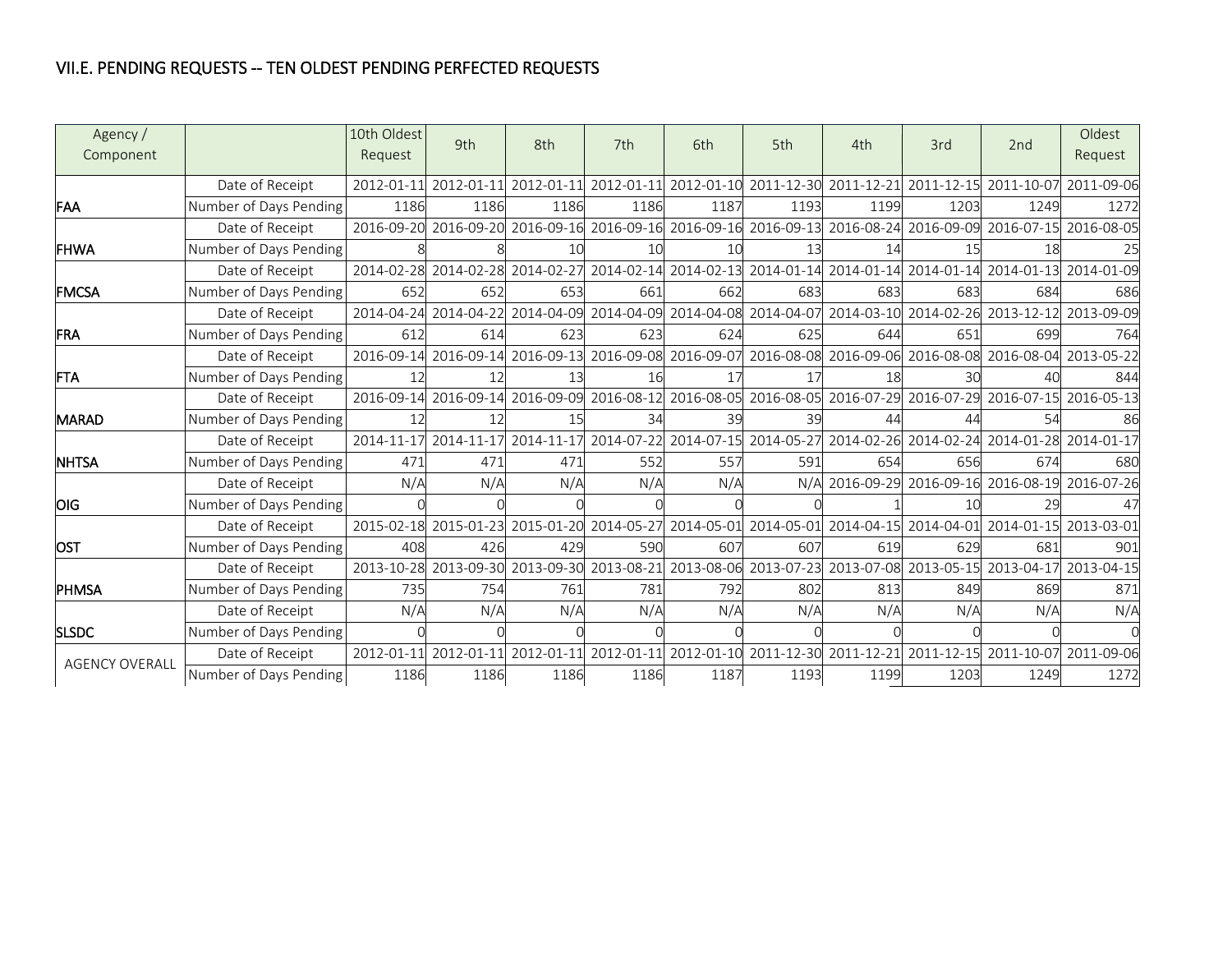# <span id="page-24-0"></span>VIII. Requests for Expedited Processing and Requests for Fee Waivers

### VIII.A. REQUESTS FOR EXPEDITED PROCESSING

| Agency / Component   Number Granted |          | Number Denied | Median Number of<br>Days to Adjudicate | Average Number of<br>Days to Adjudicate | Number Adjudicated<br>Within Ten Calendar<br>Days |
|-------------------------------------|----------|---------------|----------------------------------------|-----------------------------------------|---------------------------------------------------|
| FAA                                 | כ        | 201           |                                        |                                         | 202                                               |
| <b>FHWA</b>                         | 5        |               |                                        |                                         | 6                                                 |
| FMCSA                               | Λ        |               |                                        |                                         | 3                                                 |
| FRA                                 |          |               |                                        |                                         | $\overline{2}$                                    |
| <b>FTA</b>                          | O        |               | N/A                                    | N/A                                     | N/A                                               |
| <b>MARAD</b>                        | $\Omega$ |               | N/A                                    | N/A                                     | N/A                                               |
| <b>NHTSA</b>                        | 0        |               |                                        | 6                                       |                                                   |
| OIG                                 | $\Omega$ |               |                                        |                                         |                                                   |
| OST                                 | 0        |               |                                        |                                         | $\Omega$                                          |
| PHMSA                               | O        |               | 11                                     | 10                                      |                                                   |
| <b>SLSDC</b>                        | $\Omega$ |               | N/A                                    | N/A                                     | N/A                                               |
| AGENCY OVERALL                      | 15       | 215           |                                        | 3.97                                    | 221                                               |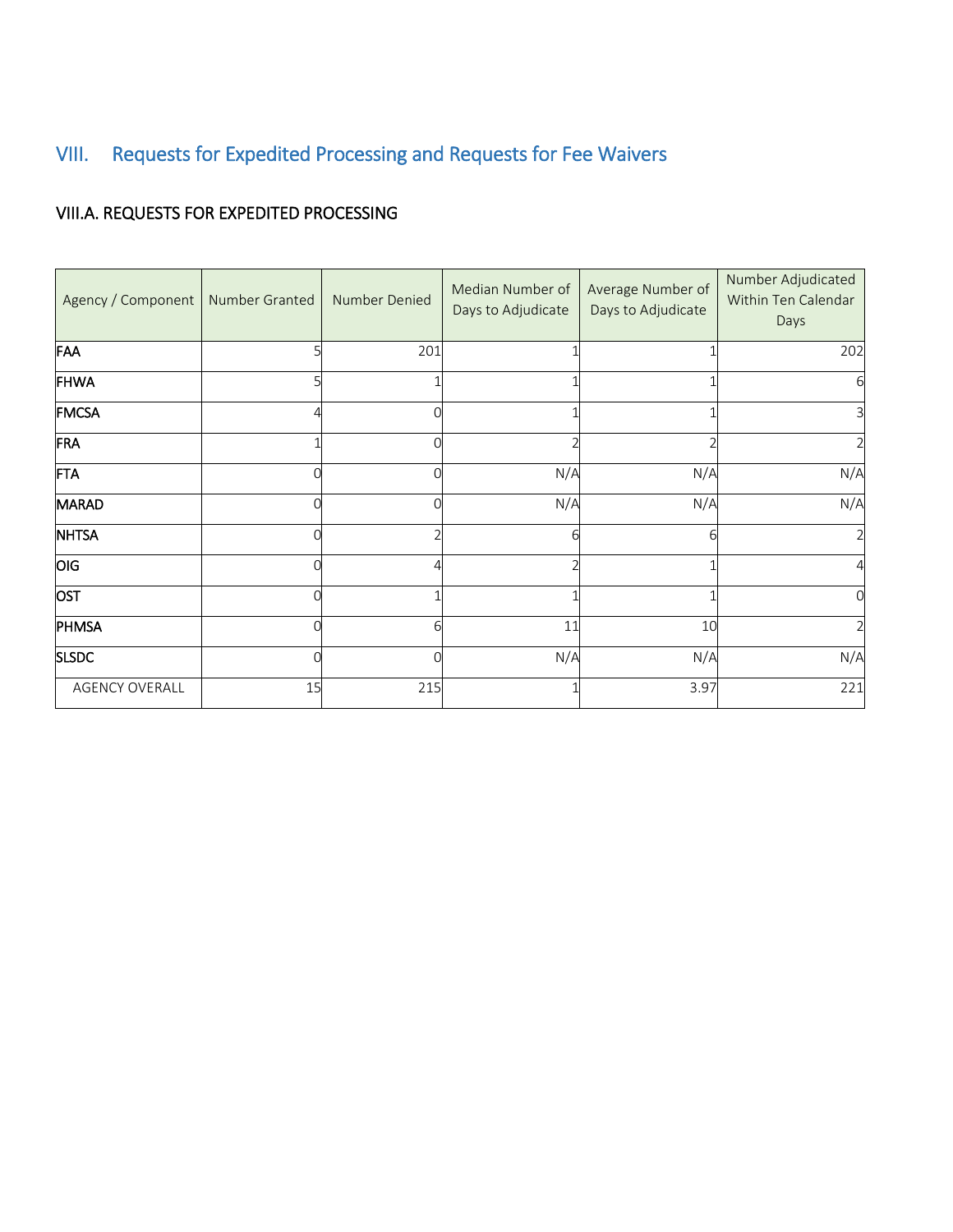### VIII.B. REQUESTS FOR FEE WAIVER

| Agency /<br>Component | Number Granted | Number Denied | Days to Adjudicate | Median Number of Average Number of<br>Days to Adjudicate |
|-----------------------|----------------|---------------|--------------------|----------------------------------------------------------|
| FAA                   | 8              | 82            |                    | 2                                                        |
| <b>FHWA</b>           | 15             | 3             |                    | $\overline{4}$                                           |
| <b>FMCSA</b>          |                | 0             | N/A                | N/A                                                      |
| FRA                   |                | Ω             | N/A                | N/A                                                      |
| FTA                   |                | Ω             | N/A                | N/A                                                      |
| <b>MARAD</b>          | 11             | 1             | 46                 | 127.92                                                   |
| <b>NHTSA</b>          |                | 0             | N/A                | N/A                                                      |
| OIG                   | 8              | 3             |                    | 1                                                        |
| OST                   |                | Ω             | N/A                | N/A                                                      |
| PHMSA                 |                | 0             | N/A                | N/A                                                      |
| <b>SLSDC</b>          |                | 0             | N/A                | N/A                                                      |
| <b>AGENCY OVERALL</b> | 42             | 89            |                    | 6.3157                                                   |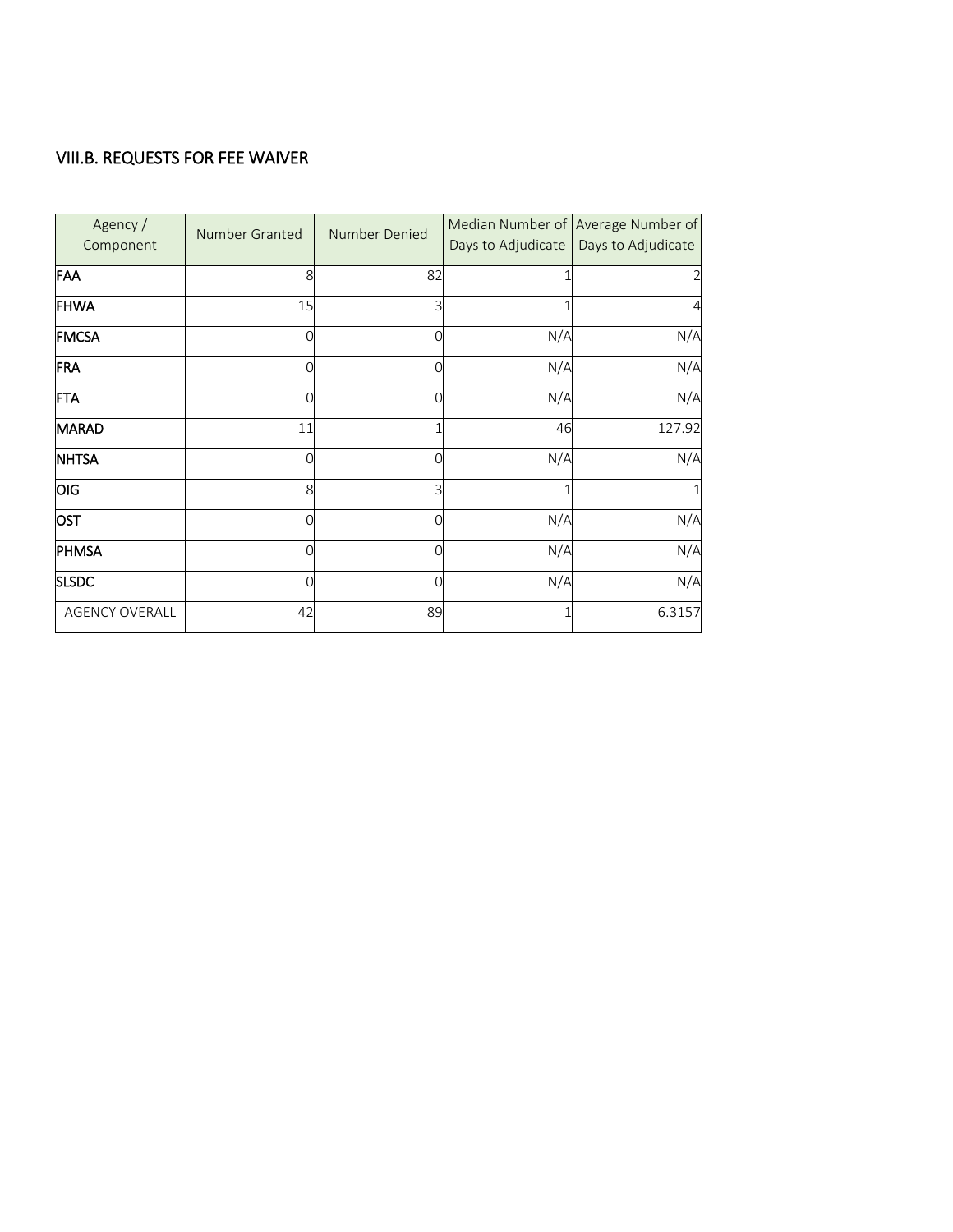## IX. FOIA Personnel and Costs

<span id="page-26-0"></span>

|                       |                                             | PERSONNEL                                                 |                                              | <b>COSTS</b>            |                             |                    |
|-----------------------|---------------------------------------------|-----------------------------------------------------------|----------------------------------------------|-------------------------|-----------------------------|--------------------|
| Agency /<br>Component | Number of "Full-<br>Time FOIA<br>Employees" | Number of<br>"Equivalent Full-<br>Time FOIA<br>Employees" | Total Number of<br>"Full-Time FOIA<br>Staff" | <b>Processing Costs</b> | Litigation-Related<br>Costs | <b>Total Costs</b> |
| FAA                   | 21                                          | 53.64                                                     | 74.64                                        | \$8,360,746.32          | \$109,099.60                | \$8,469,845.92     |
| <b>FHWA</b>           |                                             | 4.13                                                      | 5.13                                         | \$835,009.00            | \$79,053.00                 | \$914,062.00       |
| <b>FMCSA</b>          |                                             | 2.916                                                     | 4.916                                        | \$537,672.25            | \$0.00                      | \$537,672.25       |
| FRA                   |                                             | 2.83                                                      | 3.83                                         | \$405,153.00            | \$0.00                      | \$405,153.00       |
| <b>FTA</b>            |                                             | 1.4                                                       | 1.4                                          | \$153,971.00            | \$0.00                      | \$153,971.00       |
| <b>MARAD</b>          |                                             | 1.5                                                       | 2.5                                          | \$263,189.50            | \$31,999.98                 | \$295,189.48       |
| <b>NHTSA</b>          |                                             | Ρ                                                         | 6                                            | \$539,344.00            | \$5,711.00                  | \$545,055.00       |
| <b>OIG</b>            |                                             | 0.9                                                       | 1.9                                          | \$316,432.00            | \$0.00                      | \$316,432.00       |
| <b>OST</b>            | 6                                           | 0.75                                                      | 6.75                                         | \$837,034.00            | \$12,225.00                 | \$849,259.00       |
| PHMSA                 |                                             | 2.89                                                      | 2.89                                         | \$395,301.00            | \$57,923.51                 | \$453,224.51       |
| <b>SLSDC</b>          |                                             | 0.015                                                     | 0.015                                        | \$1,998.00              | \$0.00                      | \$1,998.00         |
| <b>AGENCY OVERALL</b> | 36                                          | 73.971                                                    | 109.971                                      | \$12,645,850.07         | \$296,012.09                | \$12,941,862.16    |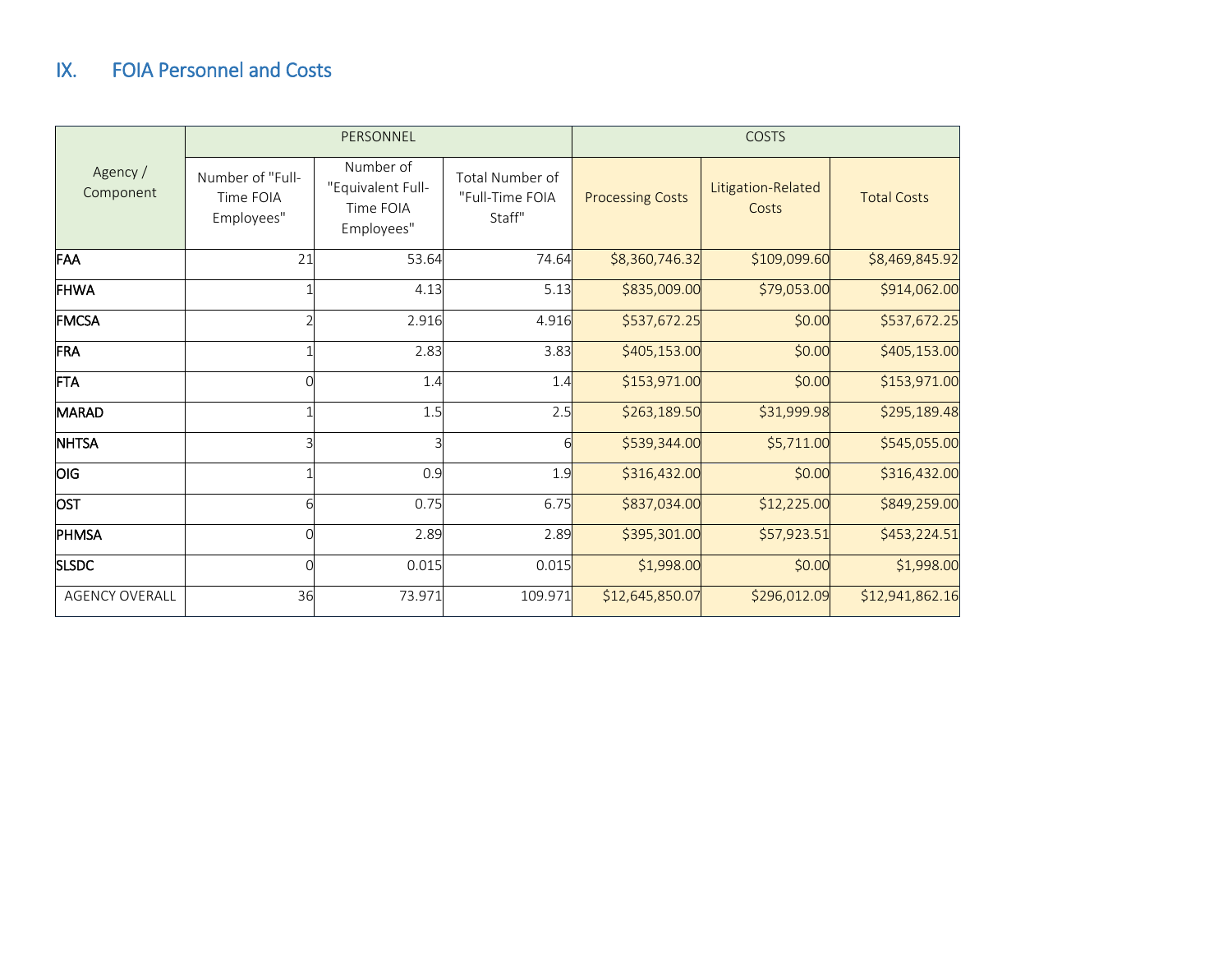# <span id="page-27-0"></span>X. Fees Collected for Processing Requests

| Agency / Component    | <b>Total Amount of Fees</b><br>Collected | Percentage of Total Costs |
|-----------------------|------------------------------------------|---------------------------|
| FAA                   | \$279,126.44                             | 3.34%                     |
| <b>FHWA</b>           | \$23,564.40                              | 2.82%                     |
| <b>FMCSA</b>          | \$4,077.90                               | 0.76%                     |
| <b>FRA</b>            | \$0.00                                   | 0.00%                     |
| <b>FTA</b>            | \$8,010.00                               | 5.20%                     |
| <b>MARAD</b>          | \$5,025.90                               | 1.91%                     |
| <b>NHTSA</b>          | \$682.00                                 | 0.13%                     |
| OIG                   | \$0.00                                   | 0.00%                     |
| <b>OST</b>            | \$6,707.00                               | 0.80%                     |
| <b>PHMSA</b>          | \$380.01                                 | 0.10%                     |
| <b>SLSDC</b>          | \$0.00                                   | 0.00%                     |
| <b>AGENCY OVERALL</b> | \$327,573.65                             | 2.59%                     |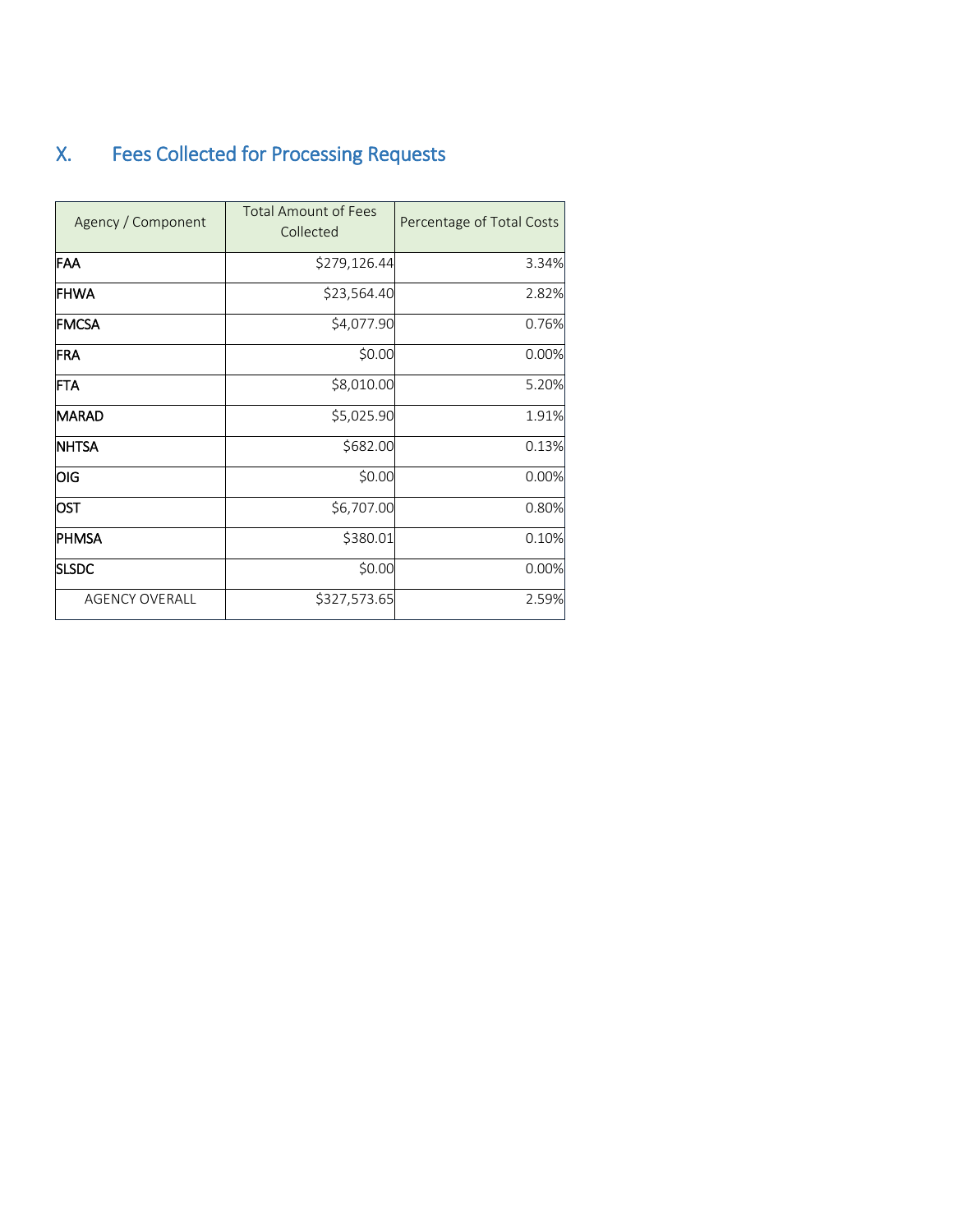## <span id="page-28-0"></span>XI. Number of Times Subsection (c) Used and Number of Subsection (a)(2) Postings

## **XI. A. NUMBER OF TIMES SUBSECTION (c) USED**

| Agency / Component    | Number of Times Subsection (C) Used |                |
|-----------------------|-------------------------------------|----------------|
| FAA                   |                                     | $\mathbf 0$    |
| <b>FHWA</b>           |                                     | $\mathbf 0$    |
| <b>FMCSA</b>          |                                     | 0              |
| FRA                   |                                     | $\mathbf 0$    |
| FTA                   |                                     | $\mathbf 0$    |
| MARAD                 |                                     | $\overline{0}$ |
| <b>NHTSA</b>          |                                     | 0              |
| <b>OIG</b>            |                                     | $\mathbf 0$    |
| <b>OST</b>            |                                     | $\mathbf 0$    |
| PHMSA                 |                                     | 0              |
| <b>SLSDC</b>          |                                     | $\mathbf 0$    |
| <b>AGENCY OVERALL</b> |                                     | 0              |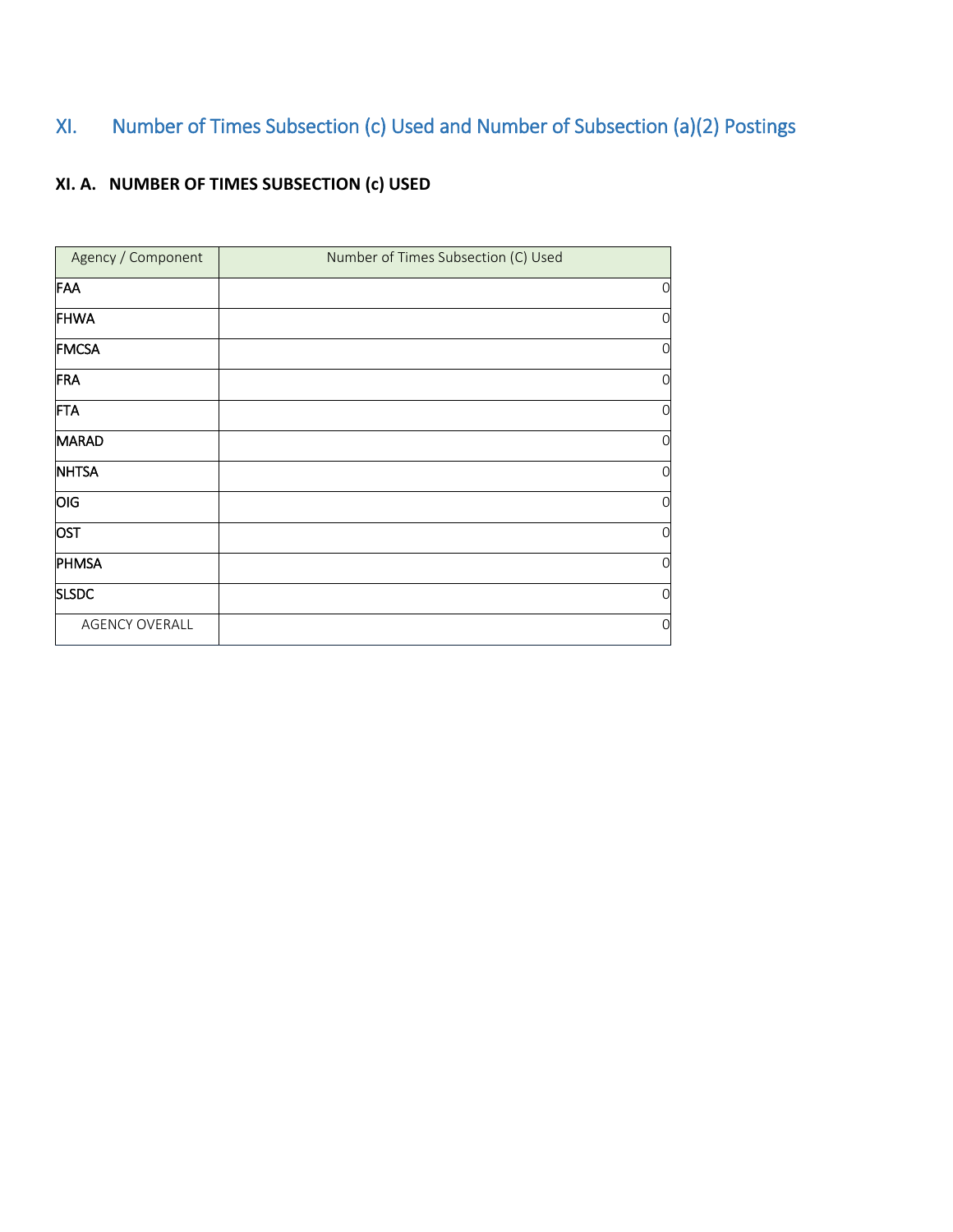## XI.B. NUMBER OF SUBSECTION (A)(2) POSTINGS

| Agency / Component    | Number of (a)(2) Records Posted by the FOIA<br>Office | Number of (a)(2) Records Posted by Program<br>Offices |
|-----------------------|-------------------------------------------------------|-------------------------------------------------------|
| FAA                   | 68,046                                                | 364                                                   |
| <b>FHWA</b>           |                                                       | 60                                                    |
| <b>FMCSA</b>          |                                                       | 0                                                     |
| FRA                   |                                                       | 368                                                   |
| FTA                   | 278                                                   | 9                                                     |
| MARAD                 | 238                                                   | $\mathcal{O}$                                         |
| <b>NHTSA</b>          | 3                                                     | 21                                                    |
| OIG                   | ∩                                                     | 135                                                   |
| OST                   | 10                                                    | $\Omega$                                              |
| PHMSA                 | 5                                                     | 189                                                   |
| <b>SLSDC</b>          | 10                                                    | $\Omega$                                              |
| <b>AGENCY OVERALL</b> | 68,595                                                | 1,146                                                 |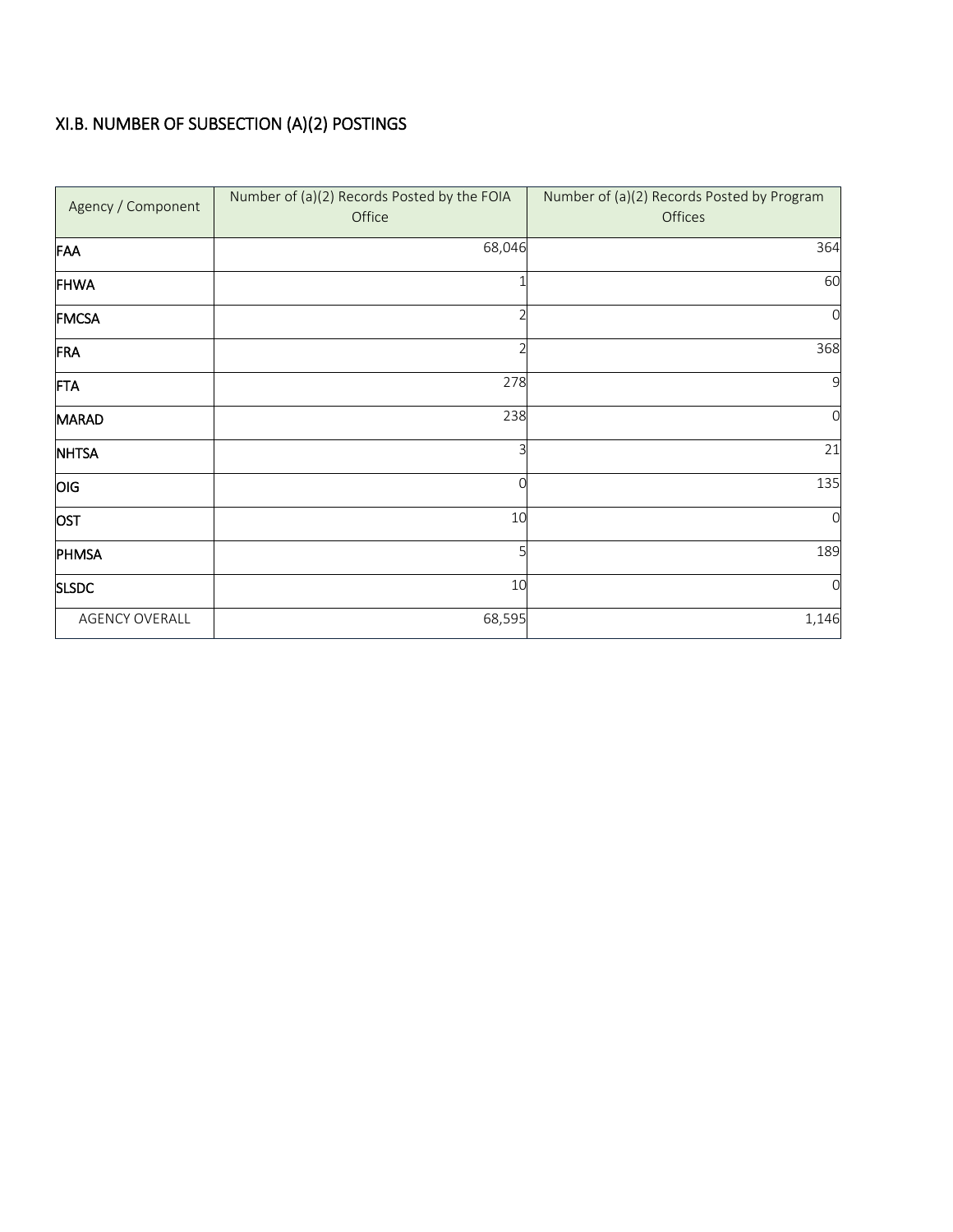# <span id="page-30-0"></span>XII. Backlogs, Consultations, and Comparisons

### XII.B. BACKLOGS OF FOIA REQUESTS AND ADMINISTRATIVE APPEALS

|                       | Number of Backlogged  | Number of Backlogged        |
|-----------------------|-----------------------|-----------------------------|
| Agency / Component    | Requests as of End of | Appeals as of End of Fiscal |
|                       | <b>Fiscal Year</b>    | Year                        |
| FAA                   | 1,121                 | 53                          |
| <b>FHWA</b>           |                       |                             |
| <b>FMCSA</b>          | 1,810                 |                             |
| FRA                   | 361                   | 6                           |
| <b>FTA</b>            | 3                     |                             |
| <b>MARAD</b>          |                       |                             |
| <b>NHTSA</b>          | 95                    |                             |
| OIG                   | 2                     |                             |
| OST                   | 56                    |                             |
| PHMSA                 | 137                   |                             |
| <b>SLSDC</b>          | C                     |                             |
| <b>AGENCY OVERALL</b> | 3,593                 | 60                          |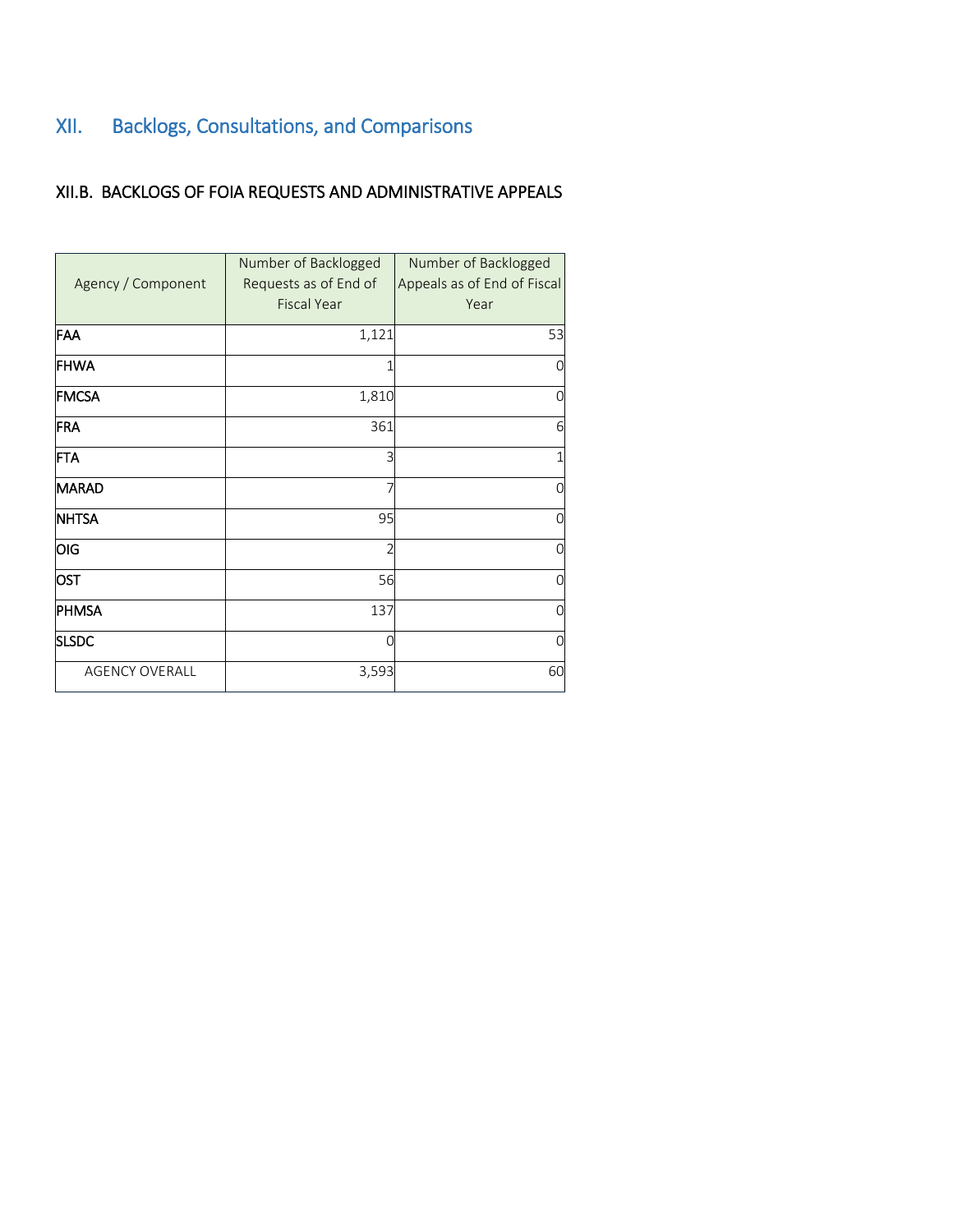## XII.B. CONSULTATIONS ON FOIA REQUESTS -- RECEIVED, PROCESSED, AND PENDING CONSULTATIONS

| Agency / Component    | <b>Number of Consultations</b><br>Received from Other<br>Agencies that were<br>Pending at the Agency as<br>of Start<br>of the Fiscal Year | Number of<br>Consultations Received<br>from Other Agencies<br>During the Fiscal Year | Number of Consultations<br>Received from Other<br>Agencies that were<br>Processed by the Agency<br>During the Fiscal Year | Number of Consultations<br>Received from Other<br>Agencies that were<br>Pending at the Agency as<br>of End<br>of the Fiscal Year |
|-----------------------|-------------------------------------------------------------------------------------------------------------------------------------------|--------------------------------------------------------------------------------------|---------------------------------------------------------------------------------------------------------------------------|----------------------------------------------------------------------------------------------------------------------------------|
| FAA                   |                                                                                                                                           |                                                                                      |                                                                                                                           |                                                                                                                                  |
| <b>FHWA</b>           |                                                                                                                                           |                                                                                      |                                                                                                                           |                                                                                                                                  |
| <b>FMCSA</b>          |                                                                                                                                           |                                                                                      |                                                                                                                           |                                                                                                                                  |
| FRA                   |                                                                                                                                           |                                                                                      |                                                                                                                           |                                                                                                                                  |
| <b>FTA</b>            |                                                                                                                                           |                                                                                      |                                                                                                                           |                                                                                                                                  |
| MARAD                 |                                                                                                                                           |                                                                                      |                                                                                                                           |                                                                                                                                  |
| <b>NHTSA</b>          |                                                                                                                                           |                                                                                      |                                                                                                                           |                                                                                                                                  |
| OIG                   |                                                                                                                                           |                                                                                      |                                                                                                                           |                                                                                                                                  |
| <b>OST</b>            |                                                                                                                                           | 17                                                                                   | 17                                                                                                                        |                                                                                                                                  |
| <b>PHMSA</b>          |                                                                                                                                           |                                                                                      |                                                                                                                           |                                                                                                                                  |
| <b>SLSDC</b>          |                                                                                                                                           | $\Omega$                                                                             |                                                                                                                           |                                                                                                                                  |
| <b>AGENCY OVERALL</b> |                                                                                                                                           | 38                                                                                   | 36                                                                                                                        |                                                                                                                                  |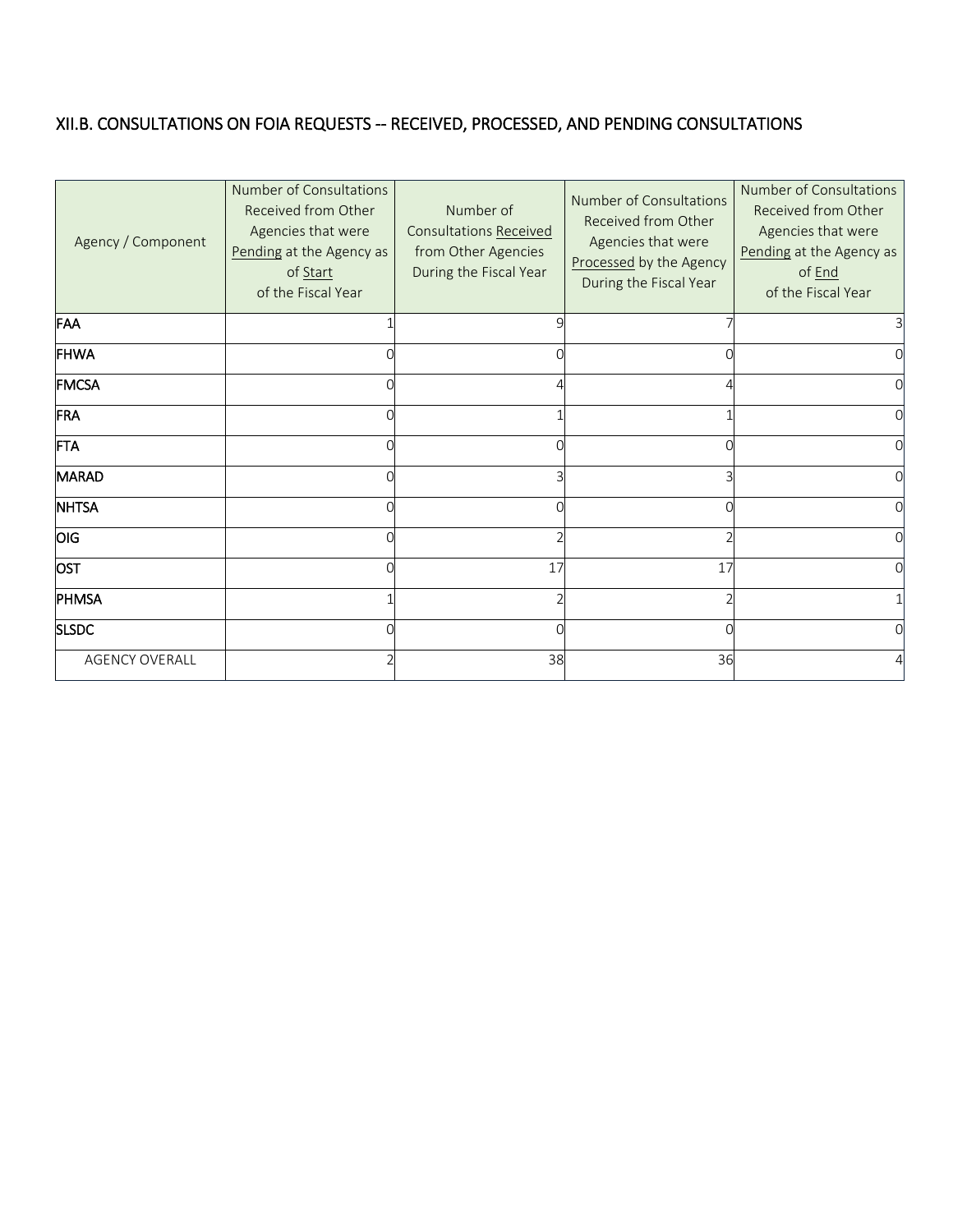### XII.C. CONSULTATIONS ON FOIA REQUESTS -- TEN OLDEST CONSULTATIONS RECEIVED FROM OTHER AGENCIES AND PENDING AT THE AGENCY

| Agency / Component    |                | 10th Oldest<br>Consultation | 9th | 8th      | 7th      | 6th | 5th | 4th        | 3rd        | 2nd        | Oldest<br>Consultation |
|-----------------------|----------------|-----------------------------|-----|----------|----------|-----|-----|------------|------------|------------|------------------------|
|                       | Date           | N/A                         | N/A | N/A      | N/A      | N/A | N/A | N/A        | 2016-09-15 | 2015-10-27 | 2015-07-22             |
| FAA                   | Number of Days |                             |     |          |          |     |     |            |            | 234        | 301                    |
|                       | Date           | N/A                         | N/A | N/A      | N/A      | N/A | N/A | N/A        | N/A        | N/A        | N/A                    |
| FHWA                  | Number of Days |                             |     |          |          |     |     |            |            |            |                        |
|                       | Date           | N/A                         | N/A | N/A      | N/A      | N/A | N/A | N/A        | N/A        | N/A        | N/A                    |
| <b>FMCSA</b>          | Number of Days |                             |     |          |          |     |     |            |            |            |                        |
|                       | Date           | N/A                         | N/A | N/A      | N/A      | N/A | N/A | N/A        | N/A        | N/A        | N/A                    |
| FRA                   | Number of Days |                             |     |          |          |     |     |            |            |            |                        |
|                       | Date           | N/A                         | N/A | N/A      | N/A      | N/A | N/A | N/A        | N/A        | N/A        | N/A                    |
| <b>FTA</b>            | Number of Days |                             |     |          |          |     |     |            |            |            |                        |
|                       | Date           | N/A                         | N/A | N/A      | N/A      | N/A | N/A | N/A        | N/A        | N/A        | N/A                    |
| <b>MARAD</b>          | Number of Days |                             |     |          |          |     |     |            |            |            |                        |
|                       | Date           | N/A                         | N/A | N/A      | N/A      | N/A | N/A | N/A        | N/A        | N/A        | N/A                    |
| <b>NHTSA</b>          | Number of Days |                             |     |          |          |     |     |            |            |            |                        |
|                       | Date           | N/A                         | N/A | N/A      | N/A      | N/A | N/A | N/A        | N/A        | N/A        | N/A                    |
| <b>OIG</b>            | Number of Days |                             |     |          |          |     |     |            |            |            |                        |
|                       | Date           | N/A                         | N/A | N/A      | N/A      | N/A | N/A | N/A        | N/A        | N/A        | N/A                    |
| <b>OST</b>            | Number of Days |                             |     |          |          |     |     |            |            |            |                        |
|                       | Date           | N/A                         | N/A | N/A      | N/A      | N/A | N/A | N/A        | N/A        | N/A        | 2015-10-15             |
| PHMSA                 | Number of Days |                             |     |          |          |     |     |            |            |            | 242                    |
|                       | Date           | N/A                         | N/A | N/A      | N/A      | N/A | N/A | N/A        | N/A        | N/A        | N/A                    |
| <b>SLSDC</b>          | Number of Days |                             |     |          |          |     |     |            |            |            |                        |
|                       | Date           | N/A                         | N/A | N/A      | N/A      | N/A | N/A | 2016-09-15 | 2015-10-27 | 2015-10-15 | 2015-07-22             |
| <b>AGENCY OVERALL</b> | Number of Days |                             |     | $\Omega$ | $\Omega$ |     |     | 11         | 234        | 242        | 301                    |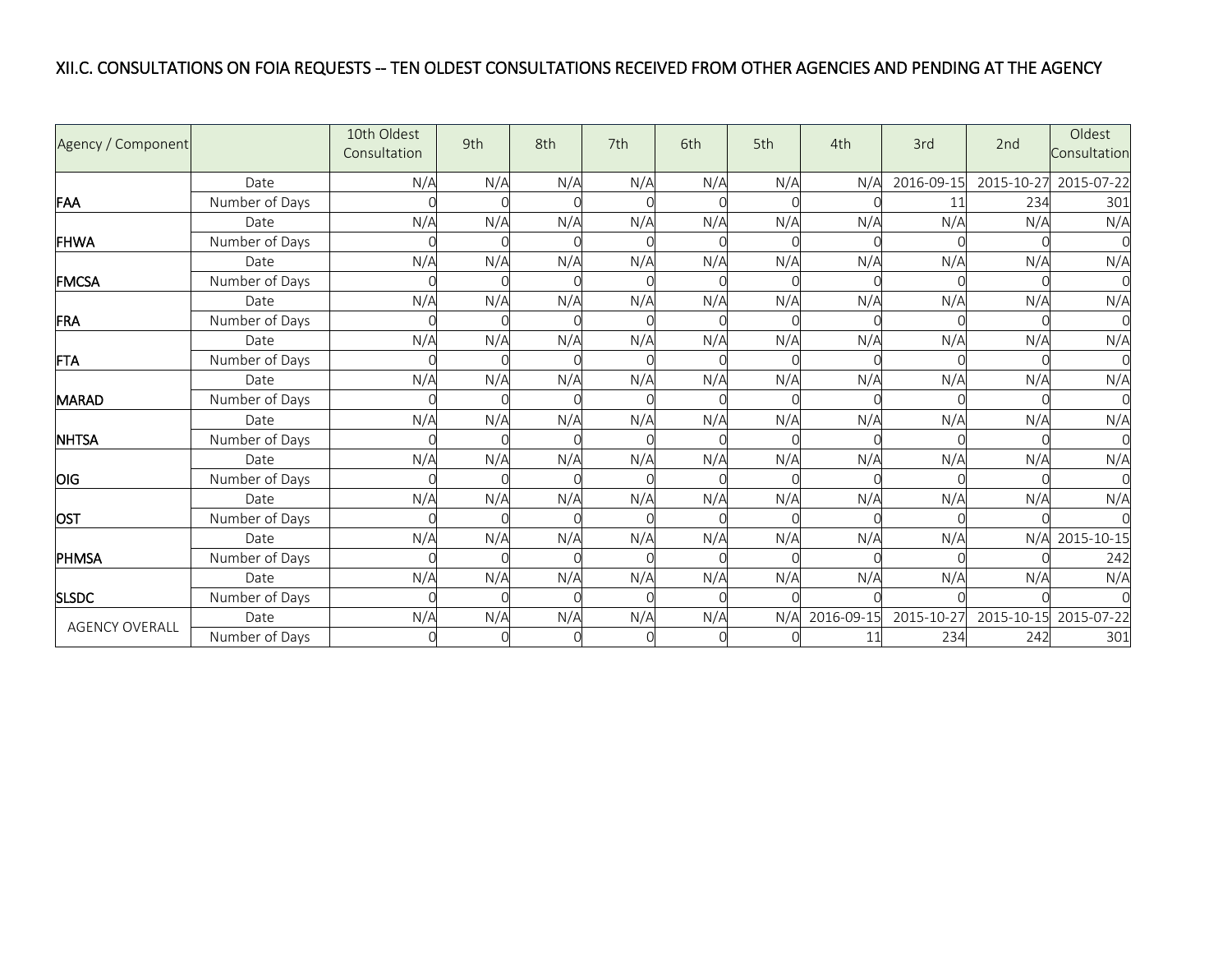## XII.D.(1). COMPARISON OF NUMBERS OF REQUESTS FROM PREVIOUS AND CURRENT ANNUAL REPORT -- REQUESTS RECEIVED AND PROCESSED

|                       |                                                                         | NUMBER OF REQUESTS RECEIVED                                      | NUMBER OF REQUESTS PROCESSED           |                                                                                                            |  |
|-----------------------|-------------------------------------------------------------------------|------------------------------------------------------------------|----------------------------------------|------------------------------------------------------------------------------------------------------------|--|
| Agency / Component    | Number Received During Fiscal<br>Year from Last Year's Annual<br>Report | Number Received During Fiscal<br>Year from Current Annual Report | Year from Last Year's Annual<br>Report | Number Processed During Fiscal Number Processed During Fiscal<br><b>Year from Current Annual</b><br>Report |  |
| FAA                   | 9,636                                                                   | 9,582                                                            | 9,088                                  | 9,131                                                                                                      |  |
| <b>FHWA</b>           | 361                                                                     | 356                                                              | 368                                    | 350                                                                                                        |  |
| <b>FMCSA</b>          | 1,510                                                                   | 2,307                                                            | 1,538                                  | 1,012                                                                                                      |  |
| FRA                   | 535                                                                     | 413                                                              | 355                                    | 315                                                                                                        |  |
| <b>FTA</b>            | 281                                                                     | 250                                                              | 273                                    | 253                                                                                                        |  |
| MARAD                 | 105                                                                     | 100                                                              | 124                                    | 104                                                                                                        |  |
| <b>NHTSA</b>          | 262                                                                     | 253                                                              | 249                                    | 229                                                                                                        |  |
| OIG                   | 103                                                                     | 93                                                               | 119                                    | 103                                                                                                        |  |
| OST                   | 366                                                                     | 266                                                              | 380                                    | 287                                                                                                        |  |
| PHMSA                 | 187                                                                     | 176                                                              | 159                                    | 141                                                                                                        |  |
| <b>SLSDC</b>          | 28                                                                      |                                                                  | 28                                     | $\overline{4}$                                                                                             |  |
| <b>AGENCY OVERALL</b> | 13,374                                                                  | 13,800                                                           | 12,681                                 | 11,929                                                                                                     |  |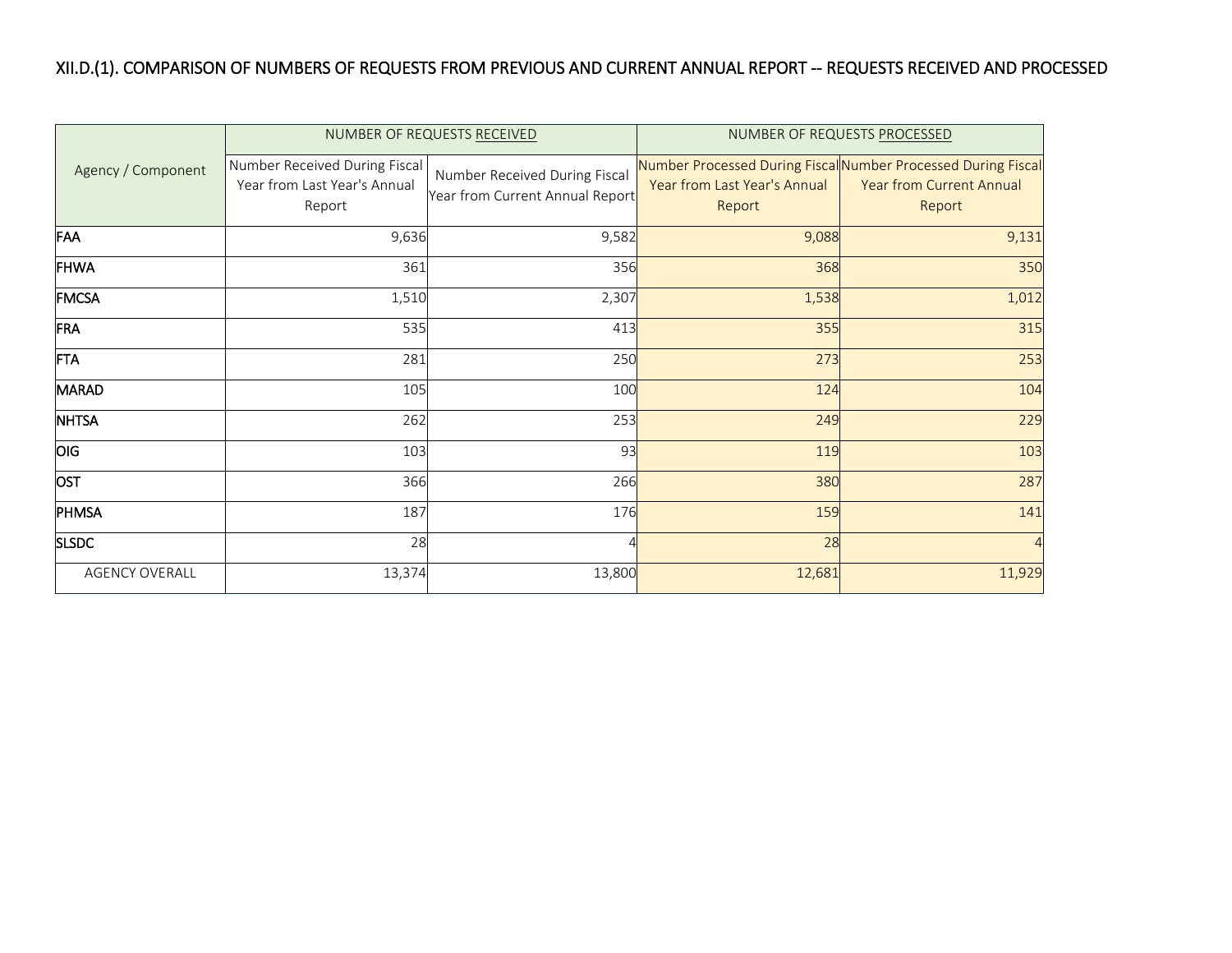### XII.D.(2). COMPARISON OF NUMBERS OF REQUESTS FROM PREVIOUS AND CURRENT ANNUAL REPORT -- BACKLOGGED REQUESTS

| Agency / Component    | the Fiscal Year from Previous Annual Report | Number of Backlogged Requests as of End of Number of Backlogged Requests as of End of the<br>Fiscal Year from Current Annual Report |
|-----------------------|---------------------------------------------|-------------------------------------------------------------------------------------------------------------------------------------|
| FAA                   | 761                                         | 1,121                                                                                                                               |
| <b>FHWA</b>           |                                             |                                                                                                                                     |
| <b>FMCSA</b>          | 584                                         | 1,810                                                                                                                               |
| FRA                   | 240                                         | 361                                                                                                                                 |
| FTA                   |                                             | 3                                                                                                                                   |
| <b>MARAD</b>          | 14                                          | 7                                                                                                                                   |
| <b>NHTSA</b>          | 73                                          | 95                                                                                                                                  |
| OIG                   | 13                                          | 2                                                                                                                                   |
| <b>OST</b>            | 78                                          | 56                                                                                                                                  |
| PHMSA                 | 99                                          | 137                                                                                                                                 |
| <b>SLSDC</b>          |                                             | $\Omega$                                                                                                                            |
| <b>AGENCY OVERALL</b> | 1,865                                       | 3,593                                                                                                                               |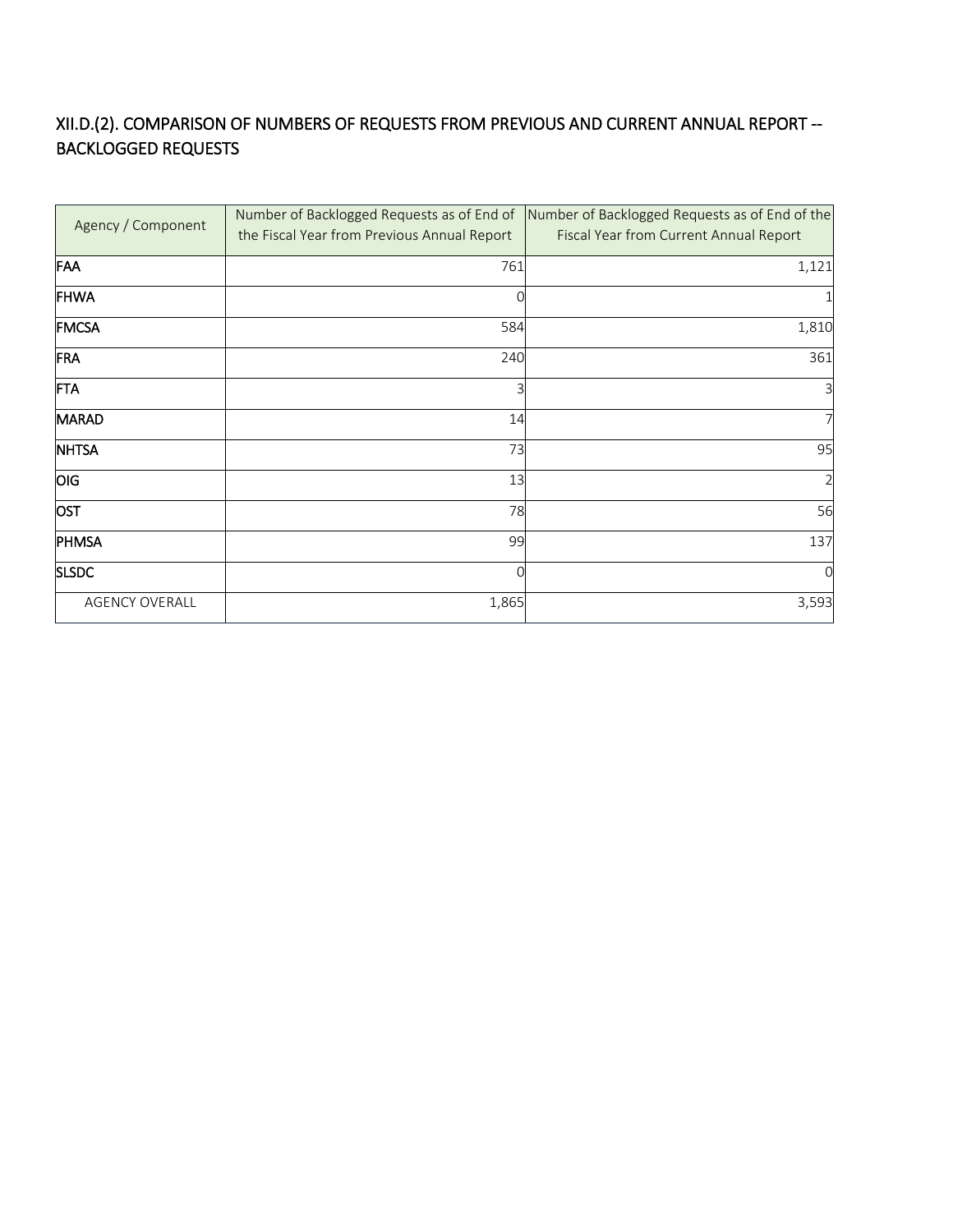### XII.E.(1). COMPARISON OF NUMBERS OF ADMINISTRATIVE APPEALS FROM PREVIOUS AND CURRENT ANNUAL REPORT -- APPEALS RECEIVED AND PROCESSED

|                       | NUMBER OF APPEALS RECEIVED                                              |                                                                  | NUMBER OF APPEALS PROCESSED                                              |                                                                   |  |
|-----------------------|-------------------------------------------------------------------------|------------------------------------------------------------------|--------------------------------------------------------------------------|-------------------------------------------------------------------|--|
| Agency / Component    | Number Received During Fiscal<br>Year from Last Year's Annual<br>Report | Number Received During Fiscal<br>Year from Current Annual Report | Number Processed During Fiscal<br>Year from Last Year's Annual<br>Report | Number Processed During Fiscal<br>Year from Current Annual Report |  |
| FAA                   | 102                                                                     | 101                                                              | 101                                                                      | 57                                                                |  |
| <b>FHWA</b>           | 15                                                                      |                                                                  | 17                                                                       |                                                                   |  |
| <b>FMCSA</b>          |                                                                         |                                                                  |                                                                          |                                                                   |  |
| FRA                   |                                                                         |                                                                  |                                                                          |                                                                   |  |
| <b>FTA</b>            |                                                                         |                                                                  |                                                                          |                                                                   |  |
| <b>MARAD</b>          |                                                                         |                                                                  |                                                                          |                                                                   |  |
| <b>NHTSA</b>          | 12                                                                      |                                                                  | 11                                                                       |                                                                   |  |
| <b>OIG</b>            |                                                                         |                                                                  |                                                                          |                                                                   |  |
| <b>OST</b>            |                                                                         | 12                                                               |                                                                          | 11                                                                |  |
| PHMSA                 |                                                                         |                                                                  |                                                                          |                                                                   |  |
| <b>SLSDC</b>          |                                                                         |                                                                  |                                                                          |                                                                   |  |
| <b>AGENCY OVERALL</b> | 164                                                                     | 146                                                              | 155                                                                      | 107                                                               |  |